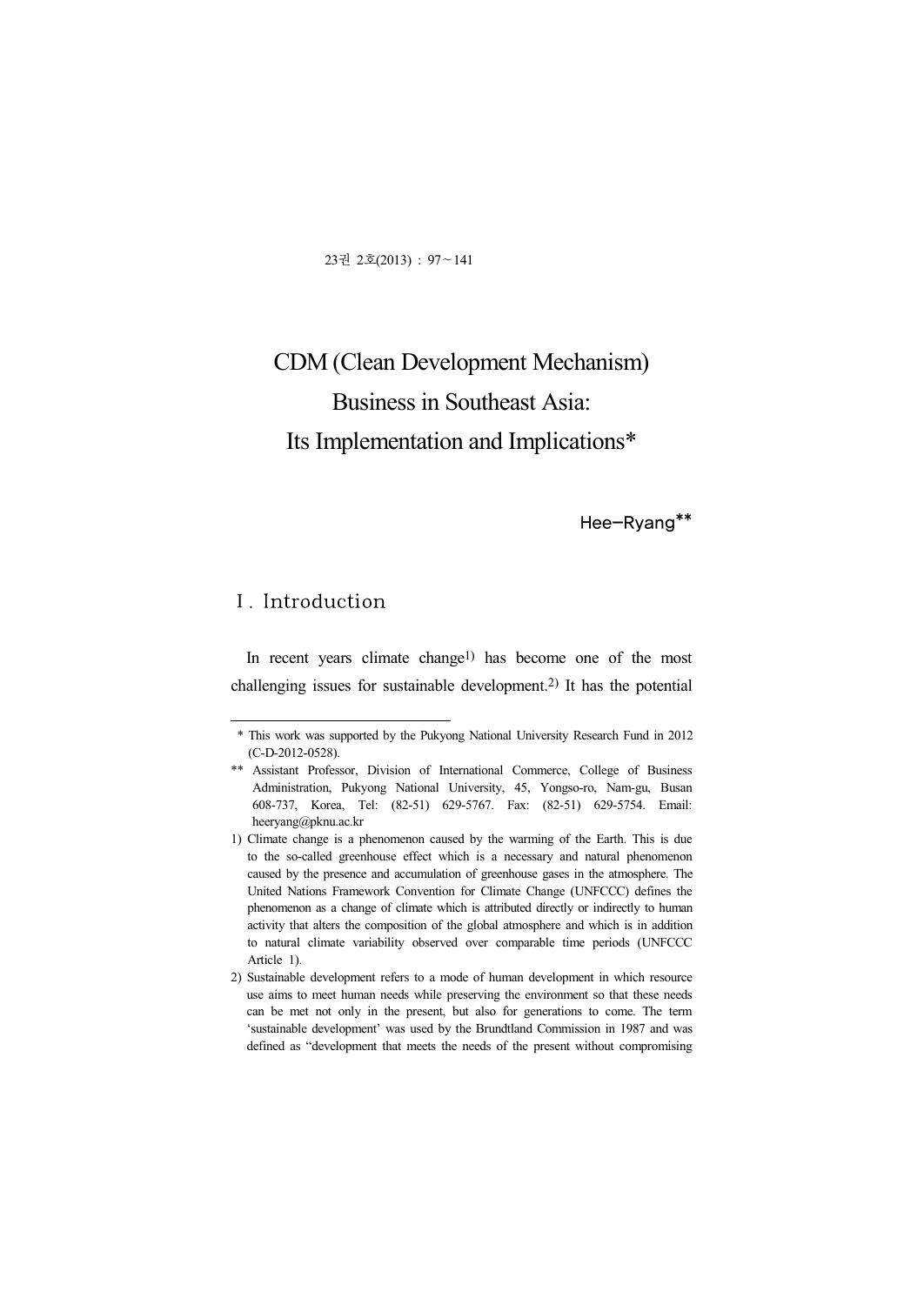of becoming a grave threat to humankind if left unchecked. It is challenging because of its multifaceted nature, affecting almost all economics sectors. It is no mere environmental issue that could be fixed by technology or finite human and capital resources. It is urgent in the sense that we are not far from the tipping point at which climate change's devastating impact becomes irreversible.3)

Due to geological and geographical factors, Southeast Asia is vulnerable to a range of climatic and natural hazards such as earthquakes, typhoons, sea level rise, volcanic eruptions, droughts, heat waves, and tsunamis which are becoming more frequent and severe. In addition, the geophysical and climatic conditions shared by the region have also led to common and trans-boundary environmental concerns such as air and water pollution, urban environmental degradation and trans-boundary haze pollution (ADB 2010, Tay & Paungmalit 2010, Dupont 2007, Clapp & Dauvergne 2003, Sari 2003).

Southeast Asia is also particularly vulnerable to the impact of climate change due to several factors. First, a high concentration of population and economic activity along long coastlines leaves Southeast Asia exposed to sea level rise. Second, the physical impact

the ability of future generations to meet their own needs."

<sup>3)</sup> The observed climate change trends in Southeast Asia include increase in temperature, decrease in rainfall, Southeast Asia level rise, increased frequency, duration and intensity of extreme weather events, such as droughts, storms, floods and typhoons, and heat waves (an increase in the number of hot days and warm nights and decrease in the number of cold days and nights), significant increase in heavy precipitation events and more tropical cyclones. Climate change has also caused forest and peat-land fires and trans-boundary smoke haze, land/forest degradation and soil erosion, damaged coastal and marine resources, and increased the risk of outbreaks of infectious diseases.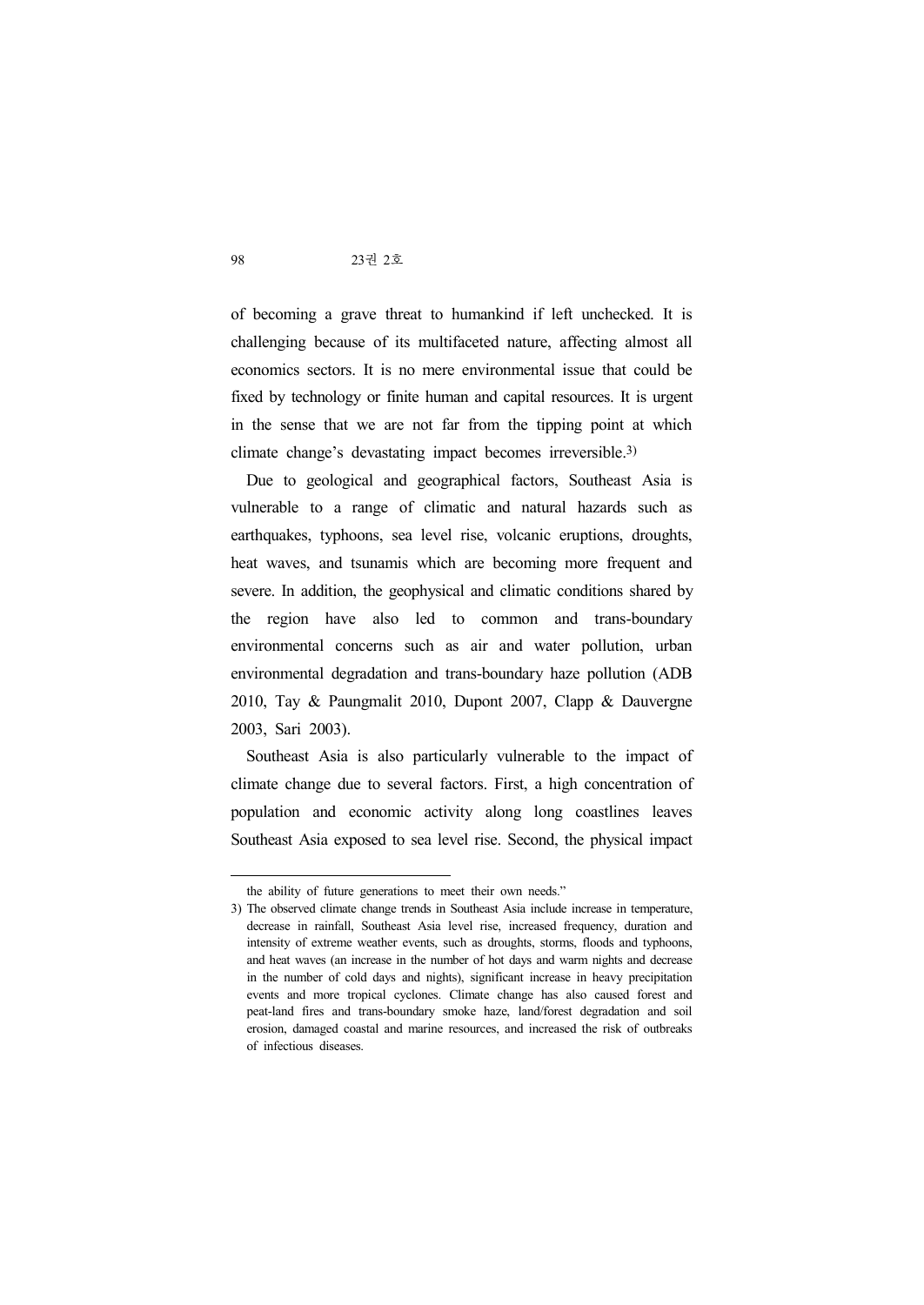of climate change is expected to be unevenly large. Third, the population is heavily reliant on climate-sensitive sectors such as agriculture, fisheries, forestry, and natural resources in terms of national income and employment. Fourth, the high incidence of poverty in the region leads to greater vulnerability. Fifth, these countries have limited financial, technological, and institutional capacity. In most Southeast Asian countries, as in other parts of the world, adaptive capacity, that is what and how to adapt to climate change, is constrained by the limited availability of experts, accurate information on the climate change situation at the national level, and adaptation options, as well as scientific uncertainty, the current state of technology, the availability of financial resources, and short time horizons. Finally, there is also uncertainty concerning the effectiveness of adaptation options, for example, the cost of taking action today compared with the cost of action after adverse climate impacts (Mertz 2009, Christensen 2007, Cruz 2007, Yohe & Tol 2002).

National plans of action and platforms have been created to respond to the challenge of climate-related hazards (ADB 2009, Urwin & Jordan 2008, Parry 2007, Wilbanks 2007, Klein 2002, Young 2002, McCarthy 2001, Smit & Pilifosova 2001). Especially, in an attempt to develop, Southeast Asian countries have opted for trade or market-related mechanisms aimed at addressing climate change challenges, which include access to support through the Kyoto Protocol's Clean Development Mechanism (CDM), establishing market mechanisms to reduce greenhouse gas<sup>4)</sup>

<sup>4)</sup> A greenhouse gas (GHG) is a gas in an atmosphere that absorbs and emits radiation within the thermal infrared range. This process is the fundamental cause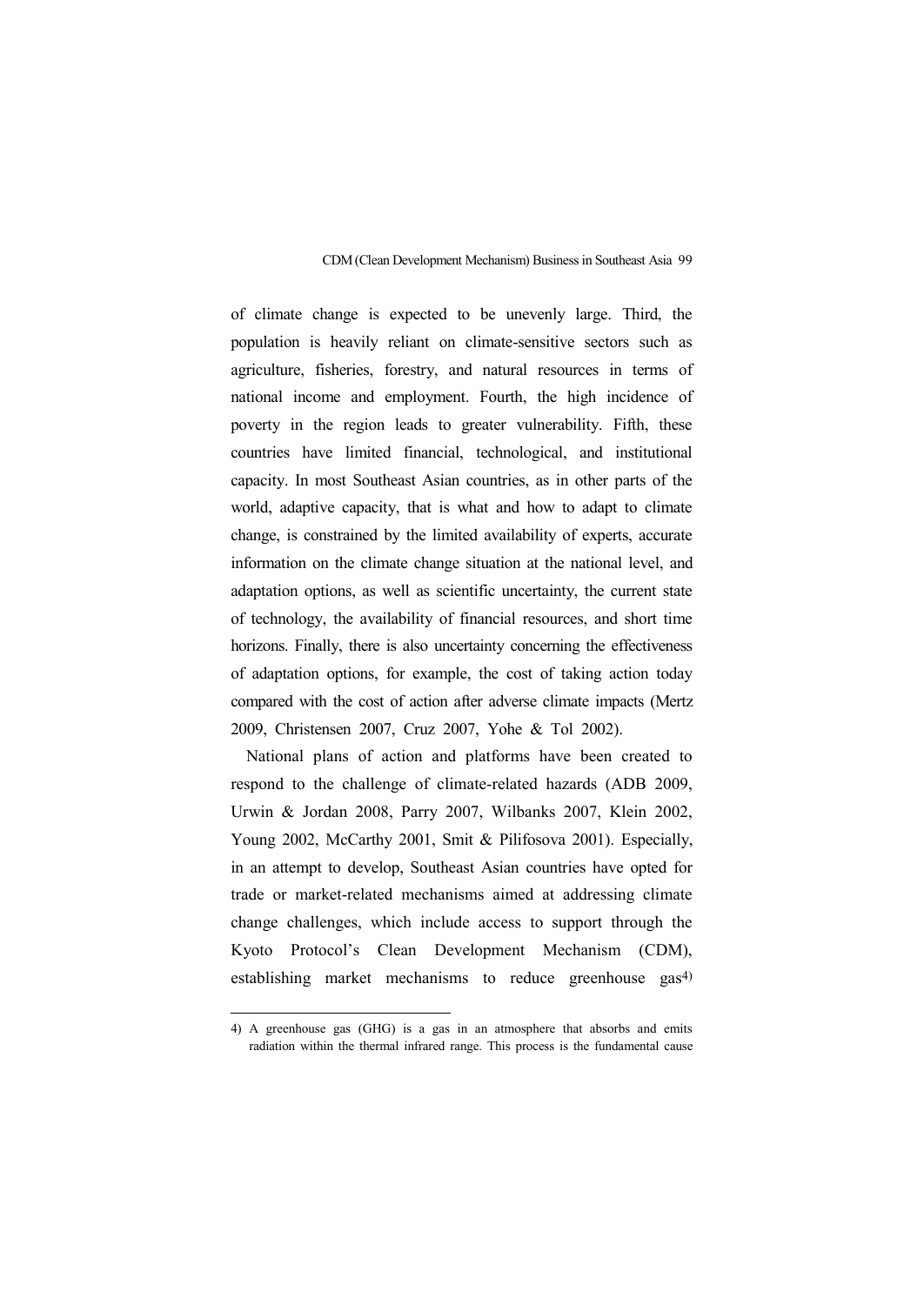(GHG), especially  $CO<sub>2</sub>$  which accounts for over 80% of GHG.<sup>5)</sup>

The CDM is a market-based mechanism under the Kyoto Protocol whereby projects in developing countries can earn saleable credits equivalent to the amount of  $CO<sub>2</sub>$  they reduce or avoid. A wide range of project types can qualify under the CDM.6) The CDM was designed to meet the dual objectives of helping developed countries fulfill their commitments to reduce emissions and assisting developing countries in achieving sustainable development.

CDM projects earn tradable, saleable certified emission reduction (CER) credits, each equivalent to one ton of  $CO<sub>2</sub>$ . These credits can be used by industrialized countries (Annex I countries) to meet a portion of their emission reduction targets under the Kyoto Protocol. Further, the mechanism assists developing countries (non-Annex I countries) in achieving sustainable development by encouraging investment in climate change mitigation projects, transfer or diffusion of technology, and improvement in the livelihood of communities through the creation of employment or

of the greenhouse effect like global warming. The primary greenhouse gases in the Earth's atmosphere are water vapour  $(H_2O)$ , carbon dioxide  $(CO_2)$ , methane (CH<sub>4</sub>), nitrous oxide (N<sub>2</sub>O), and ozone (O<sub>3</sub>). Since the beginning of the Industrial Revolution, the burning of fossil fuels has contributed to a 40% increase in the concentration of CO2 in the atmosphere from 280 ppm to 397 ppm, despite the uptake of a large portion of the emissions by various natural sinks involved in the carbon cycle.  $CO<sub>2</sub>$  emissions produced by human activities come from consumption of carbon based fuels, principally wood, coal, oil, and natural gas.

<sup>5)</sup> 'ASEAN Cooperates on Climate Change', available on the Internet at http://www.aseansec.org/21248.htm.

<sup>6)</sup> The project types vary from wind energy projects that earn credits by displacing electricity generated from the burning of fossil fuels, to projects that install more efficient cook stoves, to projects that are credited for destroying industrial waste gases.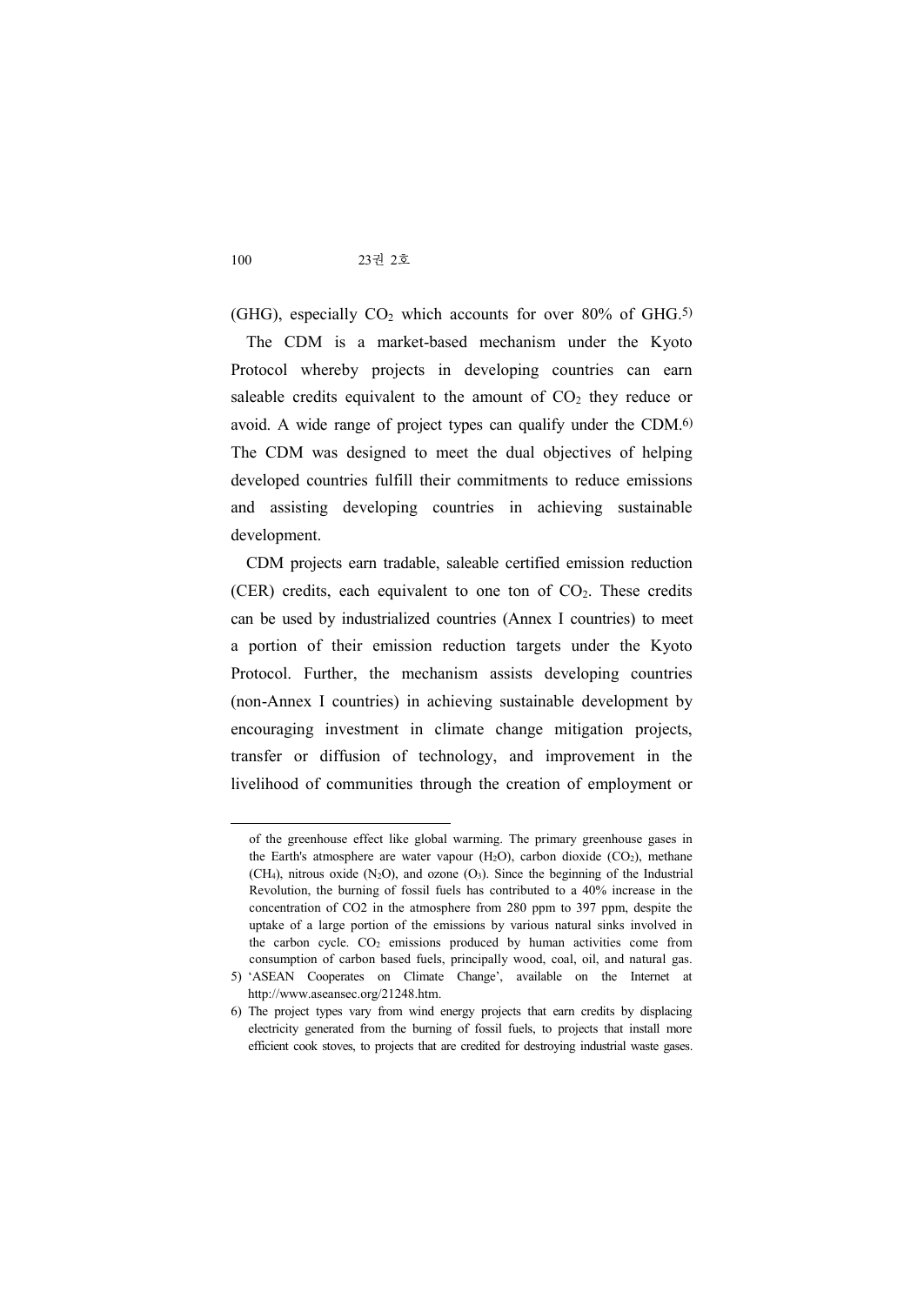increased economic activity.

Briefly, the CDM aims to facilitate the implementation of additional renewable, alternative, and energy efficiency projects in developing countries through the sale of CERs. CDM can contribute to achieving the economic and sustainable development objectives of CDM host countries. Therefore, to achieve the objective of the CDM project in Southeast Asia, it is necessary to support the successful implementation of CDM business through regional institutional capacity building and improving the region's competitive position among CDM host countries for attracting more investment.

Based on the CDM in general, this paper gives an overview of the performance of the CDM business in Southeast Asia and its policy implications. It is worth having this macro-perspective because the various Southeast Asian countries have significant CDM potential, which may be better utilized if a coordinated regional approach is employed. To do this, this paper proposes a hypothesis, inspired by the environmental Kuznets curve, that there are four stages of sustainable development that countries pass through at different stages in economic growth. Following this hypothesis we measure the variables that represent the status of the CDM business of Southeast Asia by introducing two basic variables,  $CO<sub>2</sub>$  emissions and the scale of CDM business. From the results we could find the position of the CDM business in Southeast Asia compared with the other major CDM countries and the world standard. There are few studies aimed as discerning the status of sustainable development of Southeast Asia in terms of the CDM business. To our knowledge, this study is the first to examine the subject.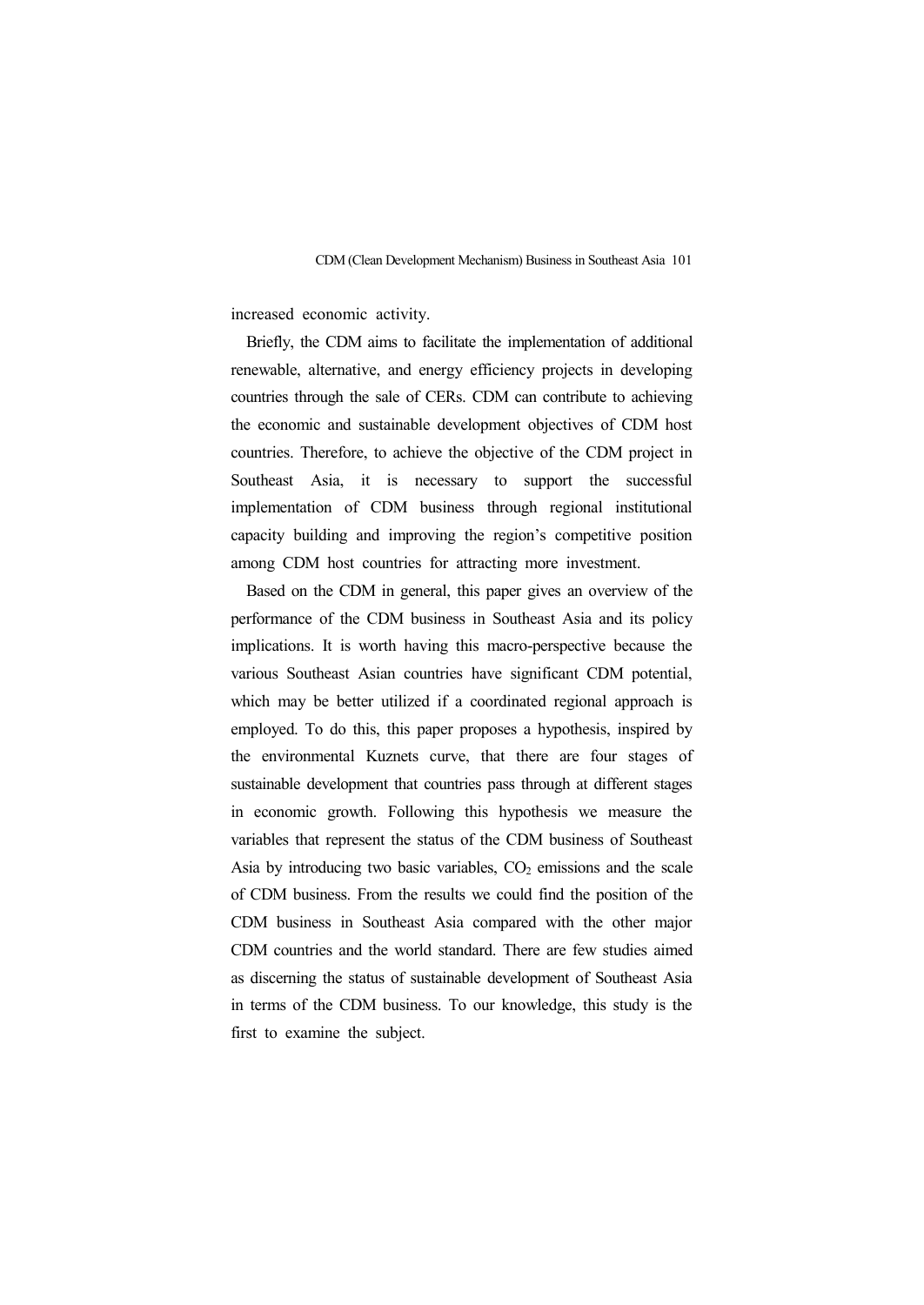In the next section, we explain the economics of CDM. Based on a theoretical overview we propose a model and data for analysis to navigate the CDM business in Southeast Asia. In section 3, we overview the performances of CDM in Southeast Asian countries and present the results of analysis to discern the position of the business. In Section 4, we propose several policy implications for the development of CDM in the region. This includes, for example, suggestions of more regional cooperation amongst the Southeast Asian countries, which may be pursued within the established regional framework provided by ASEAN and Korea-ASEAN cooperation that would play the role of facilitating more efficient implementation of the CDM. Finally, section 5 summarizes the main arguments and presents a conclusion.

- Ⅱ. Model and data for navigating the CDM business in Southeast Asia
	- 1. Model and data for analyzing the CDM business in Southeast Asia

CDM recipients could receive the benefits in both environmental and economic terms through FDI inflows to CDM business. While other FDI could cause environmental problems, FDI for CDM projects plays the role of protecting the environment by reducing GHG such as  $CO<sub>2</sub>$  and, at the same time, fosters capital accumulation,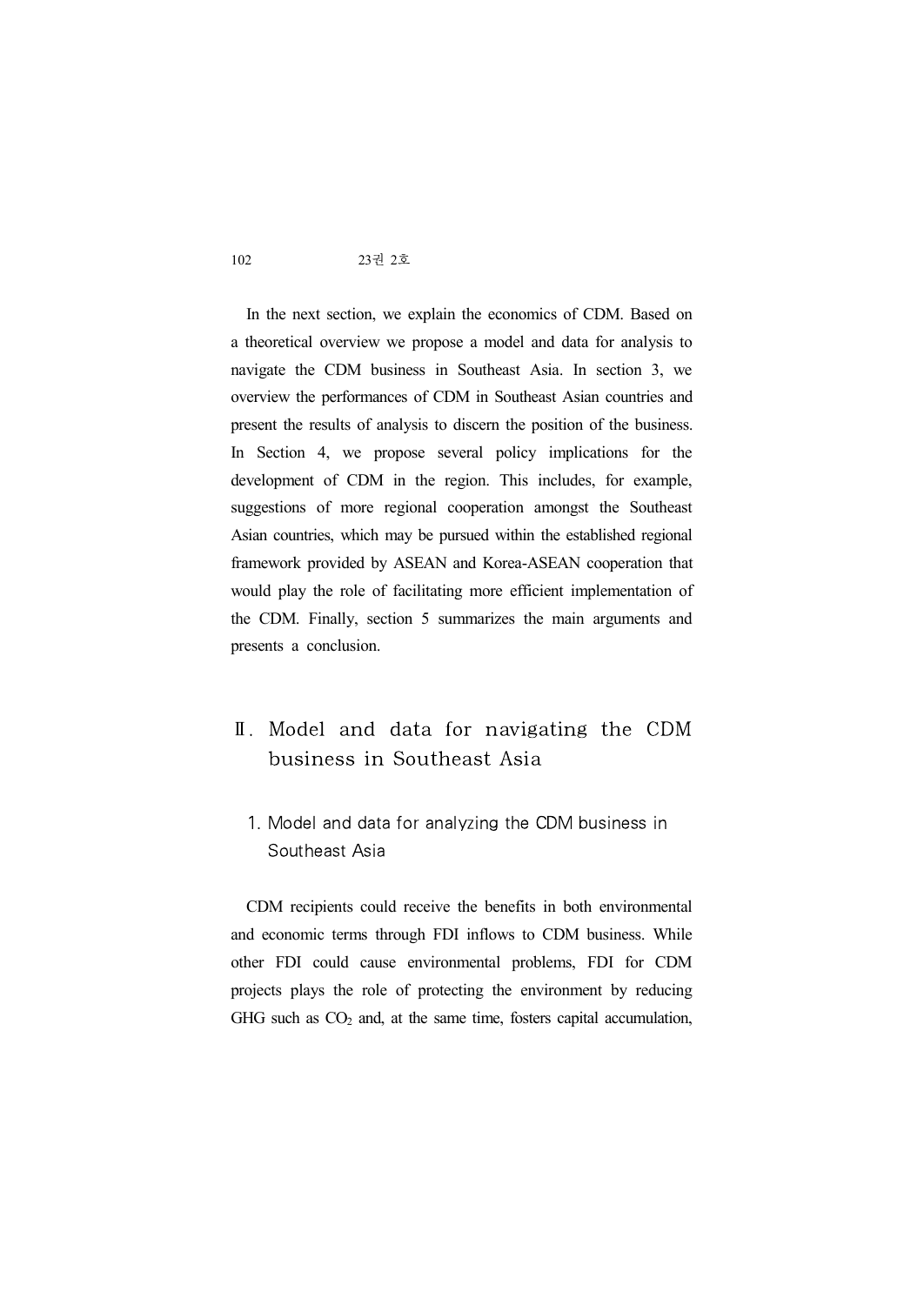job creation, technology transfer, and other positive elements for economic growth. Furthermore, from the perspective of the CDM investing country it is a cheaper means of reducing  $CO<sub>2</sub>$  and could create additional economic interests by CER acquisition and sales at the emission trading market.

To analyze the current position of the CDM business in Southeast Asia and to suggest its policy implications, we develop a model for analysis. As mentioned above, the sustainable growth of Southeast Asia should involve two elements; one is reducing GHG emissions and the other is maximizing the capacity of CDM business. Therefore, through the analysis of these two goals, we are able to present the current position of the business and the direction to pursue in the future.

First of all, to ascertain the current status of the CDM business in Southeast Asia we adopt the hypothesis of an inverted-U relationship between environmental degradation and economic growth, which is known as the environmental Kuznets curve by analogy with the income-inequality relationship postulated by Kuznets.7) The hypothesis assumes that at low levels of economic development, both the quantity and the intensity of environmental degradation are limited to the impacts of subsistence economic activity on the resource base and to limited quantities of biodegradable wastes. As agriculture and resource extraction intensify and industrialization takes off, both resource depletion and waste generation accelerate. At higher levels of development, structural change towards information-based industries and services, more

<sup>7)</sup> S. Kuznets, Economic Growth and Structural Change (New York, Norton, 1965) and Modern Economic Growth (New Haven, Yale University Press, 1966).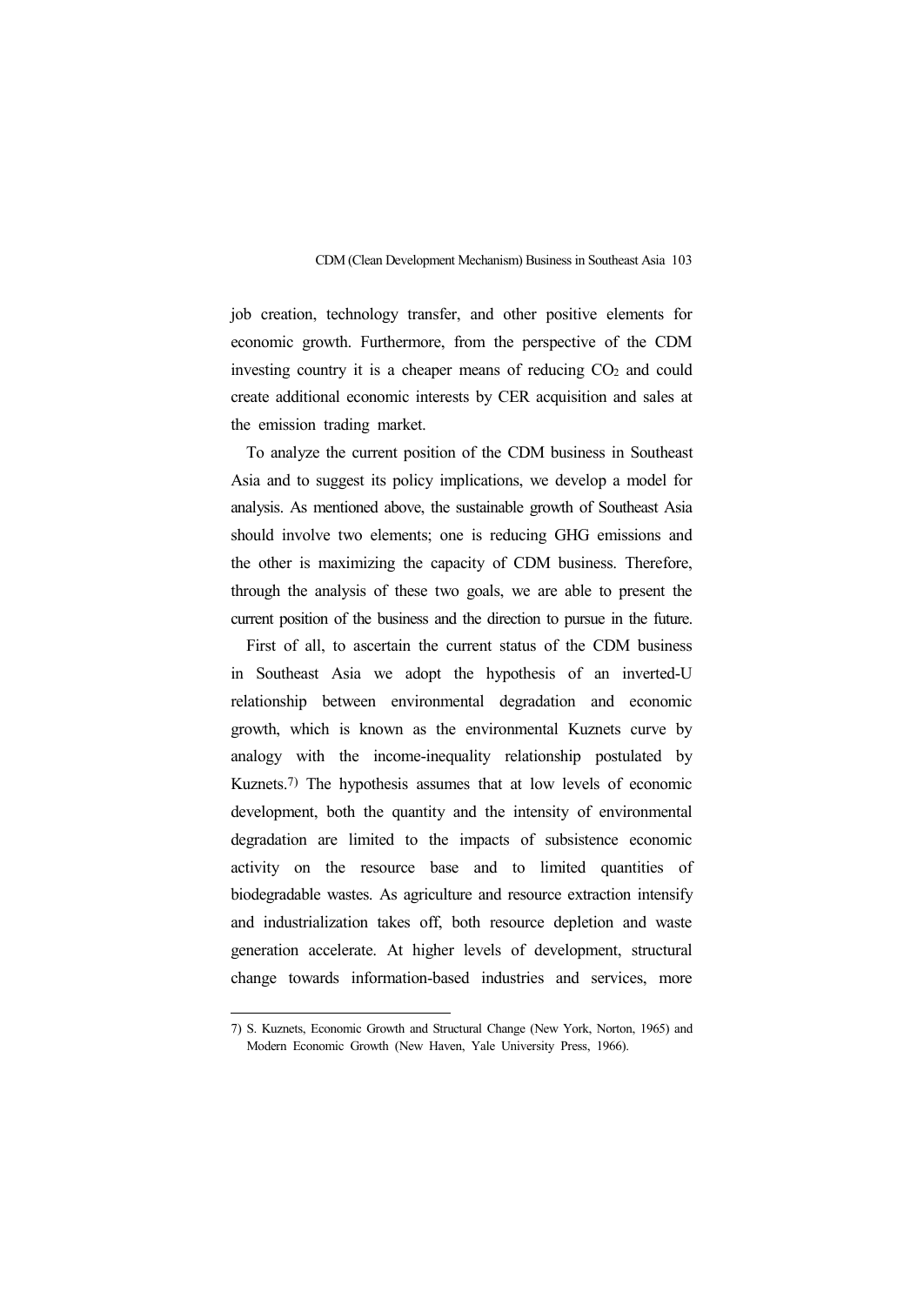efficient technologies, and increased demand for environmental quality result in a leveling-off and a steady decline of environmental degradation, as seen in <Figure 1>.





Stages of economic development

Following the reasoning of the environmental Kuznets curve, it would be reasonable to assume that in terms of GHG emissions and activities for sustainable development, a country usually takes the following four stages. At the 1<sup>st</sup> stage, which is regarded as *Entry-level*, a country has low GHG emissions and low activities for sustainable development because its economic exploitation and development would be primitive. At the 2<sup>nd</sup> stage, which is regarded as *Take-off*, a country has high GHG emissions and low activities for sustainable development because economic exploitation is fully pursued whereas the policies for sustainable development and avoiding environmental problems would not be fully implemented. At the  $3<sup>rd</sup>$  stage, which is regarded as *Advancement*, a country has high GHG emissions and high activities for sustainable development because economic growth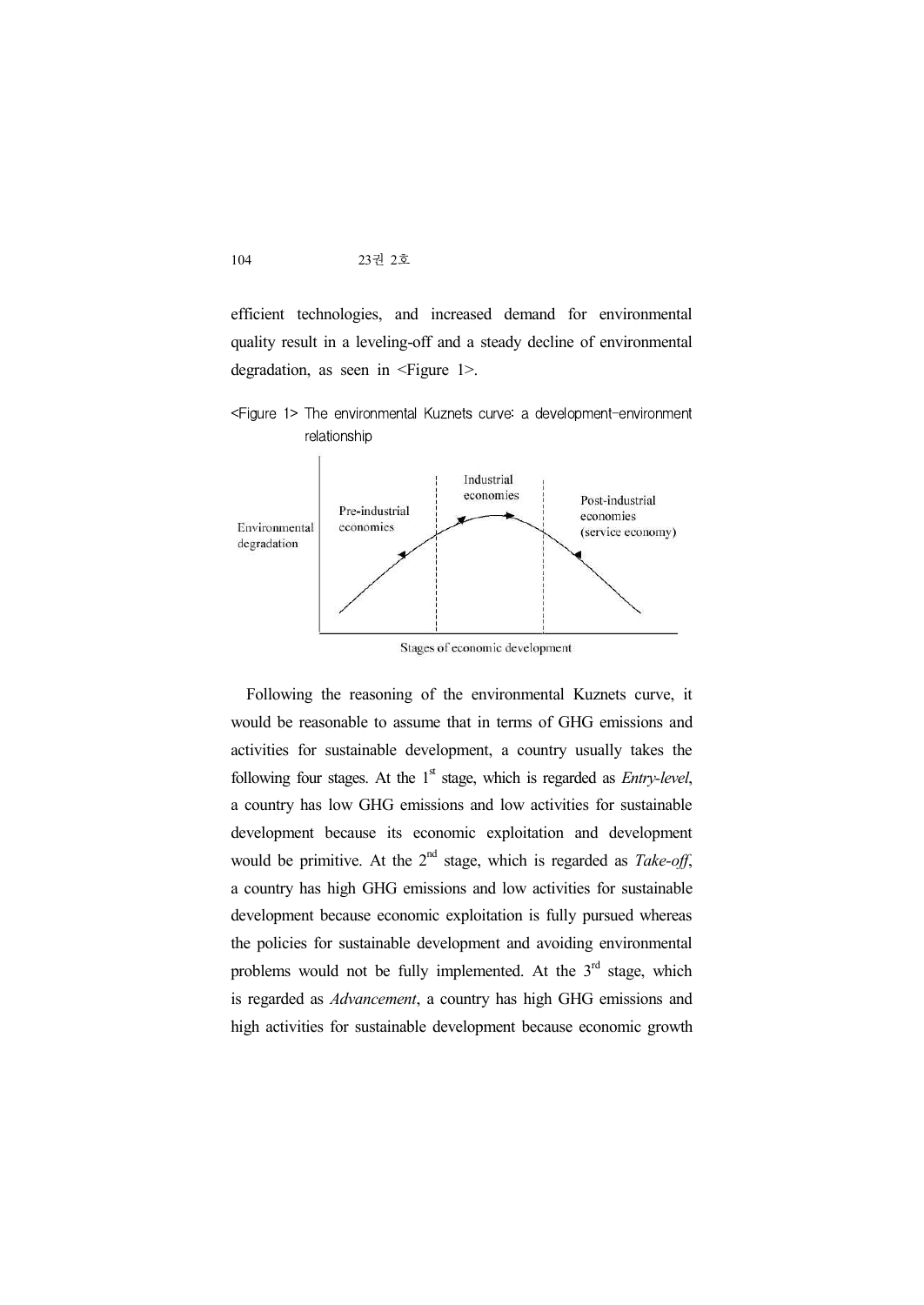is accomplished and policies for sustainable development would be sufficiently implemented to deal with environmental problems. Finally at the 4 th stage, which is regarded as *Maturity*, a country has low GHG emissions and high activities for sustainable development because the economy has moved into the carbon-saving economy. <Table 1> summarizes the hypothesis on GHG emissions and the activities for sustainable development according to the different economic development statuses of each country. Furthermore, <Figure 2> illustrates the hypothesis graphically.

<Table 1> Hypothesis for GHG emission and the activities for sustainable development

|                   | 1 <sup>st</sup><br>stage | $2nd$ stage | $3rd$ stage | $4^{\text{th}}$<br>stage |  |
|-------------------|--------------------------|-------------|-------------|--------------------------|--|
| Status (Position) | Entry-level              | Take-off    | Advancement | <i>Maturity</i>          |  |
| GHG emission      | Low                      | High        | High        | Low                      |  |
| Activities for SD | Low                      | Low         | High        | High                     |  |

<Figure 2> Diagram for the status of GHG emission and the activities for sustainable development

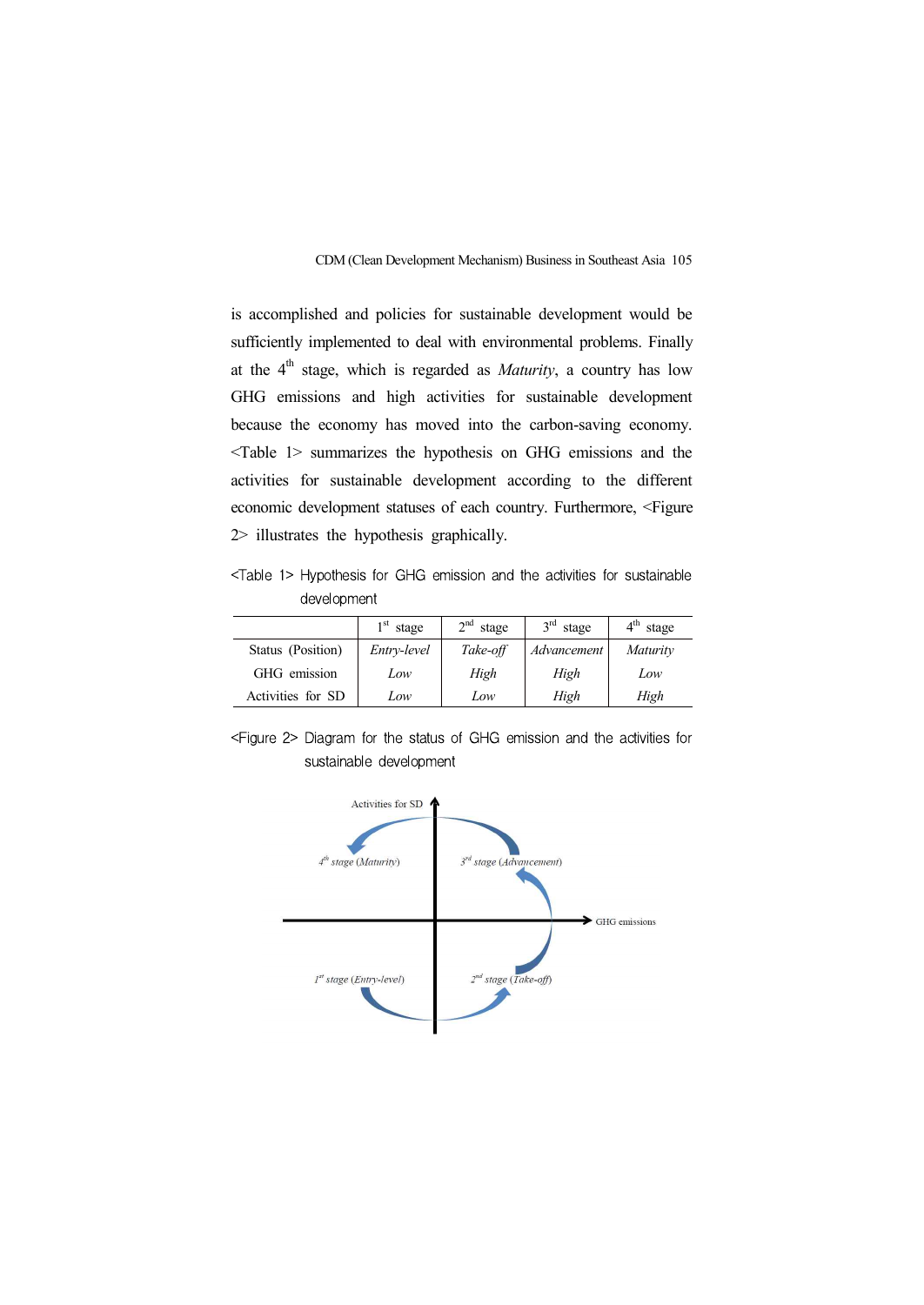<Table 2> presents the proxy variables which are related to GHG emissions and the activities for sustainable development of the countries in which CDM business exists. We adopt both  $CO<sub>2</sub>/GDP$ and CO2/population as proxies for GHG emissions; and the number of CDM projects, CER issued, and amount of FDI investment for CDM as proxies for activities for sustainable development. Especially,  $CO<sub>2</sub>$  emissions need to be normalized to offset the effect of the differences in the size of economy and population of each country.

<Table 2> Proxy for GHG emission and the activities for sustainable development

| Proxy for GHG emissions $(X$ variable) Proxy for the activities for SD $(Y$ variable) |                                                                                           |            |
|---------------------------------------------------------------------------------------|-------------------------------------------------------------------------------------------|------------|
| $CO_2 / GDP \mid CO_2 / population \mid$                                              | $\begin{array}{ c c c c c c } \hline \text{No. of CDM} & \text{CER issued} & \end{array}$ | Investment |
|                                                                                       |                                                                                           | amount     |

First, we calculate the ratio of total  $CO<sub>2</sub>$  emissions per GDP (million  $\hat{S}$ ) or the ratio of  $CO<sub>2</sub>$  emissions per capita as a proxy variable to represent the relative size of the GHG emissions of each country. Further, the number of CDM projects, CER issuance, and FDI for CDM are measured as proxy variables for the scale of activities for sustainable development of each country. We calculate these variables for major CDM business countries such as Brazil, China, India, Mexico, and South Korea, and the Southeast Asian countries that we are interested in. Finally, regions including ASEAN, Latin America, Asia & Pacific, Africa, Europe & Central Asia, and the Middle East the variables are measured as well.

<Table 3> presents the data sources and countries that we collect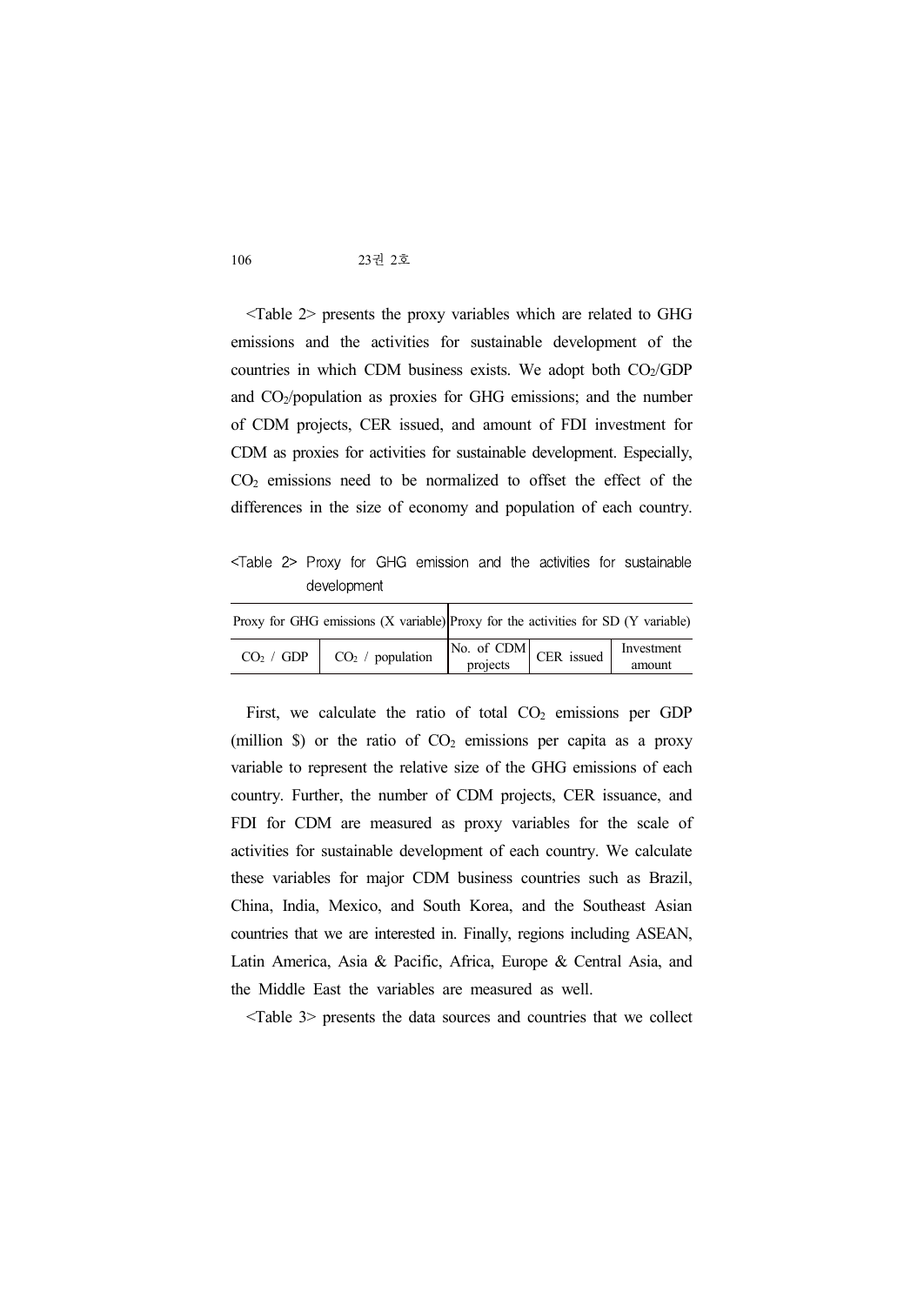data on.8) Then, we measure the average of each variable and compare the number of variables with the average. The analysis of the difference between the number of variables and the average would give the position of the CDM business of each country including Southeast Asian countries in terms of the CDM business of the world.

<Table3> Description of the data set

| Variables                | Definition                                                              | Data Source            | <b>Baseline</b> |
|--------------------------|-------------------------------------------------------------------------|------------------------|-----------------|
| CO <sub>2</sub> / GDP    | Amount of CO2 (Million ton) / GDP<br>(Million U.S\$)                    | CD4CDM,<br>World Bank  | 2011            |
| $CO2$ /<br>population    | Amount of CO2 (Million ton) / Population<br>(per capita)                | CD4CDM,<br><b>UNDP</b> | 2011            |
| projects                 | No. of CDM Amount of CER issued (Million ton) by CDM<br>Executive Board | CD4CDM                 | 2012.6          |
| CER issued               | Amount of CER issued (Million ton) by CDM<br>Executive Board            | CD4CDM                 | 2012.6          |
| <b>FDI</b><br>Investment | Amount of FDI investment for CDM project<br>(Million U.S\$)             | CD4CDM                 | 2012.6          |

Notes: The data are available at the website http://www.cd4cdm.org; http://www.undp.org; http://databank.worldbank.org

<sup>8)</sup> List of countries of CDM business are as below. Argentina, Bahamas, Bolivia, Brazil, Chile, Colombia, Costa Rica, Cuba, Dominican Republic, Ecuador, El Salvador, Guatemala, Guyana, Honduras, Jamaica, Mexico, Nicaragua, Panama, Paraguay, Peru, and Uruguay are for Latin America (20 countries); Bangladesh, Bhutan, Cambodia, China, Fiji, India, Indonesia, Lao PDR, Malaysia, Mongolia, Myanmar, Nepal, North Korea, Pakistan, Papua New Guinea, Philippines, Singapore, South Korea, Sri Lanka, Thailand, and Vietnam are for Asia & Pacific (20 countries); Albania, Armenia, Azerbaijan, Bosnia and herzegovina, Cyprus, Georgia, Kyrgyzstan, Macedonia, Malta, Moldova, Montenegro, Serbia, Tajikistan, Turkmenistan, and Uzbekistan are for Europe & Central Asia (15 countries); Algeria, Angola, Burundi, Cameroon, Cape Verde, Congo DR, Côte d'Ivoire, Egypt, Equatorial Guinea, Ethiopia, Gabon, Ghana, Kenya, Lesotho, Liberia, Libya, Madagascar, Malawi, Mali, Mauritius, Morocco, Mozambique, Namibia, Niger, Nigeria, Rwanda, Senegal, Sierra Leone, South Africa, Sudan, Swaziland, Tanzania, Togo, Tunisia, Uganda, Zambia, and Zimbabwe for Africa (25 countries); Iraq, Israel, Jordan, Kuwait, Lebanon, Oman, Qatar, Saudi Arabia, Syria, United Arab Emirates, and Yemen for Middle East (11 countries). The data are available at the website http://www.cd4cdm.org; http://www.undp.org; http://databank.worldbank.org.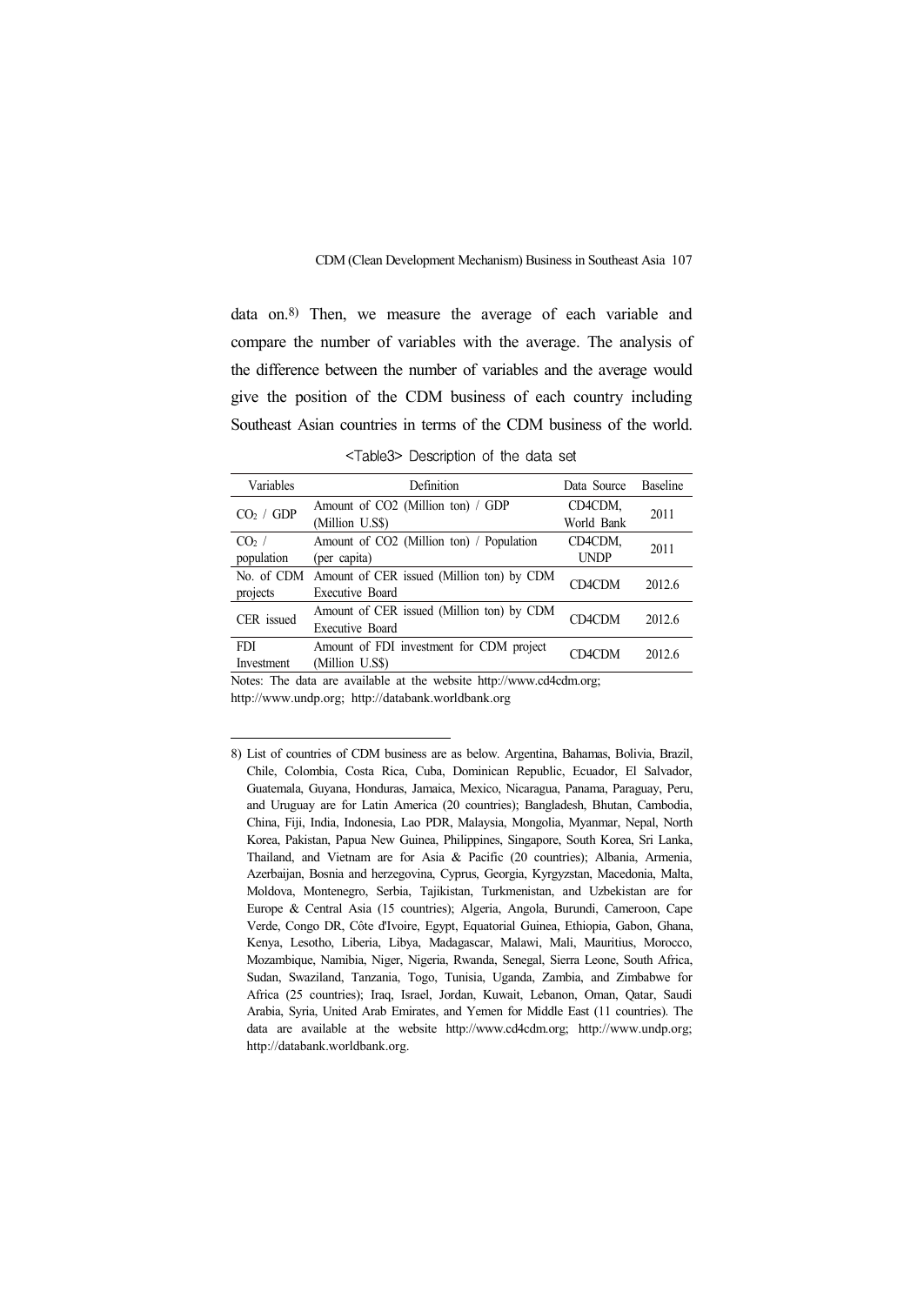# Ⅲ. Analysis of the CDM business in Southeast Asia

#### 1. Outline of CDM in Southeast Asia9)

The nine potential CDM host countries in Southeast Asia (Cambodia, Indonesia, Laos, Malaysia, Myanmar, the Philippines, Singapore, Thailand, and Vietnam) show significant differences in both CDM project development and in establishing the related policy and institutional framework.10) These differences can be partly explained by country-to-country differences in CDM potential, for instance those resulting from the structure of the energy sector and the investment climate. Nevertheless, the overall region's potential is not yet sufficiently exploited to secure a sustainable competitive position in the global CDM market. Given the relatively small size of these countries compared to key competitors in the global CDM market, particularly China and India, a rationale exists for exploring the potential benefits of increased regional cooperation among the countries.

Within Southeast Asia, the CDM projects developed so far fall into such categories as methane avoidance and biomass energy projects. The potential of Southeast Asian countries is still widely under-deployed. The countries that are most advanced in the CDM

<sup>9)</sup> This section is based on the report of various report or contents provided by UNFCCC and is available on the internet at http://cdm.unfccc.int. Also, the statistics is based on the reports or contents provided by UNEP and are available on the internet at http://www.cd4cdm.org/CDMJIpipeline.htm. 10) Brunei has not joined the Kyoto Protocol and is excluded from CDM.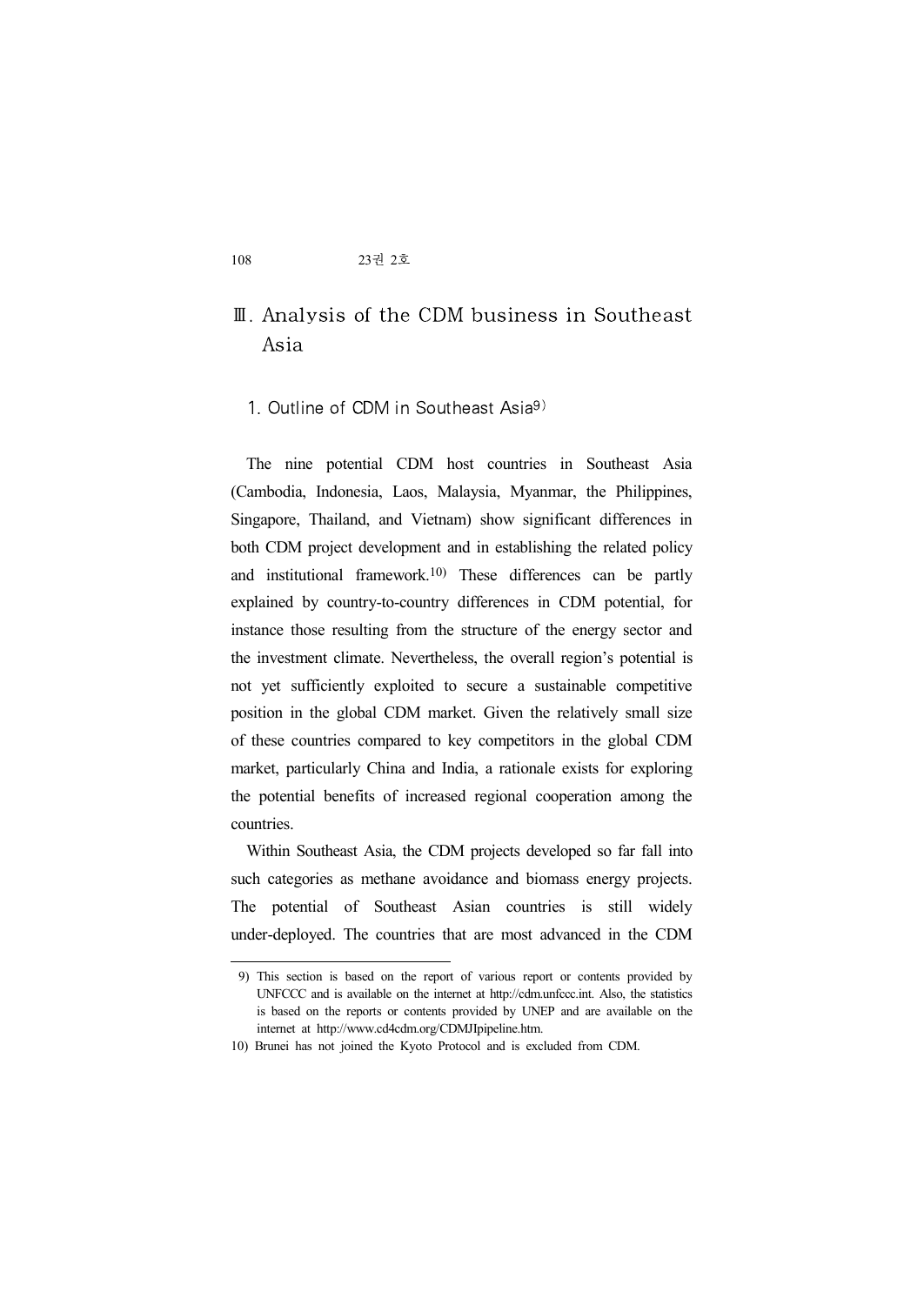process seem to be Malaysia and Indonesia, followed by Thailand, Vietnam, and the Philippines.

First, in the global context, the CDM business in Southeast Asia seems to be minimal but shows great potential. <Table 4> illustrates the trend of CDM projects registered. We can know that since 2006, the amount of investment in CDM projects in Southeast Asia has steadily increased and even the impact of the global recession from 2011 seems to not be significant when compared with China and India.

By June 2012, in Southeast Asia a total of 483 CDM projects had been registered since the first CDM project was launched in the region in 2006. This is 10.3% of the total number of CDM projects registered of the world  $(4,685)$  and the number ranked at  $4<sup>th</sup>$  place following China (2,363, 50.4%), India (908, 19.4%), and Latin America (629, 13.4%). In terms of the Asia & Pacific region the share of CDM projects in Southeast Asia is 12.5% of the projects registered in that region. More than 80% of the registered projects are located in China, India, Brazil, or Mexico. Also, the majority of registered projects are concentrated in five countries in Southeast Asia: Indonesia, Malaysia, the Philippines, Thailand, and Vietnam. In particular, Indonesia, Malaysia, and Vietnam's number of CDM projects reached 70.4% of the total in the region.

On the other hand, if we consider the amount of CDM investment, as shown in <Table 5>, it reached \$8.9 billion. This is just 3.9% of the total amount of investment in CDM projects registered in the world (\$231.4 billion) and this ranked at  $4<sup>th</sup>$  place following China (\$152.8 billion, 66.1%), India (\$39.6 billion, 17.1%), and Latin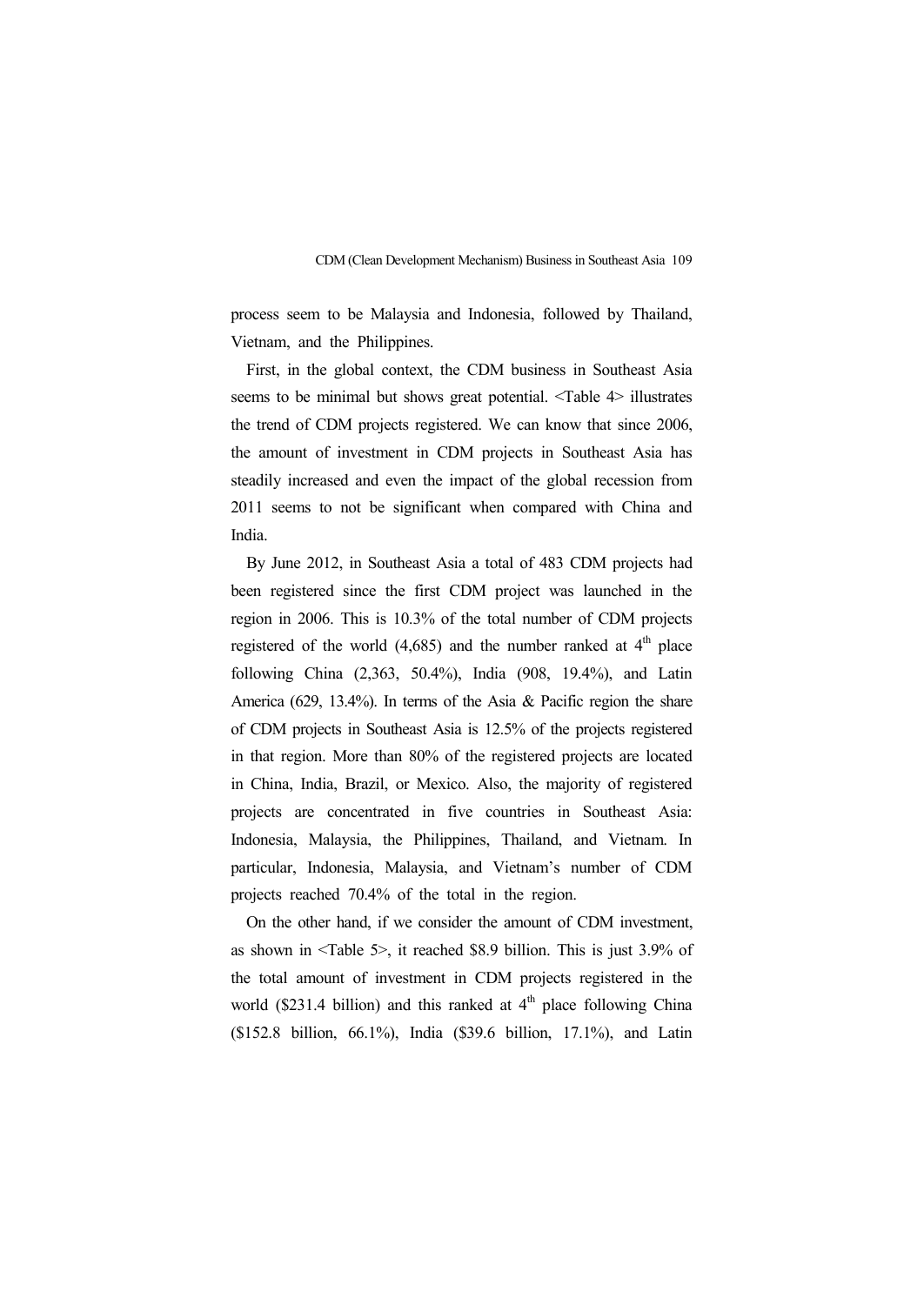America (\$18.4 billion, 8.0%). In terms of the Asia & Pacific region CDM project investment in Southeast Asia is just 4.4% of total investment in the region. More than 90% of applicable funds were invested in China, India, Brazil, and Mexico. Also, the majority of registered projects are concentrated in four countries in Southeast Asia: Indonesia, Malaysia, Thailand, and Vietnam. In particular Indonesia and Vietnam's investment of CDM projects is 73.1% of the total in Southeast Asia.

Furthermore, based on the 2012 CERs being issued as shown in <Table 6>, we can know that the share of CERs in Southeast Asia is 4.2% of the total, meaning that the magnitude of projects is relatively minimal compared with the number of CDM projects in Southeast Asia. If we analyze the CDM projects in Southeast Asia in more detail, the CER/GDP ratio and number of projects/GDP ratio are smaller than the average and those of China and India. This means that the projects in Southeast Asia are relatively inefficient and outnumbered by other those in other Asian countries. If we consider the CDM business of Southeast Asia in terms of one unit, this has a meaningful outcome.

However, when we look into the individual country cases, the outcome is not as impressive as it appears in <Table 7>. For example, for Vietnam (Vietnam is the  $1<sup>st</sup>$  place in CDM projects in terms of numbers), the share of the number of CDM projects is 3.0% of the total of Asia and Pacific and 2.5% of the total of the world. In terms of investment amount, for Vietnam, the share is 1.6% of total of Asia & Pacific and 1.4% of the world total.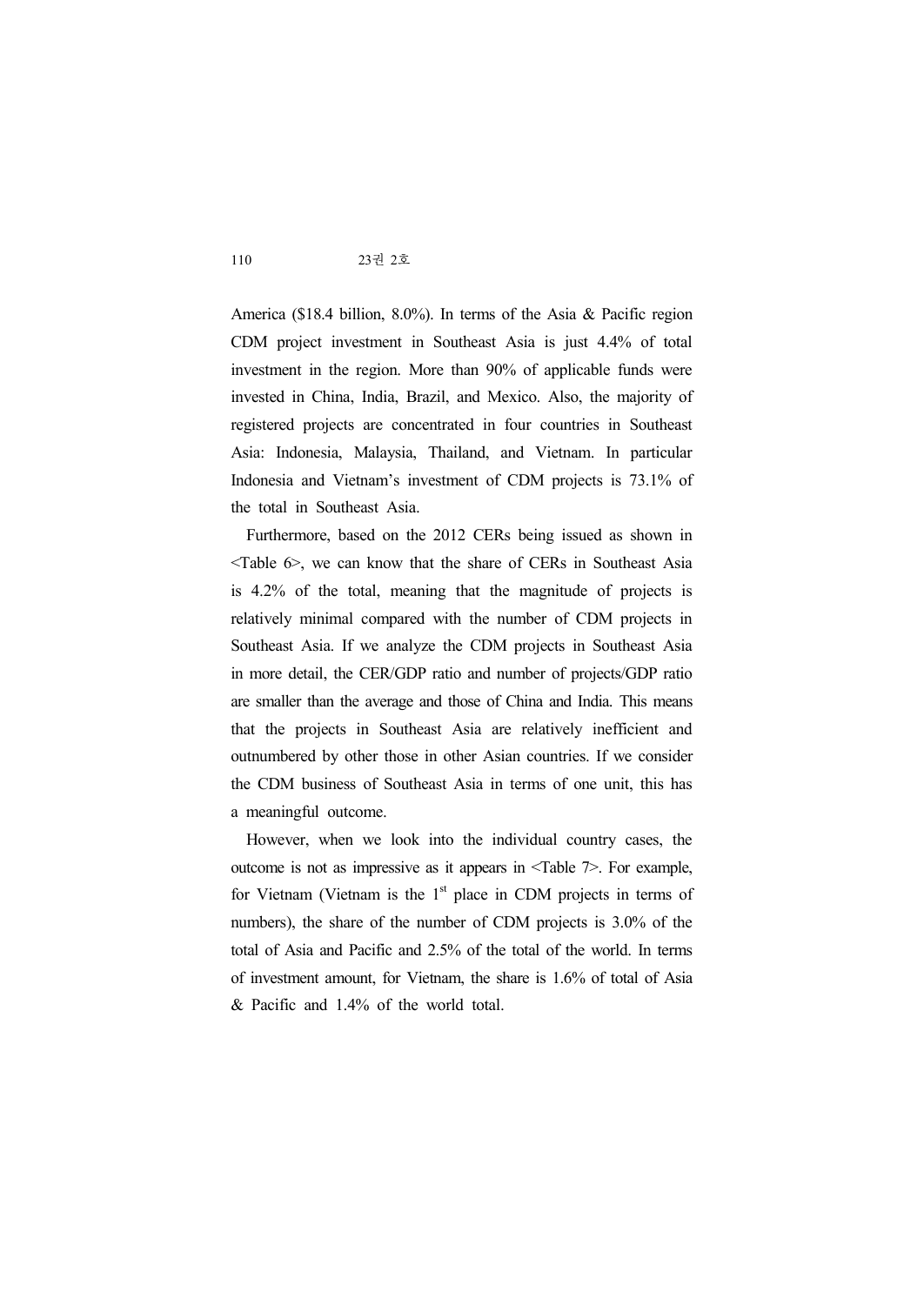|                            |                          | Sharl            |      |      |       |        |        | FDI    | Investment |                                           |        |           |                        |
|----------------------------|--------------------------|------------------|------|------|-------|--------|--------|--------|------------|-------------------------------------------|--------|-----------|------------------------|
| Host country               | Projects<br>(Registered) | of !<br>total    | 2004 | 2005 | 2006  | 2007   | 2008   | 2009   | 2010       | 2011                                      | 2012   | All years | Share of<br>Investment |
| Asia & Pacific             | 3871                     | 82.6             | 5    | 276  | 5,081 | 11.070 | 13.791 |        |            | 26,906 44,357 65,397 37,264               |        | 204,147   | 88.2                   |
| China                      | 2363                     | 50.4             |      | 70   | 1.610 | 6.308  | 11.987 | 21.324 | 35.181     | 44.998                                    | 31.370 | 152,849   | 66.1                   |
| India                      | 908                      | 19.4             | 5    | 114  | 1,455 | 4,262  | 1,383  | 4,428  | 7,050      | 17,484                                    | 3.418  | 39,599    | 17.1                   |
| <b>ASEAN</b>               | 483                      | 10.3             |      |      | 981   | 288    | 407    | 720    | 1,545      | 2,702                                     | 2,265  | 8,908     | 3.9                    |
| Cambodia                   | 6                        | 0.1 <sup>1</sup> |      |      | 10    |        | 6      | 4      |            | 3                                         | 6      | 28        | 0.0                    |
| Indonesia                  | 81                       | 1.7 <sub>1</sub> |      |      | 482   | 53     | 227    | 121    | 905        | 627                                       | 827    | 3,242     | 1.4                    |
| Laos                       | 4                        | 0.1 <sup>1</sup> |      |      |       |        |        |        |            | 208                                       | 157    | 366       | 0.2                    |
| Malaysia                   | 110                      | 2.3!             |      |      | 251   | 69     | 53     | 298    | 48         | 201                                       | 17     | 938       | 0.4                    |
| Myanmar                    |                          | 0.0 <sup>1</sup> |      |      |       |        |        |        |            |                                           |        |           | 0.0                    |
| Philippines                | 58                       | 1.2 <sub>1</sub> |      |      | 97    | 25     | 99     | 49     | 33         | 99                                        | 1      | 403       | 0.2                    |
| Singapore                  | $\overline{c}$           | 0.0 <sup>1</sup> |      |      |       |        | 3      |        | 27         |                                           |        | 30        | 0.0                    |
| Thailand                   | 73                       | 1.6 <sup>1</sup> |      |      |       | 140    | 19     | 98     | 55         | 243                                       | 76     | 631       | 0.3                    |
| Vietnam                    | 149                      | 3.2 <sup>1</sup> |      |      | 141   |        |        | 150    | 477        | 1,321                                     | 1,181  | 3,271     | 1.4                    |
| Rest of Asia               | 117                      | 2.5 <sup>1</sup> |      | 91   | 1,035 | 213    | 14     | 434    | 581        | 213                                       | 210    | 2,791     | 1.2                    |
| Latin America              | 629                      | 13.4             | 46   | 493  | 3,914 | 1,857  | 1,726  | 1,428  | 687        | 3004                                      | 5266   | 18,420    | 8.0                    |
| Africa                     | 94                       | 2.0 <sup>1</sup> |      | 132  | 818   | 336    | 75     | 1.150  | 712        | 1,518                                     | 286    | 5,028     | 2.2                    |
| Middle-East                | 49                       | 1.0 <sub>1</sub> |      |      | 5     | 612    | 43     | 165    | 60         | 1,171                                     | 9      | 2,065     | 0.9                    |
| Europe and<br>Central Asia | 42                       | 0.9 <sup>1</sup> |      | 9    | 129   | 6      | 6      | 82     | 70         | 826                                       | 589    | 1,716     | 0.7                    |
| Total                      | 4,685                    | 100.6            | 51   | 909  | 9.947 |        |        |        |            | 13,882 15,641 29,731 45,885 71,916 43,413 |        | 231,376   | 100.0                  |

<Table 4> Trend of CDM projects

Source: http://www.cd4cdm.org/CDMJIpipeline.htm.

<Table 5> CDM registered and CERs issued

|                             | CDM registered |              | 2012 CERs |              | CDM processing in<br>total |              | 2012 CERs    |              |
|-----------------------------|----------------|--------------|-----------|--------------|----------------------------|--------------|--------------|--------------|
|                             | Number         | share<br>(%) | kCERs     | share<br>(%) | Number                     | share<br>(%) | <b>kCERs</b> | share<br>(%) |
| Asia $\&$<br>Pacific        | 3,871          | 82.6         | 1,774,829 | 80.5         | 7.333                      | 81.3         | 2,030,902    | 79.3         |
| China                       | 2,363          | 50.4         | 1,288,064 | 58.4         | 4,028                      | 44.7         | 1,419,813    | 55.5         |
| India                       | 908            | 19.4         | 276,818   | 12.6         | 2,159                      | 23.9         | 373,349      | 14.6         |
| <b>ASEAN</b>                | 483            | 10.3         | 92,515    | 4.2          | 917                        | 10.2         | 115,997      | 4.5          |
| Latin<br>America            | 629            | 13.4         | 316,347   | 14.4         | 1.230                      | 14.0         | 358.446      | 14.0         |
| Africa                      | 94             | 2.0          | 63,235    | 2.9          | 261                        | 2.9          | 101,310      | 4.0          |
| Middle east                 | 49             | 1.5          | 30,854    | 1.4          | 98                         | 1.1          | 34.063       | 1.3          |
| Europe $\&$<br>Central Asia | 42             | 0.9          | 18,672    | 0.8          | 99                         | 1.1          | 35,738       | 1.4          |
| Total                       | 4.685          | 100.0        | 2.203.938 | 100.0        | 9.021                      | 100.0        | 2.560,460    | 100.0        |

Source: http://www.cd4cdm.org/CDMJIpipeline.htm.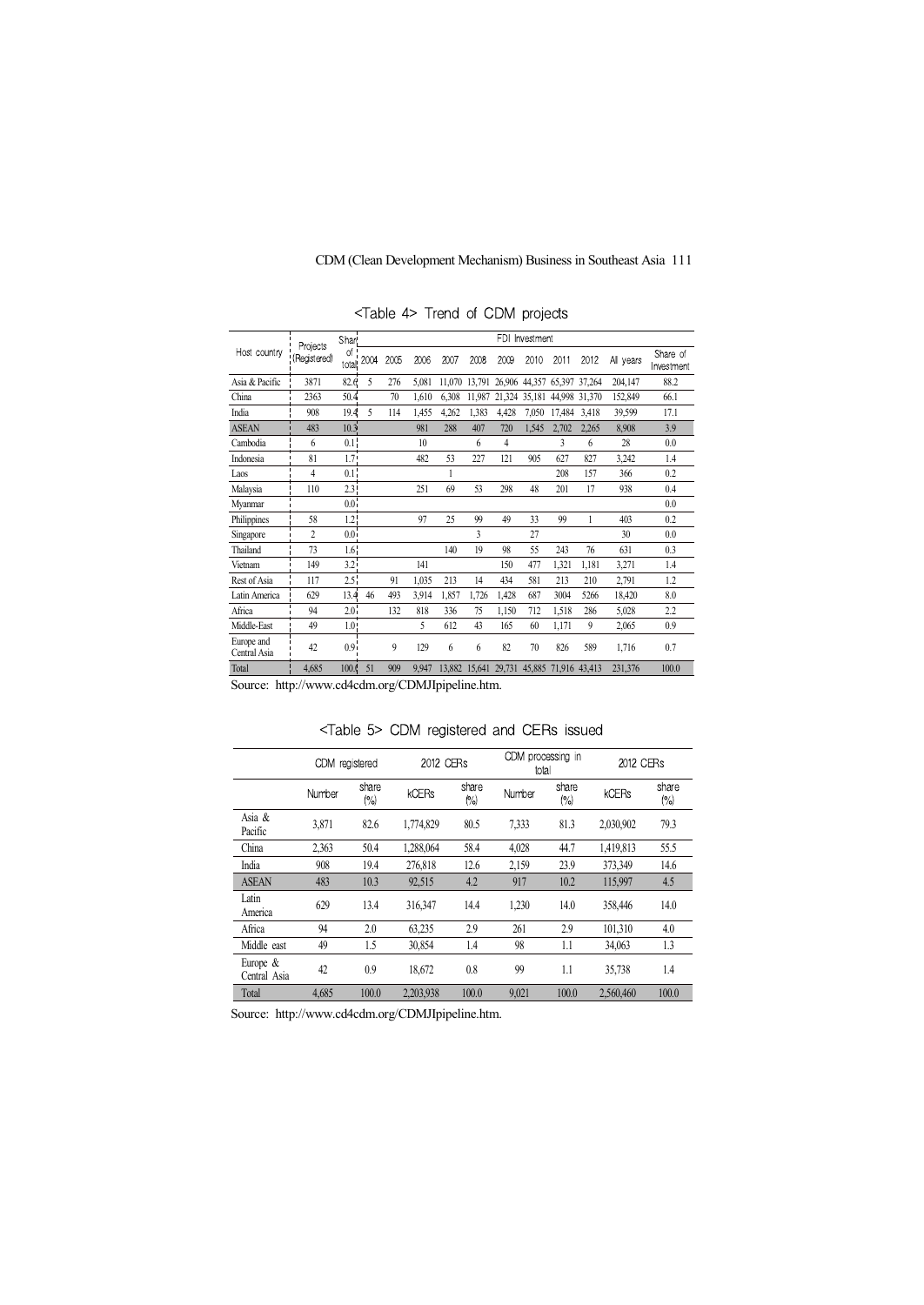<Table 6> Selected indicators of CDM

| Host region/<br>country  | Total<br>number of<br>projects | Total exp.<br>Ann. red.<br>ktCO <sub>2</sub> | Total GHG<br>emissions<br>MtCO <sub>2</sub> | Nominal<br>GDP (IMF)<br>Mill US\$ 2010 | Emission<br>intensity<br>CO <sub>2</sub> /GDP<br>tCO2/US\$ | No. of projects<br>ktCO <sub>2</sub><br>emissions | CER/<br>GDP | No of projects /<br>GDP<br><b>Bill USS</b> | CERs/<br>Country<br>Emissions |
|--------------------------|--------------------------------|----------------------------------------------|---------------------------------------------|----------------------------------------|------------------------------------------------------------|---------------------------------------------------|-------------|--------------------------------------------|-------------------------------|
| Asia & Pacific           | 7,333                          | 974,782                                      | 12,374.3                                    | 10,302,505                             | 0.001                                                      | 5,925.99                                          | 9.46        | 7.12                                       | 7,877.48                      |
| China                    | 4,028                          | 640,532                                      | 8,190.0                                     | 5,745,133                              | 0.001                                                      | 4,918.19                                          | 11.15       | 7.01                                       | 7,820.90                      |
| India                    | 2,159                          | 218,529                                      | 1,523.8                                     | 1,430,020                              | 0.001                                                      | 14,168.84                                         | 15.28       | 15.10                                      | 14,341.37                     |
| <b>ASEAN</b>             | 917                            | 78,548                                       | 1,292.5                                     | 1,788,386                              | 0.001                                                      | 7,094.78                                          | 4.39        | 5.13                                       | 6,077.21                      |
| Cambodia                 | 10                             | 2,021                                        | 12.8                                        | 11,360                                 | 0.001                                                      | 7,812.50                                          | 17.79       | 8.80                                       | 15,790.52                     |
| Indonesia                | 174                            | 24,299                                       | 554.3                                       | 695,059                                | 0.001                                                      | 3,138.90                                          | 3.50        | 2.50                                       | 4,383.42                      |
| Lao PDR                  | 10                             | 1,444                                        | 6.9                                         | 6,341                                  | 0.001                                                      | 14,492.75                                         | 22.78       | 15.77                                      | 20,929.99                     |
| Malaysia                 | 168                            | 10,348                                       | 193.4                                       | 218,950                                | 0.001                                                      | 8,686.66                                          | 4.73        | 7.67                                       | 5,350.32                      |
| Myanmar                  |                                | 678                                          | 12.7                                        | 35,646                                 | 0.000                                                      | 787.40                                            | 1.90        | 0.28                                       | 5,338.09                      |
| Philippines              | 93                             | 5,620                                        | 100.9                                       | 189,061                                | 0.001                                                      | 9,217.05                                          | 2.97        | 4.92                                       | 5,569.39                      |
| Singapore                | 8                              | 1,960                                        | 38.8                                        | 217,377                                | 0.000                                                      | 2,061.86                                          | 0.90        | 0.37                                       | 5,050.86                      |
| Thailand                 | 191                            | 10,134                                       | 236.9                                       | 312,605                                | 0.001                                                      | 8,062.47                                          | 3.24        | 6.11                                       | 4,277.69                      |
| Vietnam                  | 262                            | 22,044                                       | 135.8                                       | 101,987                                | 0.001                                                      | 19,293.08                                         | 21.61       | 25.69                                      | 16,232.63                     |
| Latin America            | 1,230                          | 178,216                                      | 2,789.7                                     | 4,373,827                              | 0.001                                                      | 4,409.08                                          | 4.07        | 2.81                                       | 6,388.37                      |
| Europe &<br>Central Asia | 99                             | 31,704                                       | 509.5                                       | 215,965                                | 0.002                                                      | 1,942.95                                          | 14.68       | 4.58                                       | 6,222.19                      |
| Africa                   | 261                            | 70,256                                       | 2,241.9                                     | 1,253,667                              | 0.002                                                      | 1,164.17                                          | 5.60        | 2.08                                       | 3,133.68                      |
| Middle East              | 98                             | 20.976                                       | 1,195.6                                     | 1,573,609                              | 0.001                                                      | 819.68                                            | 1.33        | 0.62                                       | 1,754.46                      |
| Total (91<br>countries)  | 9021                           | 1,275,934                                    | 16,869.1                                    | 16,465,906                             | 0.001                                                      | 5,347.64                                          | 7.75        | 5.48                                       | 7,563.73                      |

Source: http://www.cd4cdm.org/CDMJIpipeline.htm.

| Asia & Pacific   | Total Number | Share (%) | Registered     | kCER2012  | Share (%) |
|------------------|--------------|-----------|----------------|-----------|-----------|
| China            | 4028         | 55.0      | 2363           | 1,419,813 | 69.91     |
| India            | 2159         | 29.5      | 908            | 373,349   | 18.38     |
| Vietnam          | 262          | 3.6       | 149            | 21,248    | 1.05      |
| Thailand         | 191          | 2.6       | 73             | 19,649    | 0.97      |
| Indonesia        | 174          | 2.4       | 81             | 31,579    | 1.55      |
| Malaysia         | 168          | 2.3       | 110            | 30,335    | 1.49      |
| South Korea      | 104          | 1.4       | 70             | 104,769   | 5.16      |
| Philippines      | 93           | 1.3       | 58             | 10,685    | 0.53      |
| Pakistan         | 55           | 0.8       | 15             | 8,702     | 0.43      |
| Sri Lanka        | 28           | 0.4       | $\overline{7}$ | 1,907     | 0.09      |
| Papua New Guinea | 11           | 0.2       | 6              | 1,979     | 0.10      |
| Cambodia         | 10           | 0.1       | 6              | 960       | 0.05      |
| Lao PDR          | 10           | 0.1       | 4              | 977       | 0.05      |
| Nepal            | 10           | 0.1       | 6              | 987       | 0.05      |
| Singapore        | 8            | 0.1       | $\overline{2}$ | 564       | 0.03      |
| Bangladesh       | 5            | 0.1       | 3              | 1,110     | 0.05      |
| Mongolia         | 4            | 0.1       | 4              | 378       | 0.02      |
| Bhutan           | 3            | 0.0       | $\overline{2}$ | 503       | 0.02      |
| Fiji             | 3            | 0.04      | $\overline{2}$ | 271       | 0.01      |
| Total            | 7,326        | 100%      | 3,869          | 2,030,902 | 100%      |

<Table 7> CDM registered and CERs forindividual country in Asia & Pacific

Source: http://www.cd4cdm.org/CDMJIpipeline.htm.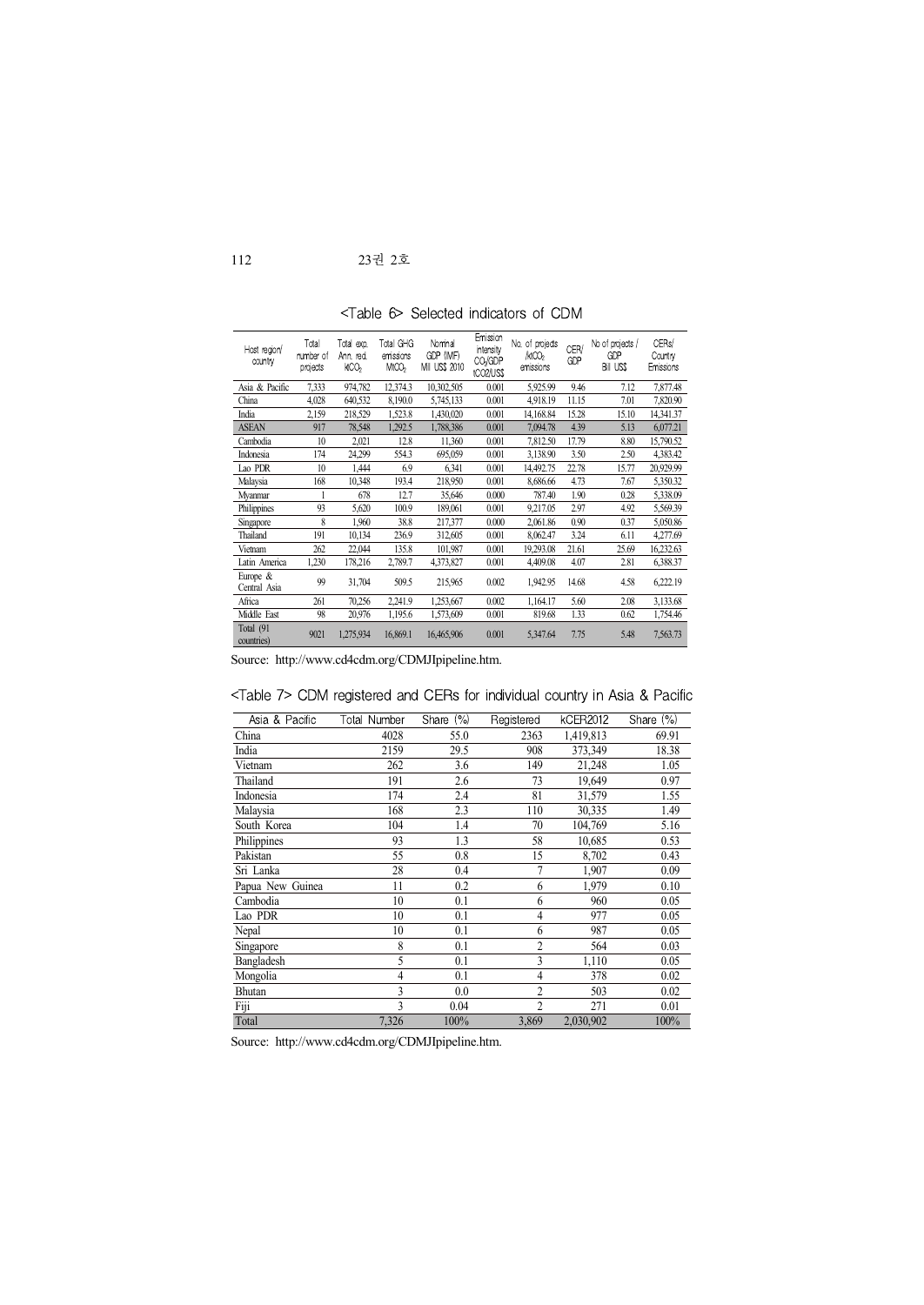Furthermore, as we see in  $\leq$  Figure 3> the number of CDM project has steadily increased since 2004 and especially the numbers increased sharply after 2010 but suddenly plunged in 2012. The trend of ASEAN is not much different from that of China and India. The global recession, which was mainly due to the EU's fiscal crisis, the U.S. credit rate degrading, and emerging markets' downturn, accelerated after the middle of 2011. Thus, the CDM projects and related FDI investment declined as well. In terms of CERs issued as we see in  $\leq$  Figure 4> the expected CERs recorded a peak in the 1<sup>st</sup> quarter of 2006 but declined gradually after 2007. In 2012 the amount is lower than the starting point in 2004. This is also due to the global recession which resulted in a decline of investment in CDM projects.



<Figure 3> Trend of number of CDM projects

Source: http://www.cd4cdm.org/CDMJIpipeline.htm.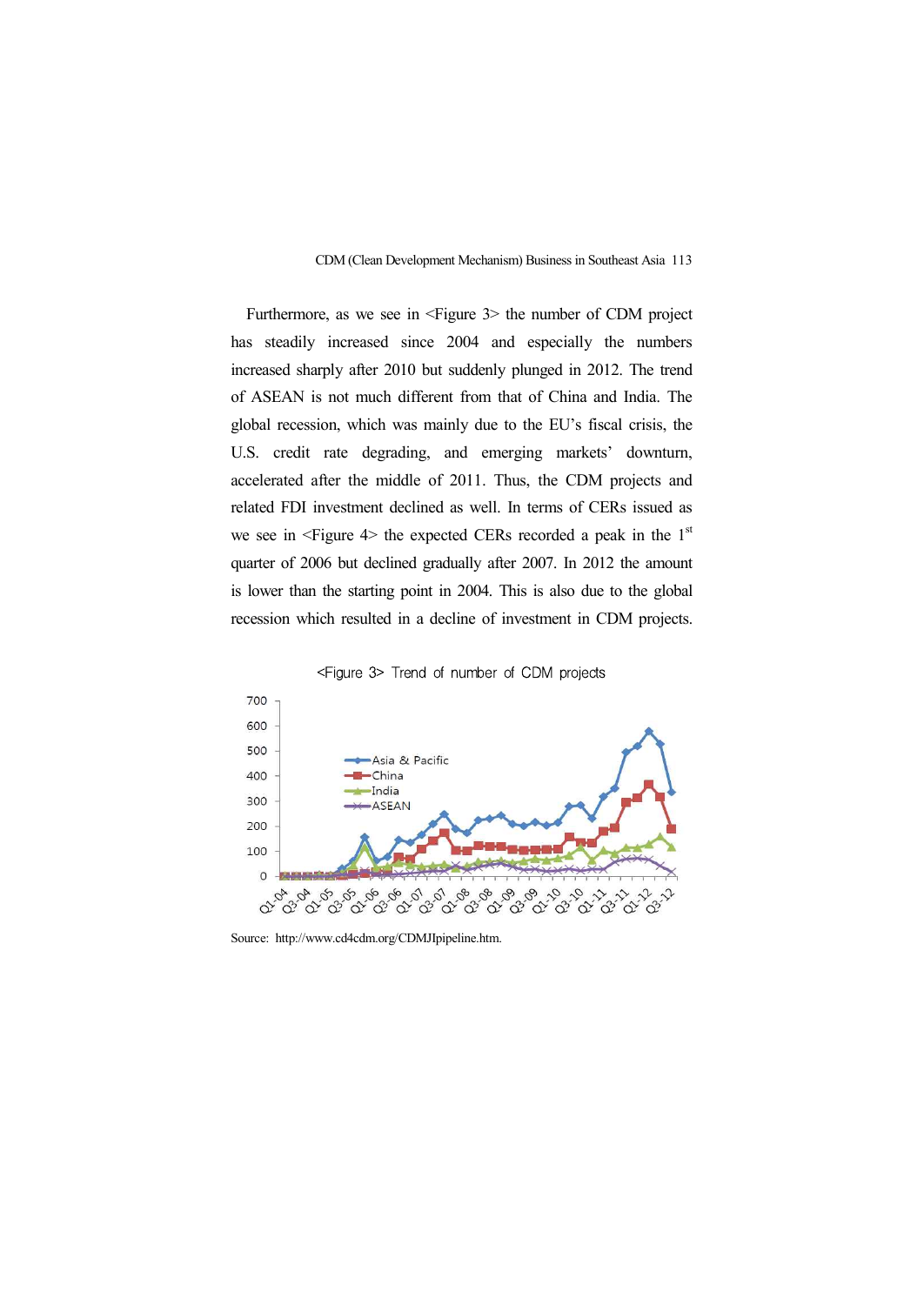

Source: http://www.cd4cdm.org/CDMJIpipeline.htm

Next, in terms of project type, the most popular CDM projects in Southeast Asian countries are both methane avoidance and biomass energy projects as seen in <Table 8>. By the end of 2011, the number of methane avoidance projects was 162 and the share was 39.0% of total CDM projects in Southeast Asia and the number of biomass energy projects is 59 and the share is 14.2% of total CDM projects in Southeast Asia. The sum is 53.2% of the total. The number seems to be much higher than the average of Asia (2% for methane avoidance) and it is attributed to the fact that Southeast Asian countries have a comparative advantage in this CDM type. Exceptionally, for Vietnam hydro CDM projects are most popular. The number is 92 by June 2012, and the share is 80.7% of the total in Vietnam. This is due to the development projects in the GMS (Greater Mekong Subregion).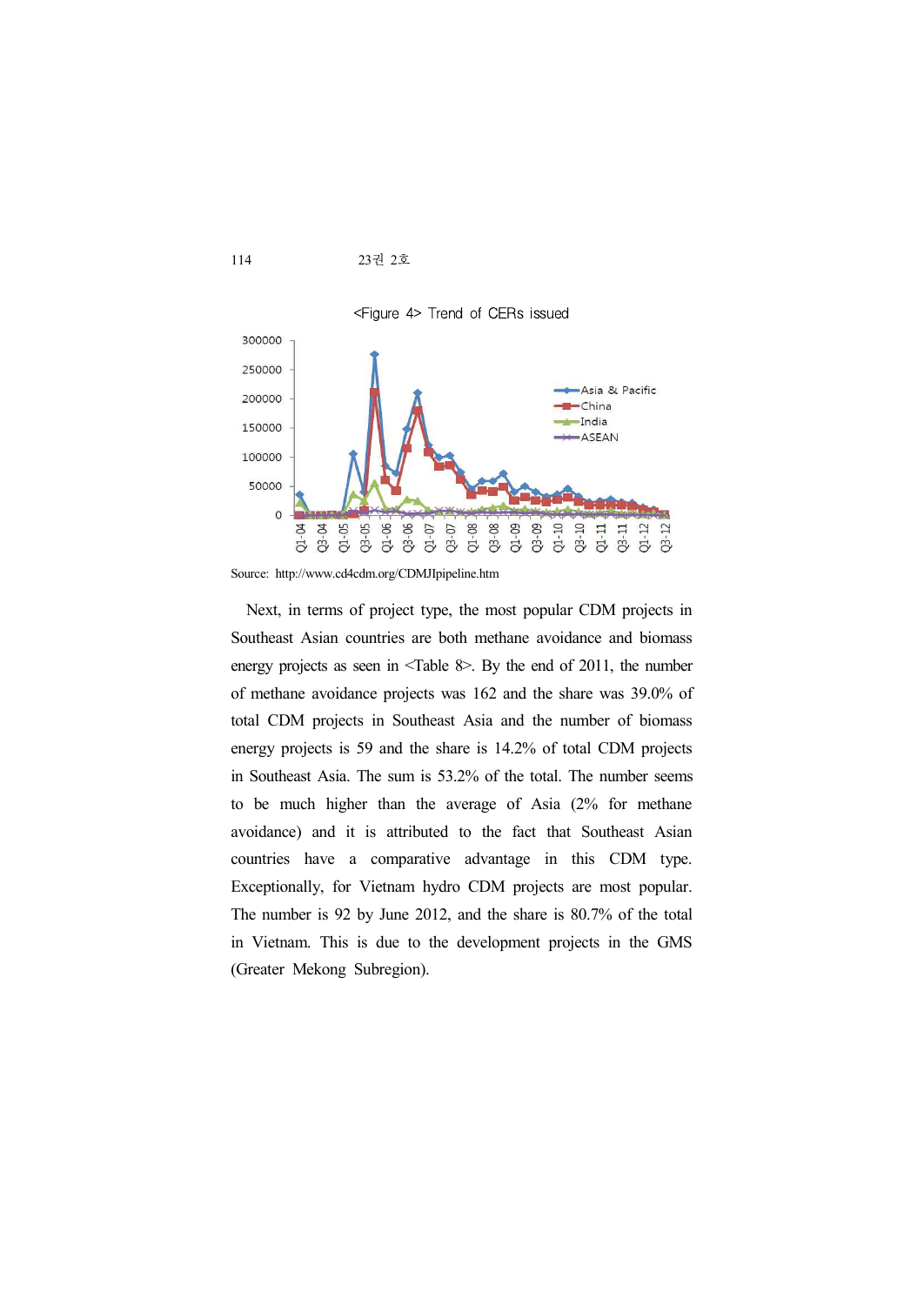|           | Types                                                 | 2006           | 2007           | 2008           | 2009           | 2010           | 2011           | 2012 | Total                   |
|-----------|-------------------------------------------------------|----------------|----------------|----------------|----------------|----------------|----------------|------|-------------------------|
| Cambodia  | All types                                             | $\mathbf{1}$   |                | $\overline{2}$ | 1              |                | 1              |      | 5                       |
|           | Biomass energy                                        | $\mathbf{1}$   |                |                |                |                |                |      | $\mathbf{1}$            |
|           | Methane avoidance                                     |                |                | $\overline{c}$ |                |                | 1              |      | 3                       |
|           | EE own generation                                     |                |                |                | $\mathbf{1}$   |                |                |      | $\mathbf{1}$            |
| Indonesia | All types                                             | 8              | $\overline{4}$ | 9              | 21             | 16             | 17             |      | 75                      |
|           | Methane avoidance<br>(most waste water)               | $\overline{c}$ | $\mathbf{1}$   | $\overline{c}$ | 14             | $\,8\,$        | $\,8\,$        |      | 35                      |
|           | Biomass energy                                        | 3              | $\overline{c}$ | 3              |                | 1              | $\overline{c}$ |      | 11                      |
|           | Landfill gas                                          |                | $\mathbf{1}$   | $\mathbf{1}$   | 3              | $\mathbf{1}$   | 1              |      | 7                       |
|           | Cement                                                | $\mathbf{1}$   |                |                |                |                |                |      | $\mathbf{1}$            |
|           | Hydro                                                 |                |                |                |                | 1              | 5              |      | 6                       |
|           | EE industry                                           |                |                | 1              |                |                | 1              |      | $\overline{c}$          |
|           | EE supply side                                        |                |                | 1              | 1              |                |                |      | $\overline{c}$          |
|           | Fossil fuel switch                                    |                |                |                | $\mathbf{1}$   | $\overline{c}$ |                |      | $\overline{\mathbf{3}}$ |
|           | Fugitive                                              |                |                | $\mathbf{1}$   |                |                |                |      | $\mathbf{1}$            |
|           | Geothermal                                            | $\mathbf{1}$   |                |                | $\mathbf{1}$   | $\overline{2}$ |                |      | $\overline{4}$          |
|           | $N_2O$                                                |                |                |                | 1              |                |                |      | 1                       |
|           | PFCs and SF&                                          |                |                |                |                | $\mathbf{1}$   |                |      | 1                       |
|           | Solar                                                 | $\mathbf{1}$   |                |                |                |                |                |      | $\mathbf{1}$            |
| Lao PDR   | All types                                             |                | $\mathbf{1}$   |                |                |                | 1              |      | $\overline{c}$          |
|           | Hydro                                                 |                |                |                |                |                | $\mathbf{1}$   |      | $\mathbf{1}$            |
|           | EE industry                                           |                | 1              |                |                |                |                |      | 1                       |
| Malaysia  | All types                                             | 12             | 14             | 9              | 43             | 9              | 19             |      | 106                     |
|           | Methane avoidance<br>(composting $\&$<br>waste water) |                | 7              | 7              | 37             | 5              | $\overline{7}$ |      | 63                      |
|           | Biomass energy<br>(mostly palm oil<br>solid waste)    | 11             | 3              |                | 3              | 4              | 9              |      | 30                      |
|           | Landfill gas                                          | $\mathbf{1}$   | $\mathbf{1}$   | $\mathbf{1}$   | $\overline{c}$ |                | $\mathbf{1}$   |      | 6                       |
|           | EE industry                                           |                | 3              |                |                |                |                |      | 3                       |
|           | Fossil fuel switch                                    |                |                |                |                |                | $\mathbf{1}$   |      | $\mathbf{1}$            |
|           | EE supply side                                        |                |                |                | 1              |                |                |      | 1                       |
|           | Hydro                                                 |                |                | 1              |                |                | 1              |      | $\overline{c}$          |
|           | Philippines All types                                 | $\overline{7}$ | 8              | $\overline{5}$ | 20             | 6              | 11             |      | 57                      |
|           | Methane avoidance<br>(most manure)                    | 5              | 6              | $\mathbf{1}$   | 18             | $\overline{c}$ | 5              |      | 37                      |
|           | Biomass energy                                        |                | $\mathbf{1}$   | $\mathbf{1}$   | $\mathbf{1}$   | $\mathbf{1}$   | 1              |      | 5                       |
|           | EE own generation                                     |                |                |                |                |                | 1              |      | $\mathbf{1}$            |
|           | Landfill gas                                          |                |                | $\overline{c}$ | $\mathbf{1}$   | $\mathbf{1}$   | $\mathbf{1}$   |      | 5                       |
|           | Hydro                                                 |                |                | $\mathbf{1}$   |                | 1              | 3              |      | 5                       |
|           | Wind                                                  | $\mathbf{1}$   |                |                |                |                |                |      | 1                       |

<Table 8> Type of CDM projects in Southeast Asia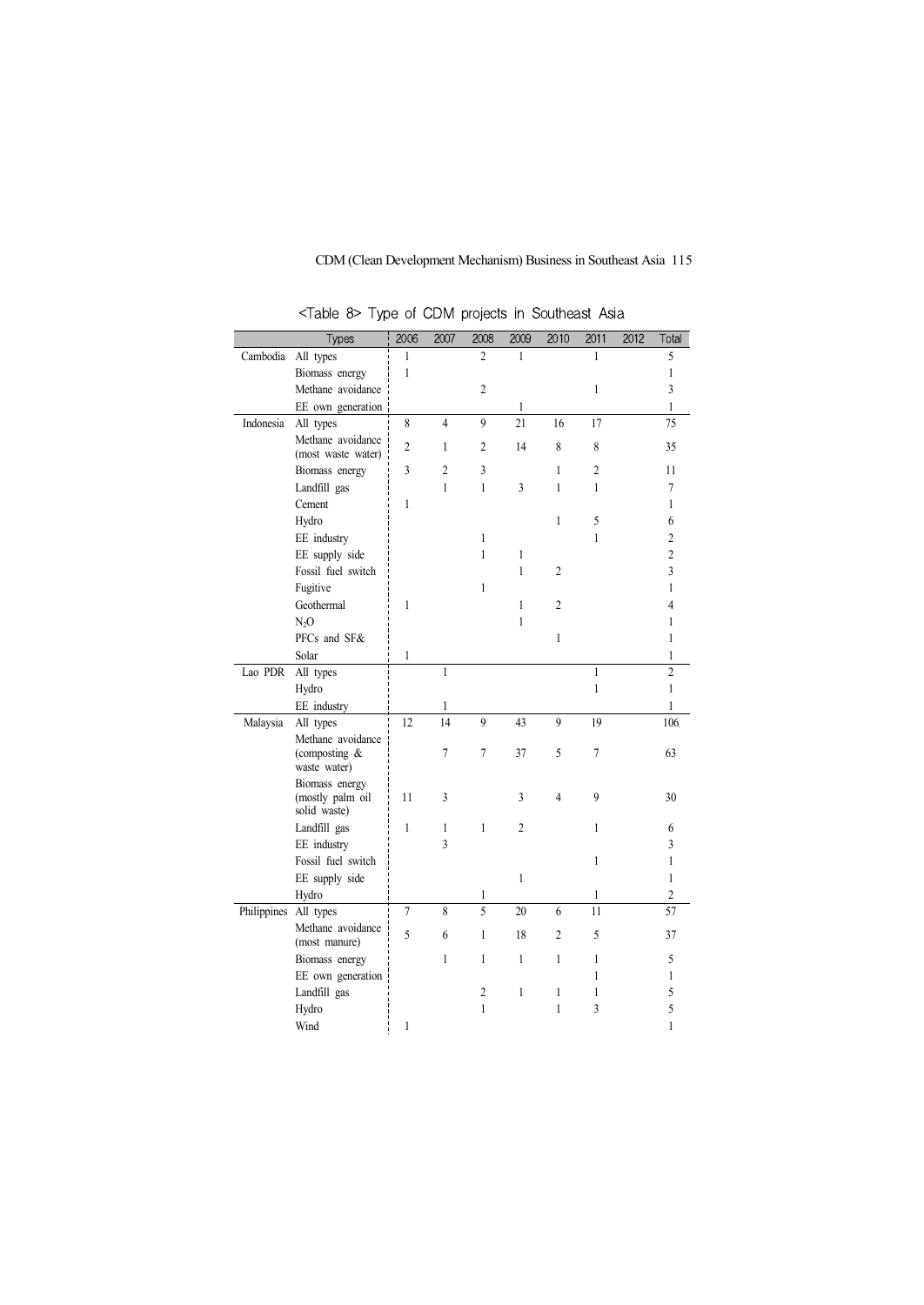| 23권 2호<br>116 |
|---------------|
|               |

|           | <b>Types</b>                                 | 2006           | 2007 | 2008 | 2009 | 2010           | 2011           | 2012           | Total          |
|-----------|----------------------------------------------|----------------|------|------|------|----------------|----------------|----------------|----------------|
|           | $N_2O$                                       |                |      |      |      |                |                |                |                |
|           | Geothermal                                   | 1              |      |      |      |                |                |                |                |
|           | EE own generation                            |                | 1    |      |      |                |                |                |                |
| Singapore | All types                                    |                |      |      |      | 1              |                |                | $\overline{2}$ |
|           | Landfill gas                                 |                |      |      |      |                |                |                |                |
|           | Biomass energy                               |                |      |      |      |                |                |                |                |
| Thailand  | All types                                    |                | 5    | 5    | 20   | 12             | 24             | 3              | 68             |
|           | Methane avoidance<br>(Mostly waste<br>water) |                | 1    | 3    | 18   | 6              | 18             |                | 46             |
|           | Biomass energy                               |                | 4    | 1    |      | $\overline{2}$ | $\overline{c}$ | 1              | 10             |
|           | EE own generation                            |                |      |      |      | 3              |                |                | 3              |
|           | Landfill gas                                 |                |      | 1    | 1    | 1              | 2              |                | 5              |
|           | Solar                                        |                |      |      |      |                | $\overline{c}$ |                | 3              |
|           | Wind                                         |                |      |      |      |                |                |                |                |
|           | $N_2O$                                       |                |      |      | 1    |                |                |                |                |
| Vietnam   | All types                                    | $\overline{2}$ |      |      | 18   | 27             | 58             | 9              | 114            |
|           | Hydro                                        | 1              |      |      | 7    | 25             | 52             | 7              | 92             |
|           | Biomass energy                               |                |      |      |      | 1              | 1              |                | $\overline{2}$ |
|           | Fugitive                                     | 1              |      |      |      |                |                |                |                |
|           | Wind                                         |                |      |      |      |                |                |                |                |
|           | Methane avoidance                            |                |      |      |      |                | 5              | $\overline{2}$ | 14             |
|           | Landfill gas                                 |                |      |      |      | 1              |                |                | 3              |
|           | Reforestation                                |                |      |      |      |                |                |                |                |

Source: http://www.cd4cdm.org/CDMJIpipeline.htm.

Briefly speaking, the potential of Southeast Asia for development of CDM business is huge considering its natural resources, environmental situation, and the threat of climate change. However, compared with its potential the CDM business is relatively minimal compared to other regions such as China, India, and Latin America in terms of both the number of projects and the investment amount. Also, CDM projects are mostly dependent on the demand-side factor. Southeast Asian countries need to develop supply-side initiative for CDM projects in the region to cope with climate change and enhance the sustainable development of the region. It also shows that CDM projects need to be distributed to other sectors such as wind, hydro,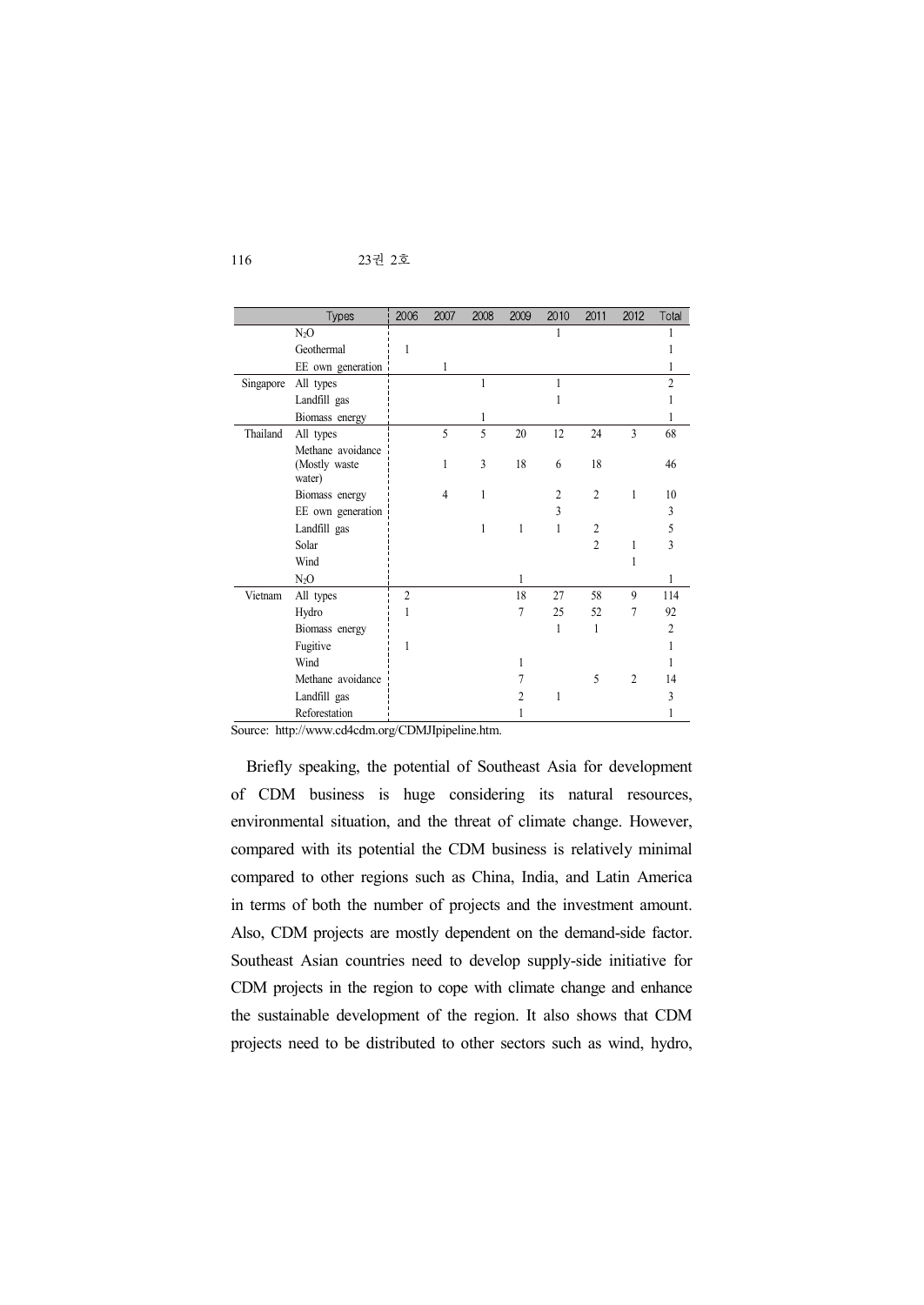and landfill gas to strengthen the foundation of the CDM business in Southeast Asia and utilize various potentialities that the region has.

#### 2. Analyzing the CDM business in Southeast Asia

To analyze the model mentioned above, we designate the horizontal axis (*X*) as the average of GHG emissions and vertical axis (*Y*) as the scale of CDM business. Each point represents the combination of these two variables of each country and region. In other words, the point (combination) shows how far a country is from the average of each variable.

Following this reasoning, we can know that  $3<sup>rd</sup>$  quadrant (the lower left side, which is below the average in both *X* and *Y*, *Entry-level* (*E*) from <Figure 2>) represents the combinations in which both GHG emissions and scale of CDM business are lower than average. The 4 th quadrant (the lower right side which is above the average in *X* and below the average in *Y*, *Take-off* (*T*) from  $\leq$  Figure 2 $>$ ) represents the combinations in which GHG emissions are higher than average and the scale CDM business is lower than average. The  $1<sup>st</sup>$  quadrant (the upper right side, which is above the average in both *X* and *Y*, *Advancement* (*A*) from <Figure 2>) represents the combinations in which both GHG emissions and the scale of CDM business are higher than average. The  $2<sup>nd</sup>$  quadrant (the upper left side, which is below the average in *X* and higher the average in *Y*, *Maturity* (*M*) from <Figure 2>) represents the combinations of GHG emissions which are lower than average and the scale of CDM business higher that is than average.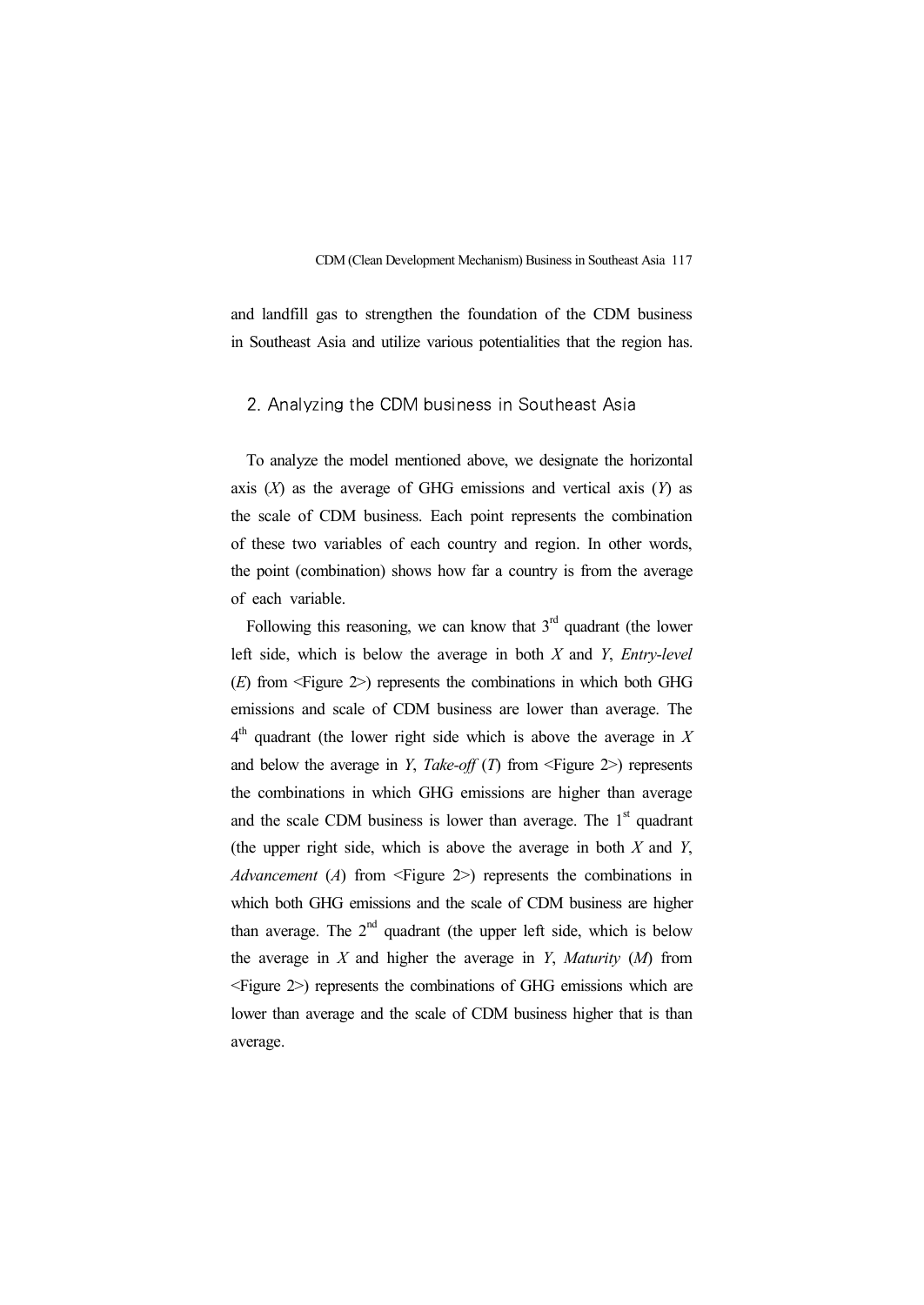Therefore, for sustainable economic growth we believe that the  $2<sup>nd</sup>$ quadrant  $(M)$  is the most desirable country group and the  $4<sup>th</sup>$  quadrant (*T*) is the worst situation. Also, if we ascertain the situation (location) of a country we could more easily determine a suitable policy to help a country to reach the desirable situation (*M*). We believe that this is applicable to Southeast Asian countries.

 $\leq$ Figure  $5$   $\sim$   $\leq$ Figure  $10$  represent the mapping of the combinations of CO<sup>2</sup> emissions and CDM activities for each country and region and <Table 9> summarizes the results of our analysis.11) First of all,  $\leq$  Figure 5> is the case of CO<sub>2</sub>/GDP and the number of CDM projects. We can determine that 6 out of 9 Southeast Asian countries (Indonesia, Malaysia, Myanmar, the Philippines, Singapore, and Thailand) are located in the  $3<sup>rd</sup>$  quadrant (*E*). Three countries (Cambodia, Laos, and Vietnam) are located in the  $4<sup>th</sup>$  quadrant (*T*). <Figure 6> is the case of CO2/GDP and CER issued. 4 out of 9 Southeast Asian countries (Myanmar, the Philippines, Singapore, and Thailand) are located in the 3 rd quadrant (*E*). 4 countries (Cambodia, Laos, Malaysia, and Vietnam) are located in the  $4<sup>th</sup>$  quadrant (*T*). Only Indonesia is located in  $2<sup>nd</sup>$  quadrant (*M*).  $\leq$  Figure  $\geq$  is the case of CO<sub>2</sub>/GDP and the amount of FDI investment. 5 out of 9 Southeast Asian countries (Malaysia, Myanmar, the Philippines, Singapore, and Thailand) are located in the  $3<sup>rd</sup>$  quadrant (*E*). Two countries (Cambodia and Laos) are located in the  $4<sup>th</sup>$  quadrant (*T*). Indonesia is located in the  $2<sup>nd</sup>$  quadrant (*M*). Vietnam is located in the  $1<sup>st</sup>$  quadrant (*A*). ASEAN located in the  $3<sup>rd</sup>$  quadrant (*E*) in all 3 cases.

Thus, the majority of Southeast Asian countries (15 out of 27 cases,

<sup>11)</sup> See the <Appendix 1> for the figures.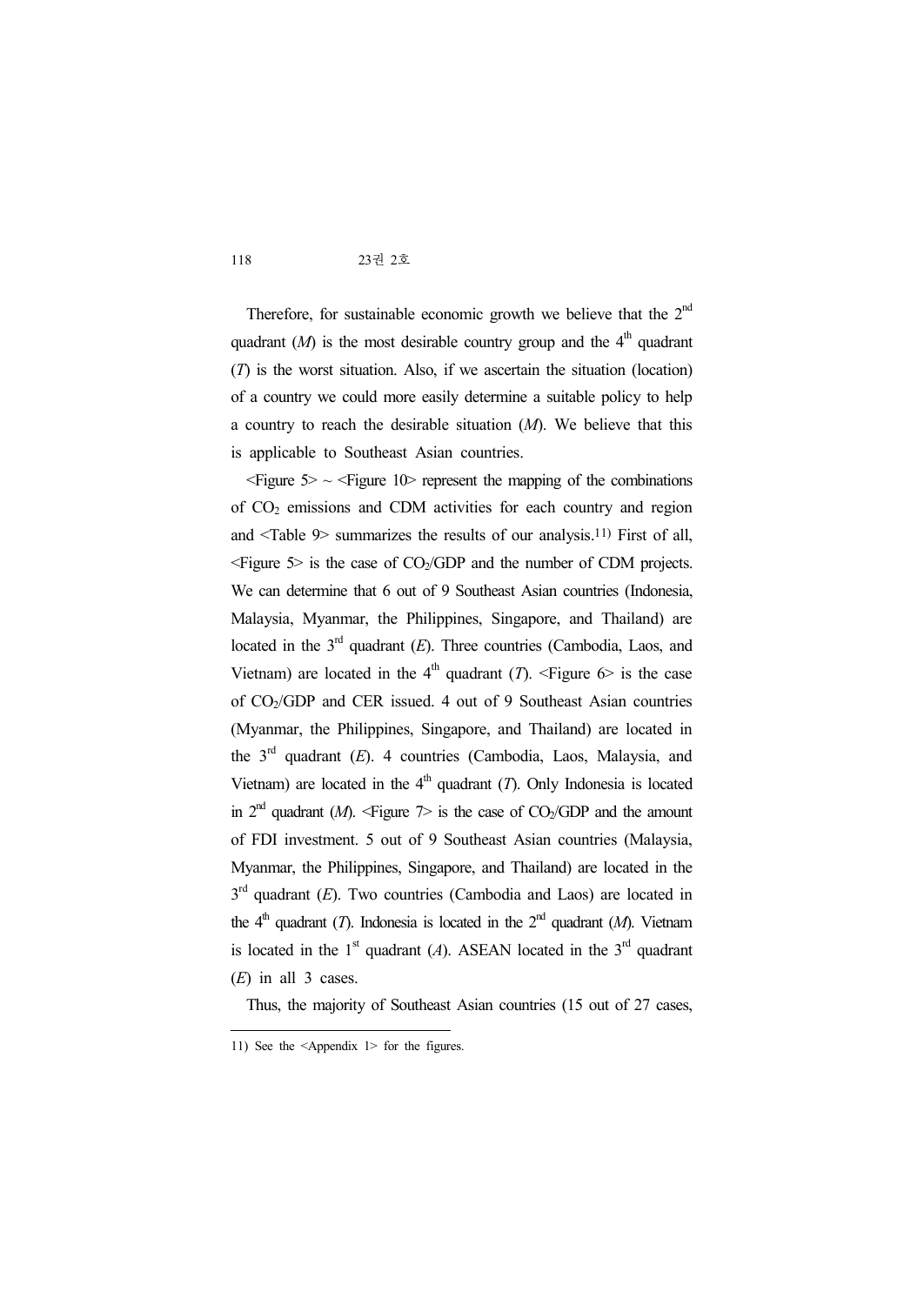55.6%) are located in the  $3<sup>rd</sup>$  quadrant (*E*), which means that both the GHG emissions and CDM activities are below the average. Nine cases (33.3%) are located in the  $4<sup>th</sup>$  quadrant (*T*) which is the worst situation. Only 1 case (Vietnam) and 2 cases (Indonesia) are located in the  $2^{nd}$  (*M*) and  $1^{st}$  (*A*), respectively. Therefore, we believe that Southeast Asian countries are still located in primitive situation (*E*) or even the worst situation (*T*) in terms of the CDM business for sustainable development.

Next,  $\leq$  Figure 8> presents the case of CO<sub>2</sub>/population and No. of CDM projects. Seven out of 9 Southeast Asian countries (Cambodia, Indonesia, Laos, Myanmar, the Philippines, Thailand, and Vietnam) are located in the  $3<sup>rd</sup>$  quadrant  $(E)$ . Two countries (Malaysia and Singapore) are located in the  $4<sup>th</sup>$  quadrant (*T*). <Figure 9> is the case of CO2/population and CER issued. Six countries (Cambodia, Laos, Myanmar, the Philippines, Thailand, and Vietnam) are located in the 3<sup>rd</sup> quadrant (*E*). Two countries (Malaysia and Singapore) are located in the  $4<sup>th</sup>$  quadrant (*T*). Only Indonesia is located in the  $2<sup>nd</sup>$  quadrant  $(M)$ .  $\leq$ Figure 10> is the case of CO<sub>2</sub>/population and the amount of FDI investment. Five out of 9 Southeast Asian countries (Cambodia, Laos, Myanmar, the Philippines, and Thailand) are located in the  $3<sup>rd</sup>$ quadrant (*E*). Two countries (Malaysia and Singapore) are located in the  $4<sup>th</sup>$  quadrant (*T*). Indonesia and Vietnam are located in the  $2<sup>nd</sup>$ quadrant  $(M)$ . ASEAN is located in the  $3<sup>rd</sup>$  quadrant  $(E)$  in all 3 cases as well. Thus, the majority of Southeast Asian countries (18 out of 27 cases, 66.7%) are located in the  $3<sup>rd</sup>$  quadrant (*E*), which means that both the GHG emissions and CDM activities are below the average. Six cases (22.2%) are located in the  $4<sup>th</sup>$  quadrant (*T*), which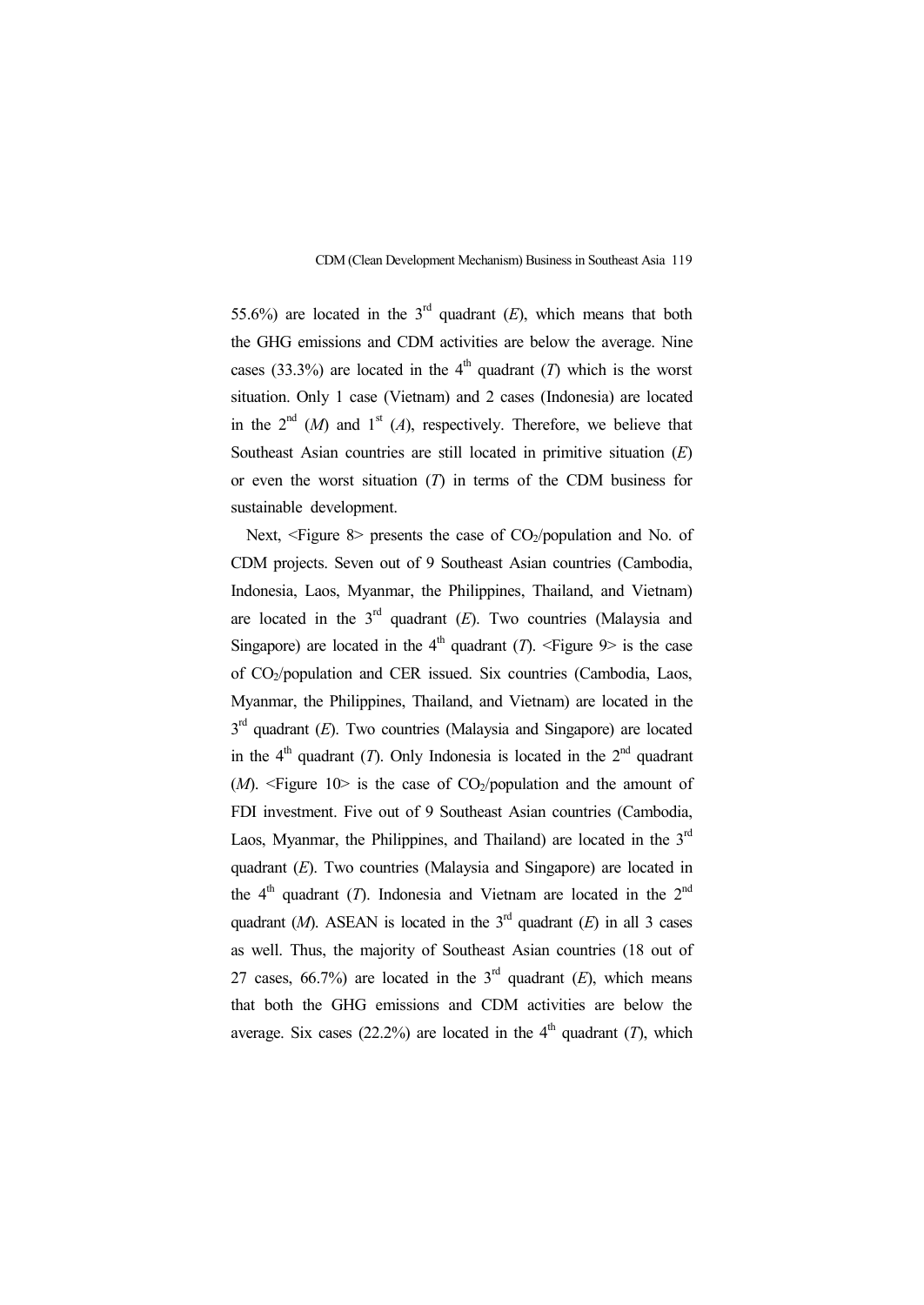is the worst situation. Only, 3 cases (for Indonesia and Vietnam) are located in the  $2^{nd}$  quadrant (*M*). There are no cases in the  $1^{st}$  quadrant (*A*). Therefore, here we believe that Southeast Asian countries are currently located in primitive situations or even in the worst situation for CDM business.

|                            | Asian countries                                                     |                       |                |                                      |                       |                  |  |  |  |
|----------------------------|---------------------------------------------------------------------|-----------------------|----------------|--------------------------------------|-----------------------|------------------|--|--|--|
|                            |                                                                     |                       |                | Proxy of GHG emission $(X$ variable) |                       |                  |  |  |  |
| Country/                   |                                                                     | CO <sub>2</sub> / GDP |                |                                      | $CO2$ / population    |                  |  |  |  |
| Region                     | Proxy of the activities for sustainable development ( $Y$ variable) |                       |                |                                      |                       |                  |  |  |  |
|                            | No. of CDM<br>projects                                              | <b>CER</b><br>issued  | Investment     | No. of CDM<br>projects               | CER issued Investment |                  |  |  |  |
| Cambodia                   | T                                                                   | T                     | T              | E                                    | E                     | E                |  |  |  |
| Indonesia                  | E                                                                   | $\overline{M}$        | $\overline{M}$ | E                                    | $\overline{M}$        | $\overline{M}$   |  |  |  |
| Lao PDR                    | T                                                                   | T                     | T              | E                                    | E                     | E                |  |  |  |
| Malaysia                   | E                                                                   | T                     | E              | T                                    | T                     | T                |  |  |  |
| Myanmar                    | E                                                                   | E                     | E              | E                                    | E                     | E                |  |  |  |
| Philippines                | E                                                                   | E                     | E              | E                                    | E                     | E                |  |  |  |
| Singapore                  | E                                                                   | E                     | E              | T                                    | T                     | T                |  |  |  |
| Thailand                   | E                                                                   | E                     | E              | E                                    | E                     | E                |  |  |  |
| Vietnam                    | $\overline{T}$                                                      | $\overline{T}$        | $\overline{A}$ | E                                    | E                     | $\overline{M}$   |  |  |  |
| <b>ASEAN</b>               | E                                                                   | E                     | E              | E                                    | E                     | E                |  |  |  |
| Latin America              | E                                                                   | E                     | E              | E                                    | E                     | E                |  |  |  |
| <b>Brazil</b>              | E                                                                   | $\overline{M}$        | $\overline{M}$ | E                                    | $\overline{M}$        | E                |  |  |  |
| Mexico                     | E                                                                   | $\overline{M}$        | $\overline{M}$ | E                                    | M                     | M                |  |  |  |
| Asia & Pacific             | T                                                                   | $\overline{A}$        | $\overline{A}$ | E                                    | E                     | $\boldsymbol{M}$ |  |  |  |
| China                      | $\overline{A}$                                                      | $\overline{A}$        | $\overline{A}$ | $\overline{A}$                       | $\overline{A}$        | $\overline{A}$   |  |  |  |
| India                      | $\overline{A}$                                                      | $\overline{A}$        | $\overline{A}$ | $\overline{M}$                       | $\overline{M}$        | $\overline{M}$   |  |  |  |
| South Korea                | E                                                                   | $\overline{M}$        | E              | T                                    | $\overline{A}$        | T                |  |  |  |
| Europe $&$<br>Central Asia | T                                                                   | T                     | T              | E                                    | E                     | E                |  |  |  |
| Africa                     | T                                                                   | T                     | T              | E                                    | E                     | E                |  |  |  |
| Middle East                | E                                                                   | E                     | E              | E                                    | E                     | E                |  |  |  |

<Table 9> Summary of the analysis of the CDM business in Southeast Asian countries

Note: *E*, *T*, *A*, *<sup>M</sup>* represent *Entry-level*, *Take-off*, *Advancement*, and *Maturity*, respectively.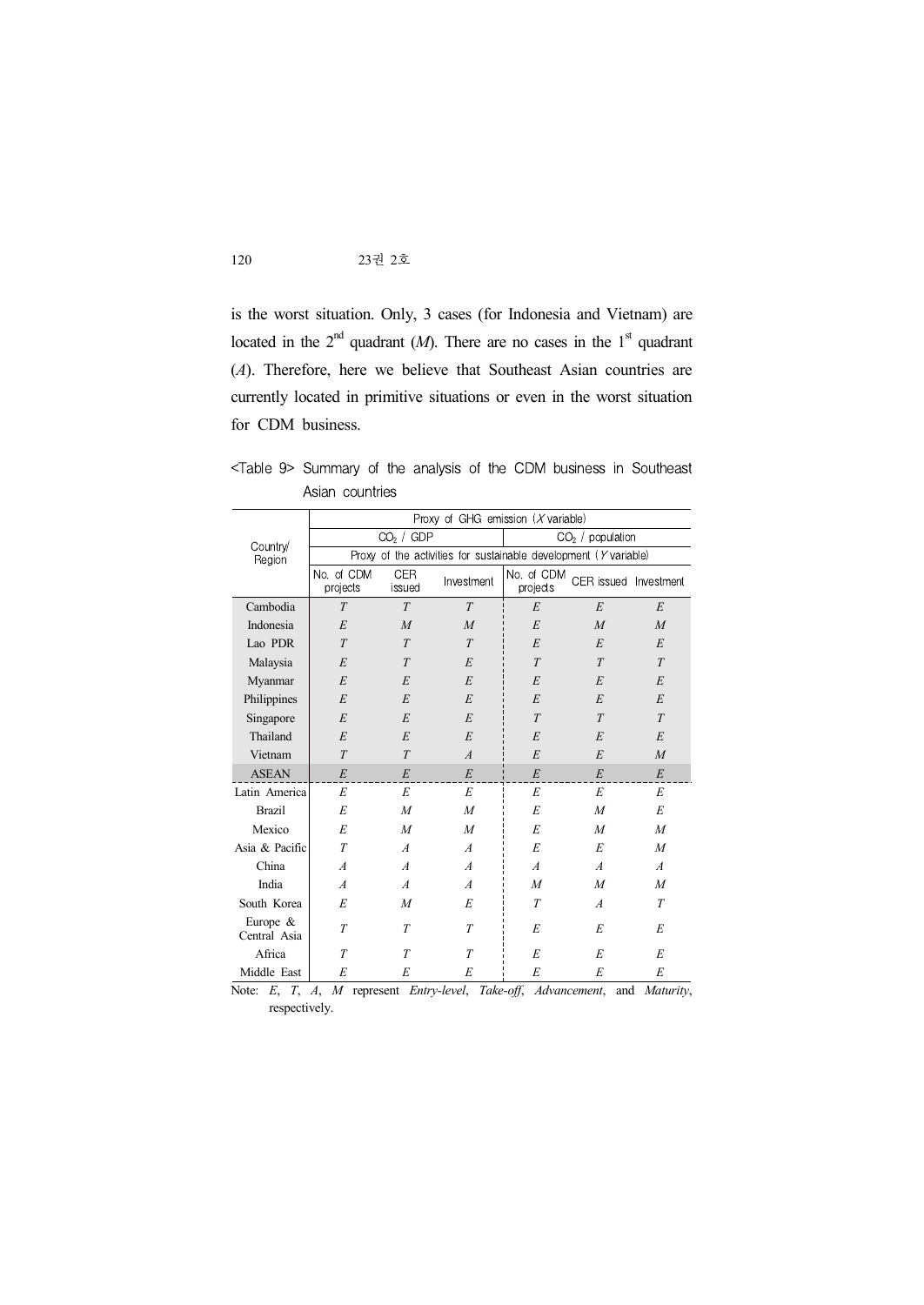In terms of individual country cases, Indonesia seems to be in the most desirable (*M*) situation among Southeast Asian countries. Cambodia, Laos, Malaysia, Singapore, and Vietnam show mixed results but seem to be in undesirable situation (*T*). Other countries, Myanmar, the Philippines, and Thailand seem to be in primitive situation (*E*).

On the other hand, China is in the  $1<sup>st</sup>$  quadrant (*A*) in all cases and is absolutely much higher than average. India is in the  $1<sup>st</sup>$ quadrant (*A*) in the first 3 cases but the  $2^{nd}$  quadrant (*M*) in the latter 3 cases and is also much higher than average. Brazil and Mexico show some mixed results with *M* and *E* implying that both countries, even though they are leading countries in the CDM business, have room for development in CDM. South Korea also shows mixed results with all quadrants including *T* implying that it needs to promote CDM business more aggressively to reach more desirable situation such as *A* or *M*.

# Ⅳ. Policy implications for the development of CDM business in Southeast Asia

As stated above, we get the result that the majority of Southeast Asian countries are located in the  $3<sup>rd</sup>$  quadrant (*E*) or the  $4<sup>th</sup>$  quadrant (*T*) which means that both GHG emissions and CDM activities are below the average and/or in the worst situation. Therefore Southeast Asian countries need to enhance CDM business more aggressively to move forward to the regions of *A* or *M*.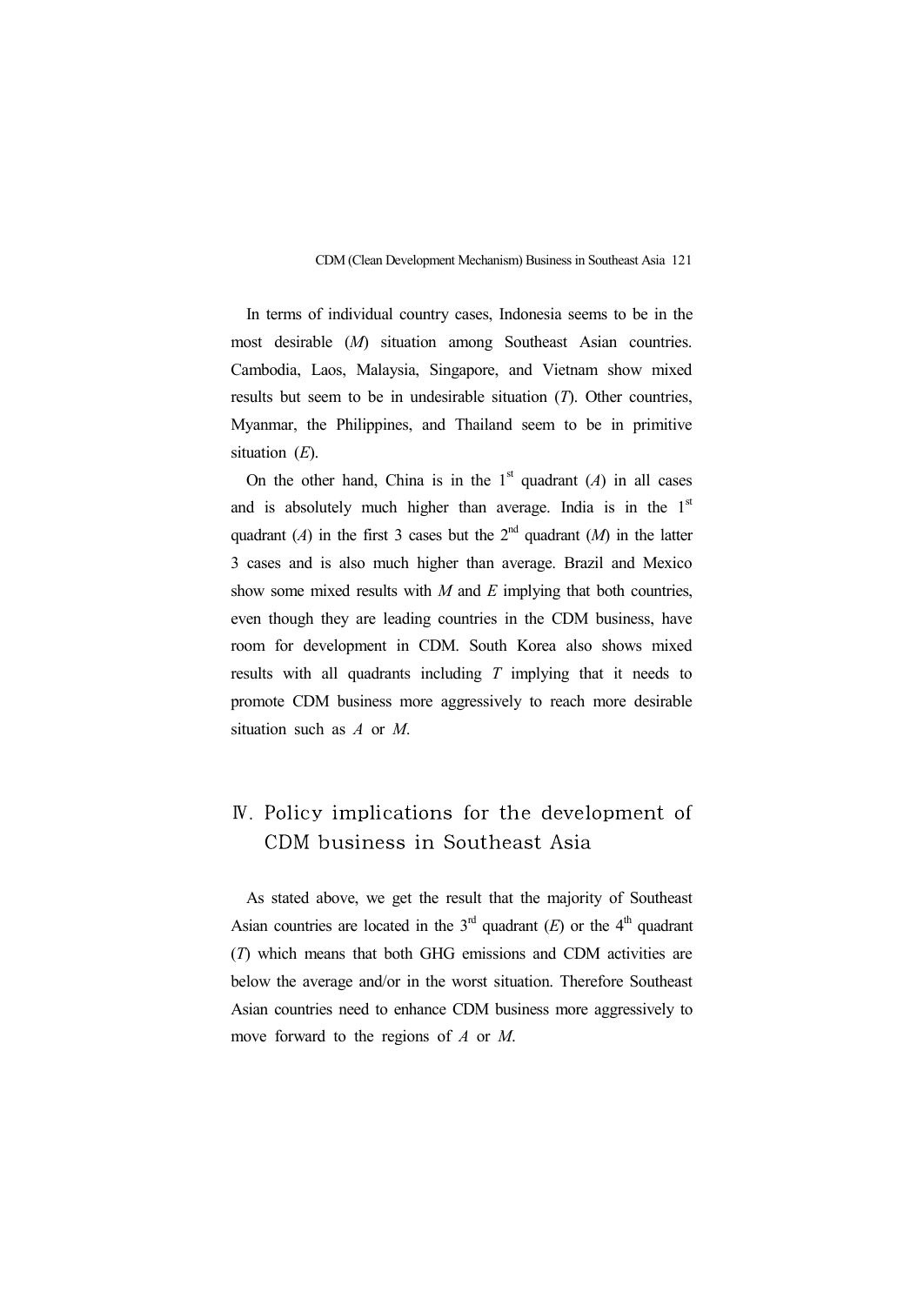In this section we try to suggest some policy implications for this in general before we tackle the problems of individual country cases. Although Southeast Asian countries see themselves as natural competitors for CDM investment, it is arguable that there are overall benefits that would result from cooperating at a regional level to boost the individual capacity of each country. ASEAN could provide an established institutional framework for such regional cooperation. Cooperation to enhance the CDM capacity of Southeast Asian countries fits within the existing ASEAN cooperation programs on energy and the environment.12) The core that is being suggested here is more coordination amongst Southeast Asian countries in terms of information sharing, increasing technical and legal expertise, and regional capacity-building. Also, policy suggestions including the roles of ASEAN in CDM implementation are worth mentioning here in some detail.13)

First of all, we suggest the construction of a regional framework for climate change including CDM business (Letchumanan 2010, Lin 2010, Clapp & Dauvergne 2003, Elliott 2003). ASEAN needs to address climate change, not through a mere and reactive policy on climate change, but through a proactive policy and framework of

<sup>12)</sup> Steps in this direction have already been taken. The CDM-ASEAN project, concluded in February 2005, aimed to support the implementation of the CDM in Southeast Asian countries through regional capacity-building and improving competitive position of Southeast Asia for investments in the energy sector. The project focused on the energy sector because of the large number of potential CDM projects and the regional relevance of the sector.

<sup>13)</sup> For this, we refer to several studies regarding the issue such as 'Improving the Competitiveness of Southeast Asia on the Global CDM Market: Regional Cooperation in ASEAN on CDM in the Energy Sector', Discussion paper, 18 February 2005.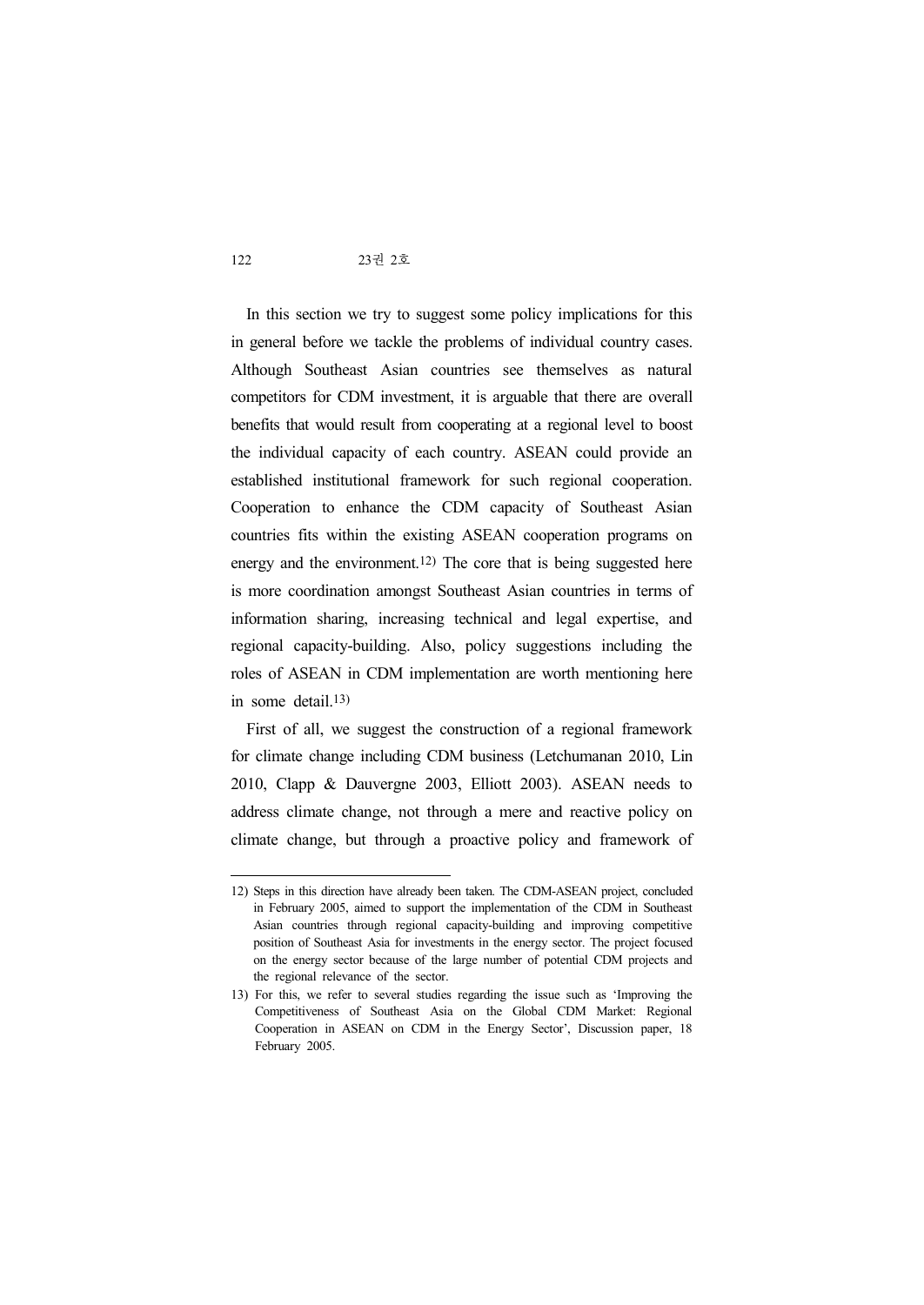ASEAN Community building, with strategies and actions rooted in the various development and sectorial areas. Further, despite its potential, the role played by ASEAN in international climate change policymaking has remained relatively small. Measures for mitigation and adaptation to climate change have expanded beyond the realm of international policy, into the regional sphere. More generally, ASEAN has to continue to take the lead by making more ambitious commitments to address climate change not constantly based on consensus, but rather based on the emergency of such an immediate issue. Climate change's impact on Southeast Asia is already intensifying, with tragic consequences. Heat waves, droughts, floods, and tropical cyclones have become more severe and frequent in the region, causing extensive damage to property and human health or even life. For the safety of the Southeast Asian people and the benefit of the entire region, Southeast Asian countries need act together more urgently and decisively.

Furthermore, we suggest regional capacity building such as the operational skills of the DNA (Designated National Authority), technical CDM Project assessment including baselines, establishment of local operational entities, project development including the CDM lifecycle, and preparation of proposals and financing/transactional issues. There have already been many donor-funded CDM capacity-building projects in Southeast Asia. However, the effectiveness of these projects has been limited by overlap in the scope and content of the projects, the lack of follow-up and on-the-job training, and the failure to address the role of local government in the CDM.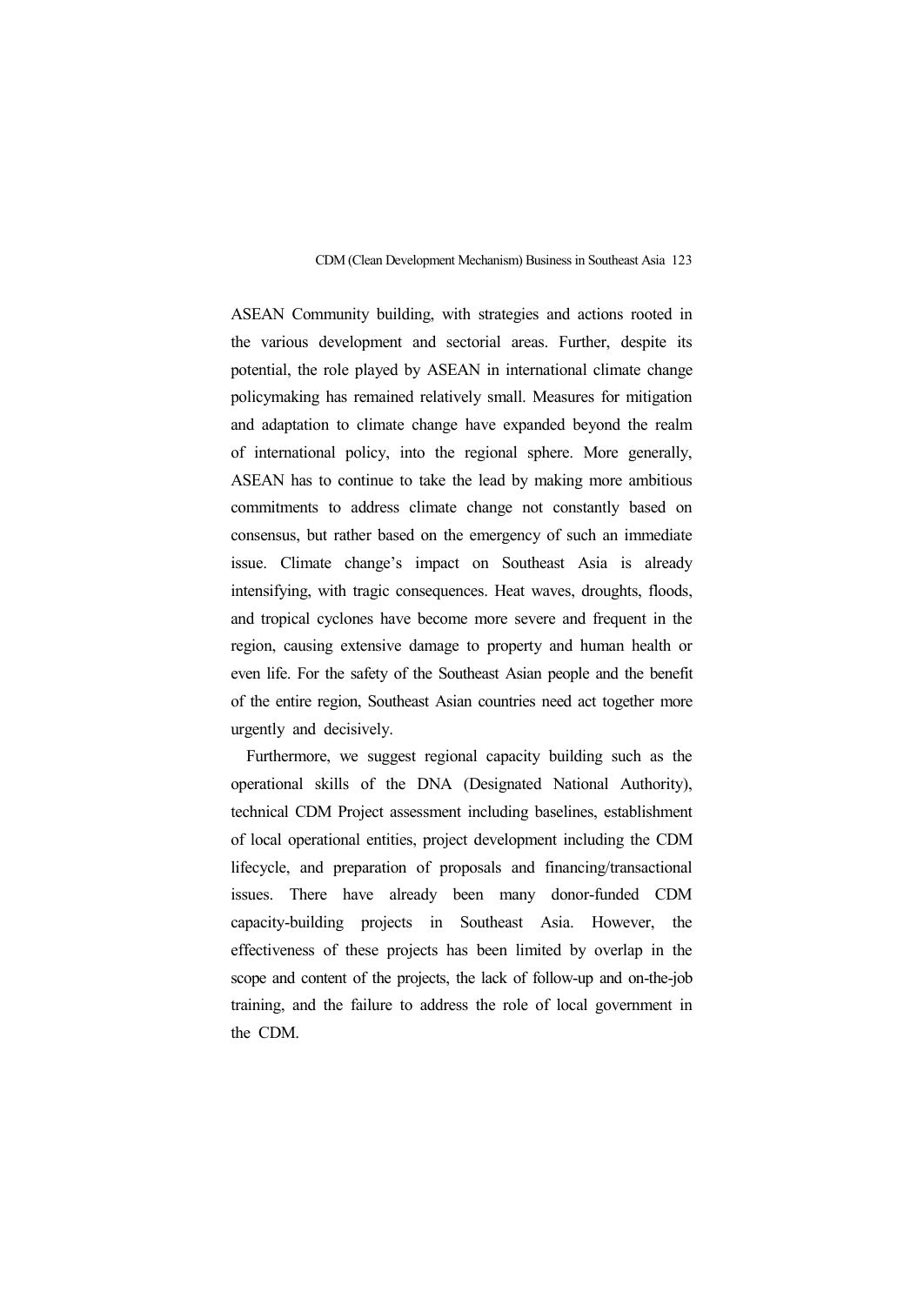Second, the possible actions to attract financing for CDM business are recommended (Letchumanan 2010, Lin 2010). These would include: developing a CER risk mitigation mechanism, improving the understanding of the CDM within local debt and equity markets, increasing willingness to invest, establishing local support infrastructure such as Operational Entities to lower project development costs and increase local stakeholder involvement in project execution, establishing an ASEAN based fund to support CDM projects through either the purchase of credits or the supply of equity/debt to CDM projects as a longer-term option, and enhancing the involvement of advanced countries (such as Singapore) in the CDM as these countries have the most mature capital markets in the region. The policy implementations to realize these suggestions should be followed up in a consistent fashion to achieve successful steps towards regime cooperation within ASEAN on the CDM.

Third, we need to utilize the role of advanced countries. As mentioned above, it would be useful to think about the role of advanced countries in the region such as Singapore (Lin 2010, Sari 2003). Singapore could play the role of facilitating the implementation of the CDM business in Southeast Asia. Singapore has few, if any, CDM opportunities because it is a small city-state which does not have natural resources for CDM business. However, Singapore has been making itself a regional service center for renewable energy projects and has been trying to become an environmental financing hub for the region.<sup>14)</sup> Furthermore, Singapore has long been a key

<sup>14)</sup> For example, the Renewable Energy Exchange acts as a "matchmaker" between potential investors and potential project developers. Potential investors are often on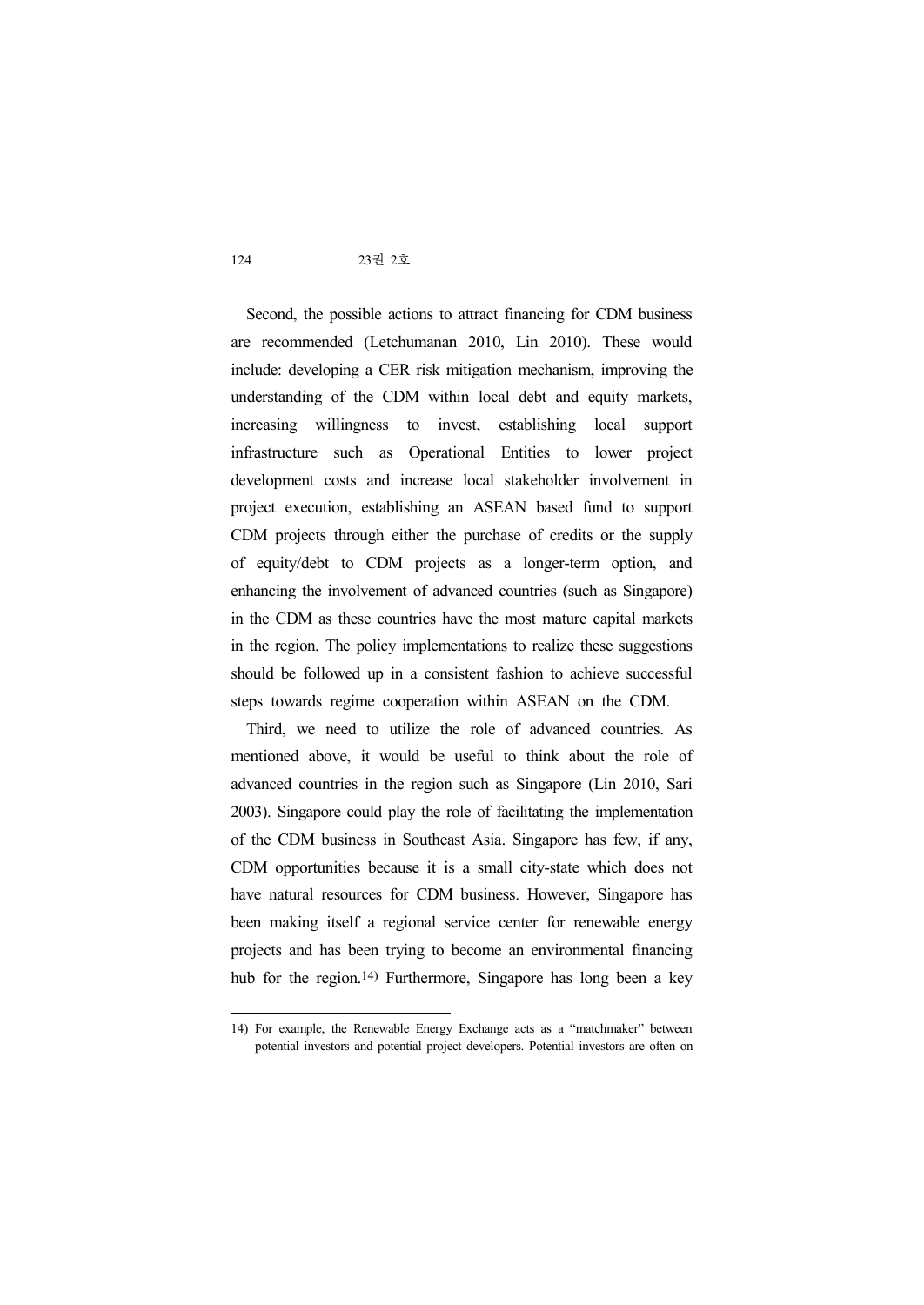financial center in the region. There are more than 500 local and foreign financial institutions offering a wide array of financial products and services in Singapore. Singapore is well-placed to provide financial support services for the CDM business. It is also a natural candidate as a source of equity and debt financing for the business in the region. Singapore would continue to attract potential investors to the region and to contribute to tap CDM opportunities throughout Southeast Asia.

Also, advanced countries such as the U.S., China, Japan, and South Korea could provide technology transfers and cooperation for the region to strengthen cooperation in meteorology addressing climate information and prediction services as well as financial assistance. ASEAN has to commit to pursue this collaboration so as to be better armed to cope with climate change issues in a proactive and responsible manner. This has to be combined with commitment to secure legally binding agreements as well.

Finally, ASEAN need to improve baseline determination and data availability (ADB 2005, 2009). The problem that CDM project developers frequently encounter is the inadequacy of data to calculate baseline emission factors. A centralized collection of such data and its continuous updating and publication would help address this

the lookout for profitable and viable investment opportunities. However, apart from the specialized few with a specific interest in socially responsible investment or sustainable development / "green" investment, the majority of potential investors tend to shy away from renewable energy projects which are perceived to be riskier and to have less predictable revenue returns. Singapore seeks to address this concern<br>by conducting basic due diligence on potential projects so that the projects that are<br>introduced to potential investors have investment project developers are often in search for equity investors and joint venture partners.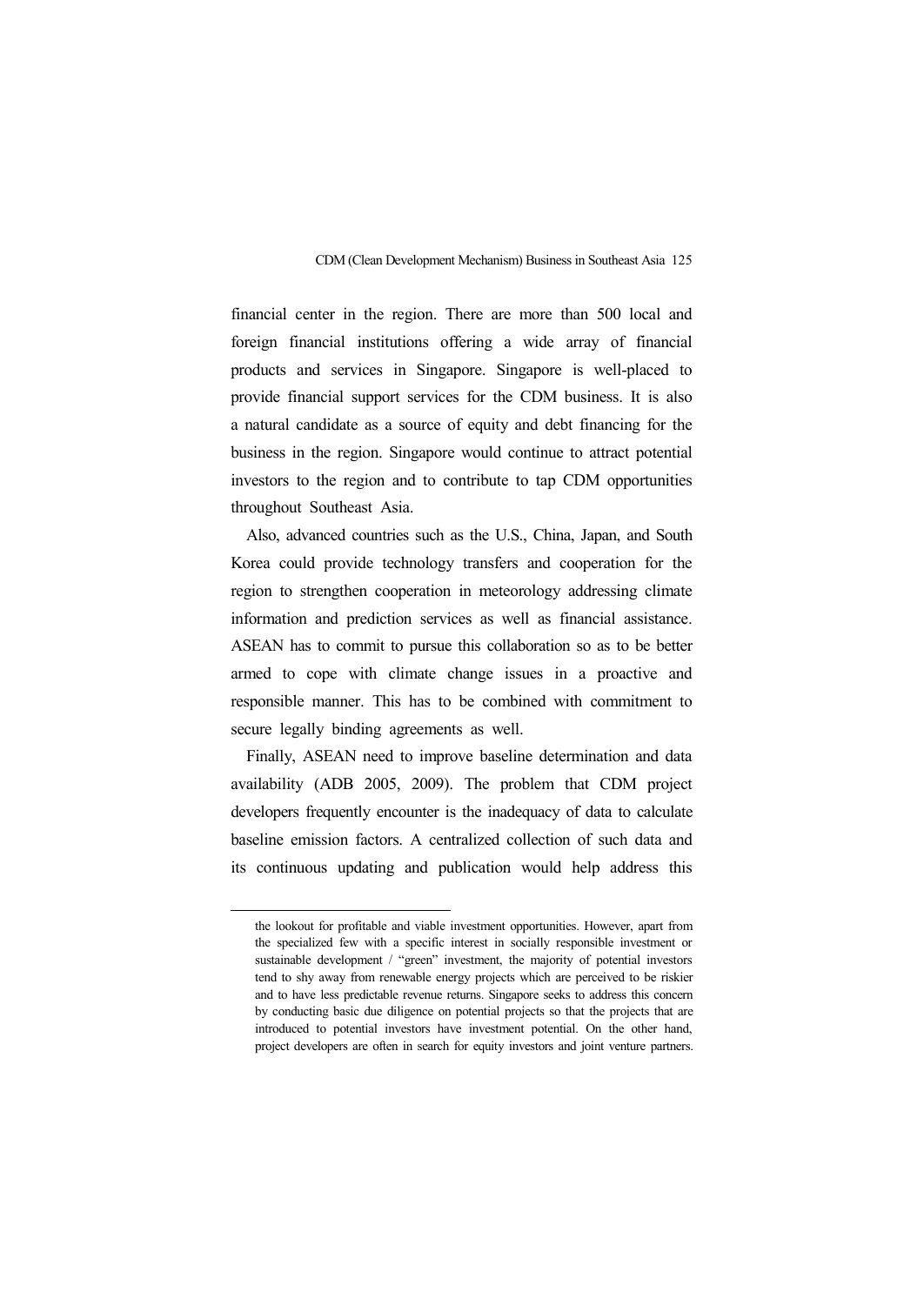problem. Southeast Asian countries could reduce transaction costs further by providing this data to the region. As it has to collect this data anyway, there is little additional burden and consistent quality standards can be achieved. With an increasing integration of the CDM business in Southeast Asia, this would be of increasing importance and utility.

It would be unrealistic to promote ASEAN as some sort of unified supplier of CERs in the near future. We admit that pursuing this sort of integration would be taking too many steps ahead of the consensus of Southeast Asian countries regarding economic, political, and environmental perspectives. Southeast Asian countries will not support such integration unless these pre-requisite conditions are met. We may have to put aside as non-viable such a pan-ASEAN emission trading scheme to be realistic. However, as Southeast Asia has been coalescing into one unit as the so-called 'ASEAN Economic Community' in economic terms, the possibility to act as one body for sustainable development is strengthening.15) The more aggressively the policy mentioned above is adopted and implemented in the region, the faster we could get to the point in which both sustainable development and economic prosperity in Southeast Asia are accomplished, even if this takes a long period of time.

<sup>15)</sup> ASEAN has emphasized regional cooperation in the "three pillars", which are security, sociocultural integration, and economic integration. The regional grouping has made the most progress in economic integration by creating an ASEAN Economic Community (AEC) by 2015.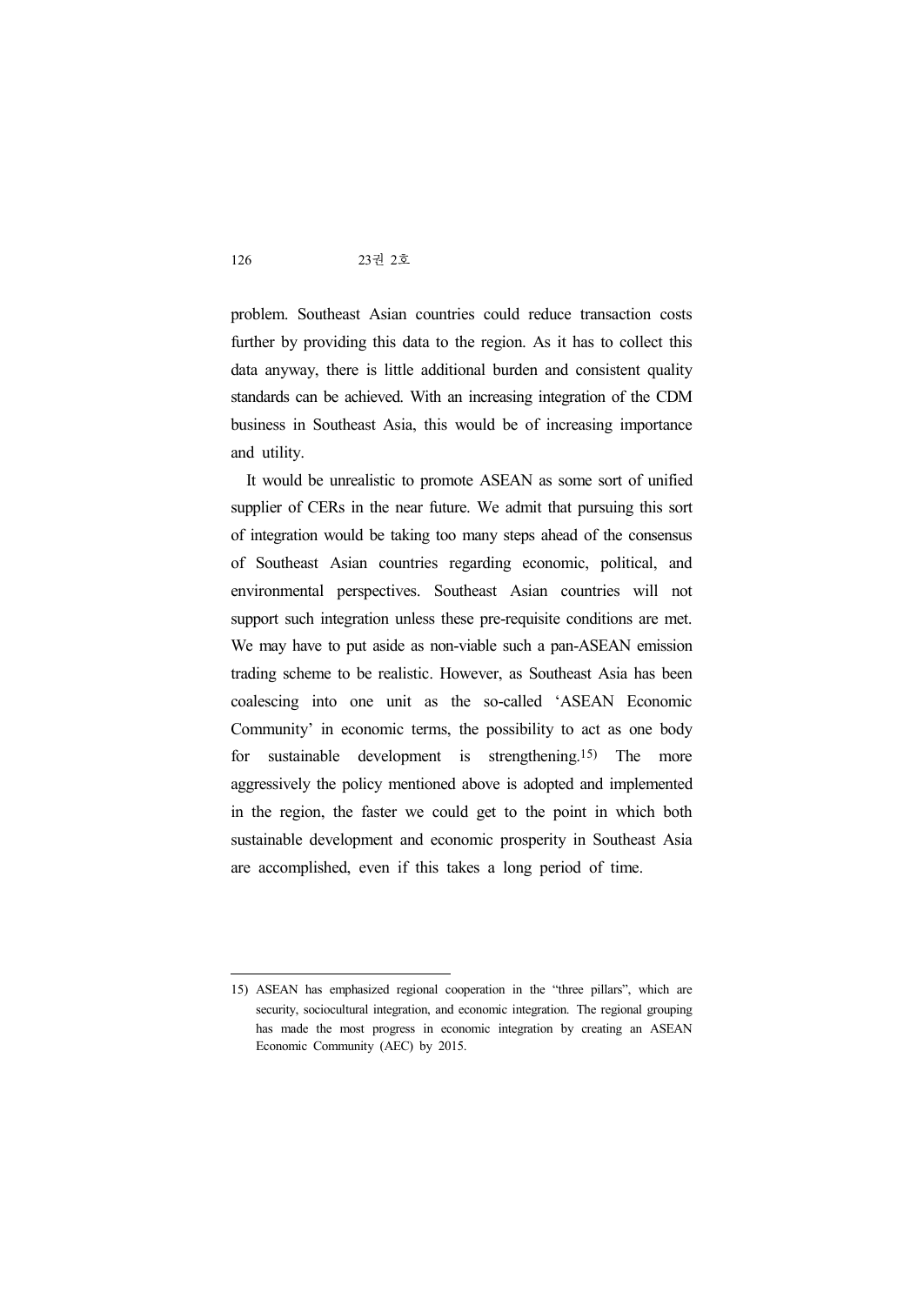### Ⅴ. Conclusion

In this paper, we tried to provide an overview of the performance of the CDM business in Southeast Asia in terms of sustainable development and discern its position. In brief, we could get the results that the CDM business in Southeast Asia is in the stage of entry-level or take-off, implying the necessity of more aggressive adoption and implementation of the business. It is believed that the modest performance of the CDM business in Southeast Asia is attributable to structural forces in the CDM market as well as domestic factors that hinder the realization of the CDM's potential.

We argue that one of the ways by which individual Southeast Asian countries can enhance their capacity is through regional cooperation, in particular on the fronts of information exchange and institutional capacity-building. ASEAN needs to reinforce the provision and support for the establishment of institutional framework for the pursuit of such cooperation. Finally, we also analyze the role that advanced countries such as Singapore can play to facilitate the implementation of the CDM in Southeast Asia.

We believe that ASEAN's position on climate change needs to be strengthened beyond the declarations which the body has been issuing since 2007. While the political body has also formed the ASEAN Working Group on Climate Change (AWGCC) as well as the ASEAN Climate Change Initiative (ACCI), the two bodies lack the mandate to provide relevance to ASEAN's various climate change statements and declarations.

However, even the latest ASEAN Summit, overshadowed by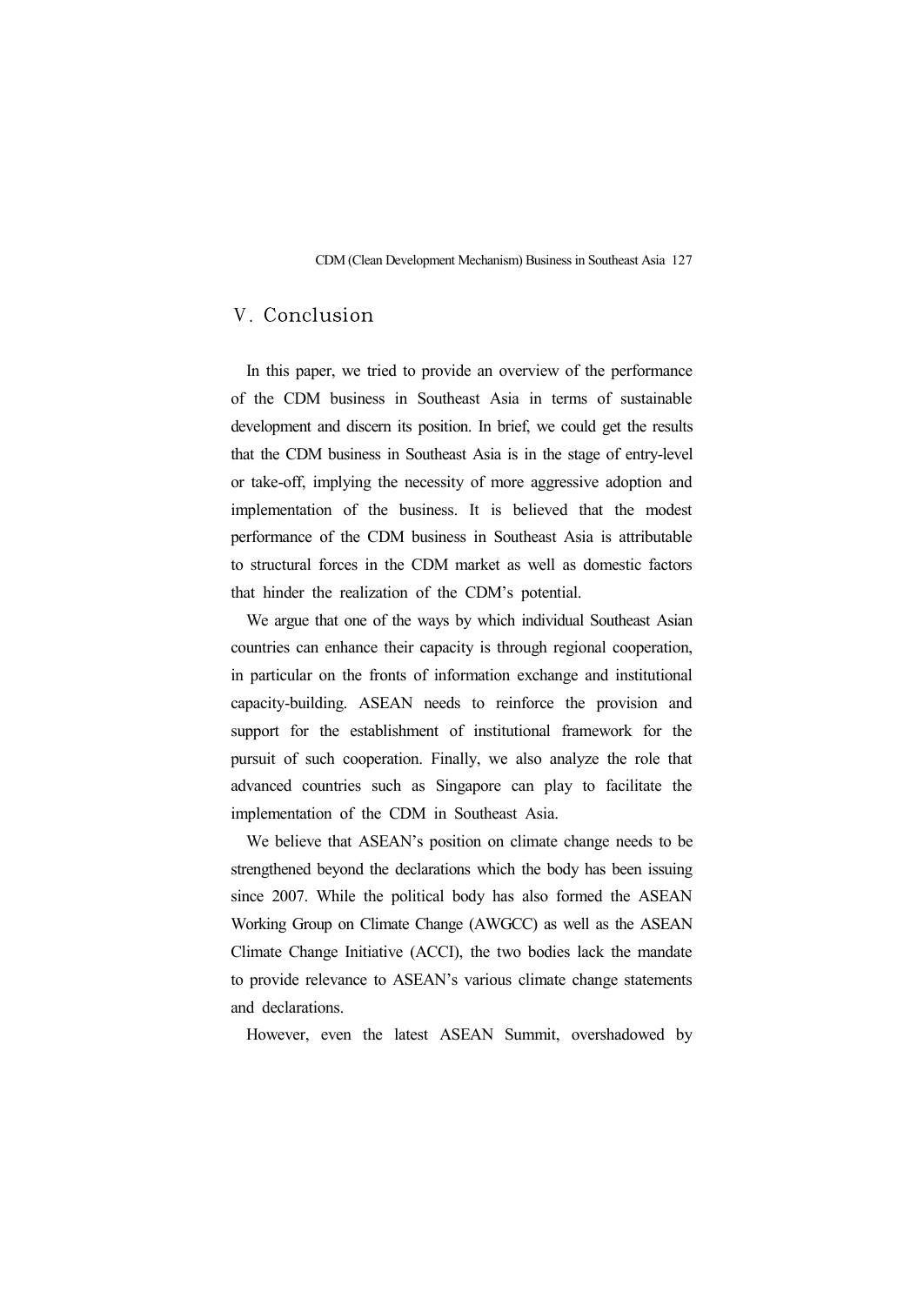political bickering and posturing which has pushed out climate change from the agenda, shows that ASEAN is still not serious about the greatest threat to the region. The future of Southeast Asia will not be secure without strong, unified ASEAN action on climate change. Concerns about food security, access to clean water and energy, poverty alleviation, and disaster mitigation all hinge on how Southeast Asian countries together are able to deal with climate change and global warming. To effectively do so, ASEAN must act as one unit, emphasize the vulnerability of this region to climate change, and add its voice to the negotiations for a fair, ambitious, and binding global climate deal.

The CDM is an ambitious project with the potential of laying the foundation for international cooperation to cope with climate change and its adverse effects. The CDM allows developing countries to benefit from financial transfers which help promote sustainable development. By expanding its scope and participation, the CDM also has the potential to become a cornerstone of the post-Kyoto regime. By realizing their full CDM potential, Southeast Asian countries could achieve both the sustainable economic development and environmental security for the people in the region.

This paper does not look into individual country cases in detail. We need to see the performance of the CDM business in the various Southeast Asian countries and compare the characteristics of the business in each country, including an evaluation on a country-by-country basis. It is beyond the scope of this paper to do so. We leave this task to future studies.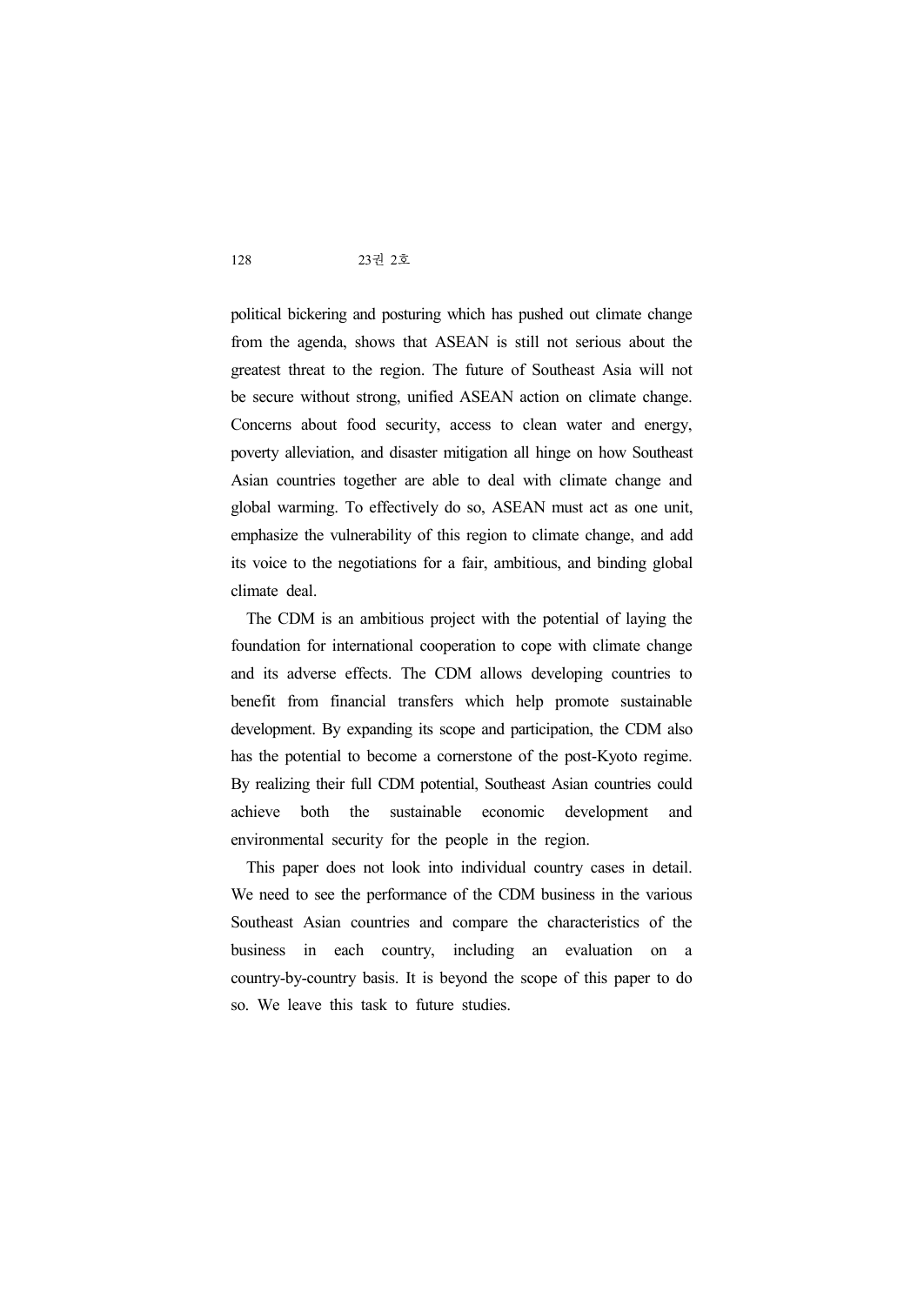*Key Words*: CDM (Clean Development Mechanism) business, CER (Certified Emission Reduction), Sustainable development, Global warming, Climate changes, GHG (Greenhouse Gas) emission and reduction, Southeast Asia, ASEAN

### $\langle References \rangle$

- Asian Development Bank. 2009. *The Economics of Climate Change in Southeast Asia: A Regional Review., Manila: Author.*<br>  $\therefore$  2005. "Improving the Competitiveness of Southeast Asia on the Global CDM Market: Regional Cooperation in ASEAN on CDM in the Energy Sector." *Discussion paper.* 18 February 2005.
- Barnett, Jon and Adger, Neil. 2006. "Climate Change, Human Security, and Violent Conflict." *Global Environmental Change and Human Security (GECHS).* Number 1 Spring News.
- Elliott, Lorraine. 2003. "ASEAN and Environmental cooperation: norms, interests and identity." in *The Pacific Review.* 16(1): 29-52.
- Caballero-Anthony, Mely. 2007. "Climate Change, Energy, and Environmental Sustainability: Are Regional Security Frameworks Prepared?" *PacNet 48B*. Caballero-Anthony, Mely and Emmers, Ralf. 2006. *Studying*
- *Non-Traditional Security in Asia: Dilemmas in Securitization.*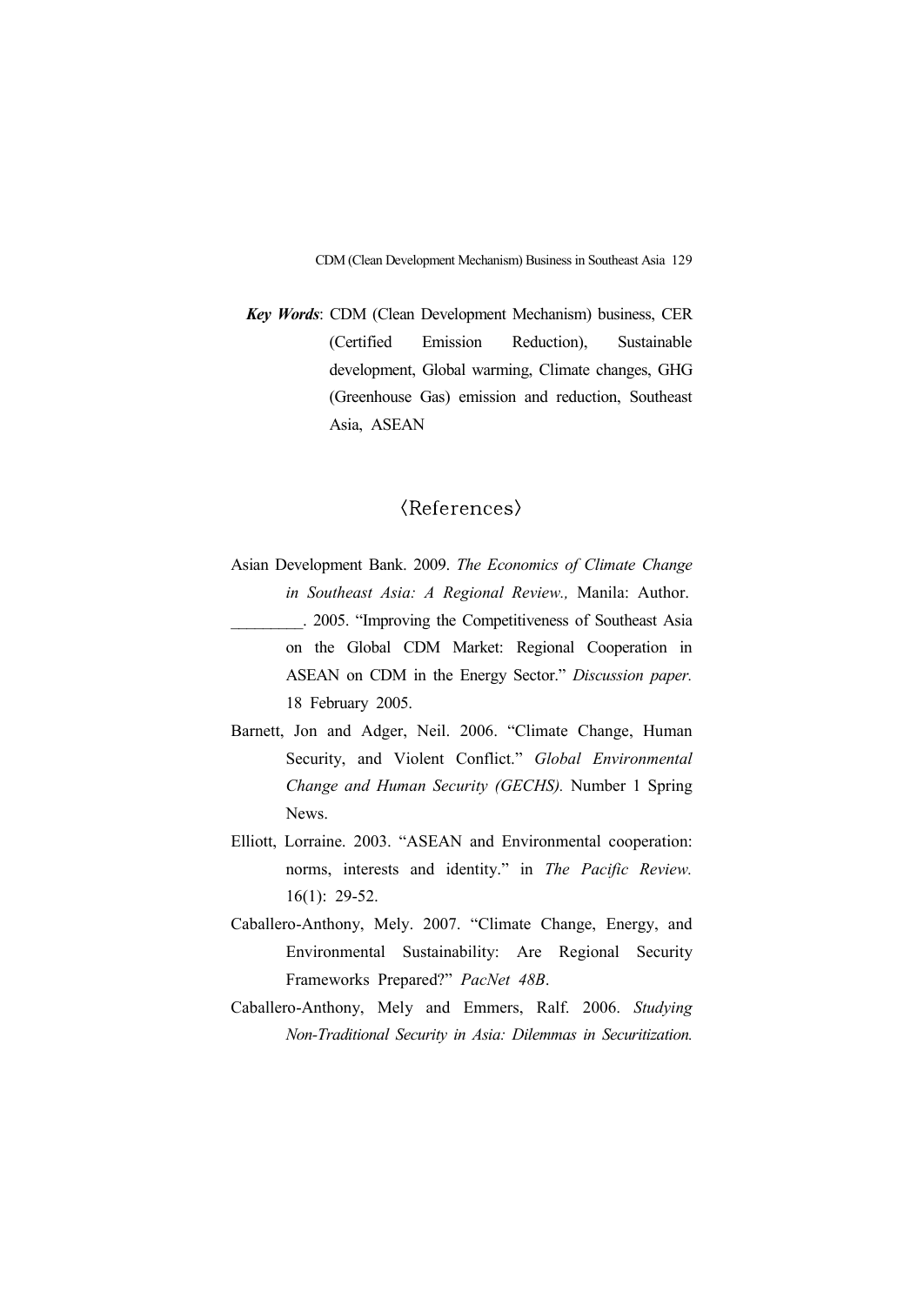Singapore: Nanyang Technological University.

- Clapp, Jenifer and Dauvergne, Peter. 2003. "Environment, Development, and Security in Southeast Asia: Exploring the Linkages." in Dewitt, David B. and Hernadez, Carolina G. 34 (ed.) *Development and Security in Southeast Asia: The Environment.* USA: Ashgate Publishing Company.
- Dupont, Alan and Pearman, Graeme. 2006. *Heating up the Planet: Climate Change and Security.* New South Wales: Lowly Institute for International Policy.
- Gruber, Jonathan. 2009. *Public Finance and Public Policy.* Worth Publisher.
- G. Yohe and R.S.J. Tol. 2002. "Indicators for social and economic coping capacity: moving toward a working definition of adaptive capacity." *12 Global Environmental Change: Human and Policy Dimensions.*
- H. Bohle, T. Downing and M. Watts.1994. "Climate change and social vulnerability." *Global Environmental Change*  (1994), 4(1): 35.
- J.H. Christensen, *et al.* 2007. "Regional climate projections" in S. Solomon, *et al.* (eds) *Climate change: the physical science basis. Contribution of Working Group II to the fourth assessment report of the intergovernmental panel on climate change* (Cambridge: Cambridge University Press, 2007). p.469
- Kuznets, Simon. 1965. *Economic Growth and Structural Change.* New York. Norton.

\_\_\_\_\_\_\_\_\_. 1966. *Modern Economic Growth.* New Haven. Yale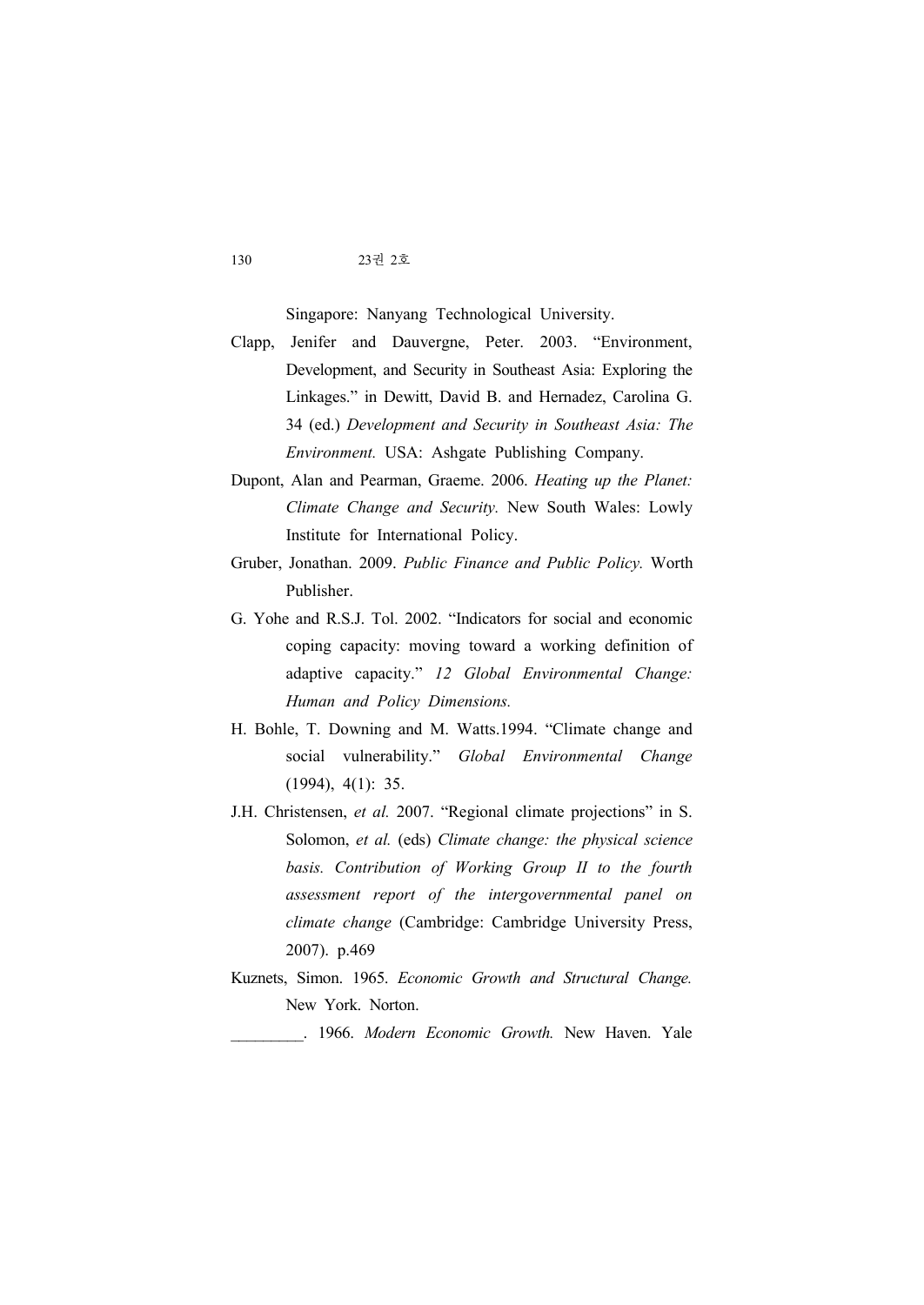University Press.

- Letchumanan, Raman. 2010. "Is there an ASEAN policy on Climate Change. In Climate: Is Southeast Asia up to the challenge?" *IDEAS.* January. pp.50-62.
- Lin, Jolene. 2010 "An Overview of the Clean Development Mechanism in Southeast Asia", in Koh, Kheng-Lian (ed). 2010. *Crucial Issues in Climate Change and the Kyoto Protocol: Asia and the World.* World Scientific Publishing, Singapore. pp.97-126.
- Ole Mertz, *et al.* 2009. "Adaptation to Climate Change in Developing Countries." *Environmental Management.* 43(5). 743-744.
- Sari, Agus P. 2003. "Environment and Security: Mitigating Climate Change while Strengthening Security." in Dewitt, David B. and Hernadez, Carolina G. (ed.) *Development and Security in Southeast Asia: The Environment.* USA: Ashgate Publishing Company.
- Schaffer, Teresita. 2010. "Asian Regional Institutions and Climate Change." in Wang, Robert S. and Bean, Jeffrey D.(ed.) *Asia's Response to Climate Change and Natural Disasters,*  Center for Strategic & International Studies. pp. 44-60.
- Smith, Paul J. 2007 "Climate Change, Weak States and the War on Terrorism in South and Southeast Asia." in *Contemporary Southeast Asia.* 20(2): 264-85.
- Tay, Simon SC. 2008. "Blowing Smoke: Regional Cooperation, Indonesian Democracy, and the Haze." in Emmerson., Donald K. Walter H. (ed) *Hard Choices.* Stanford: Shorenstein Asia-Pacific ReSoutheast Asiarch Center Books.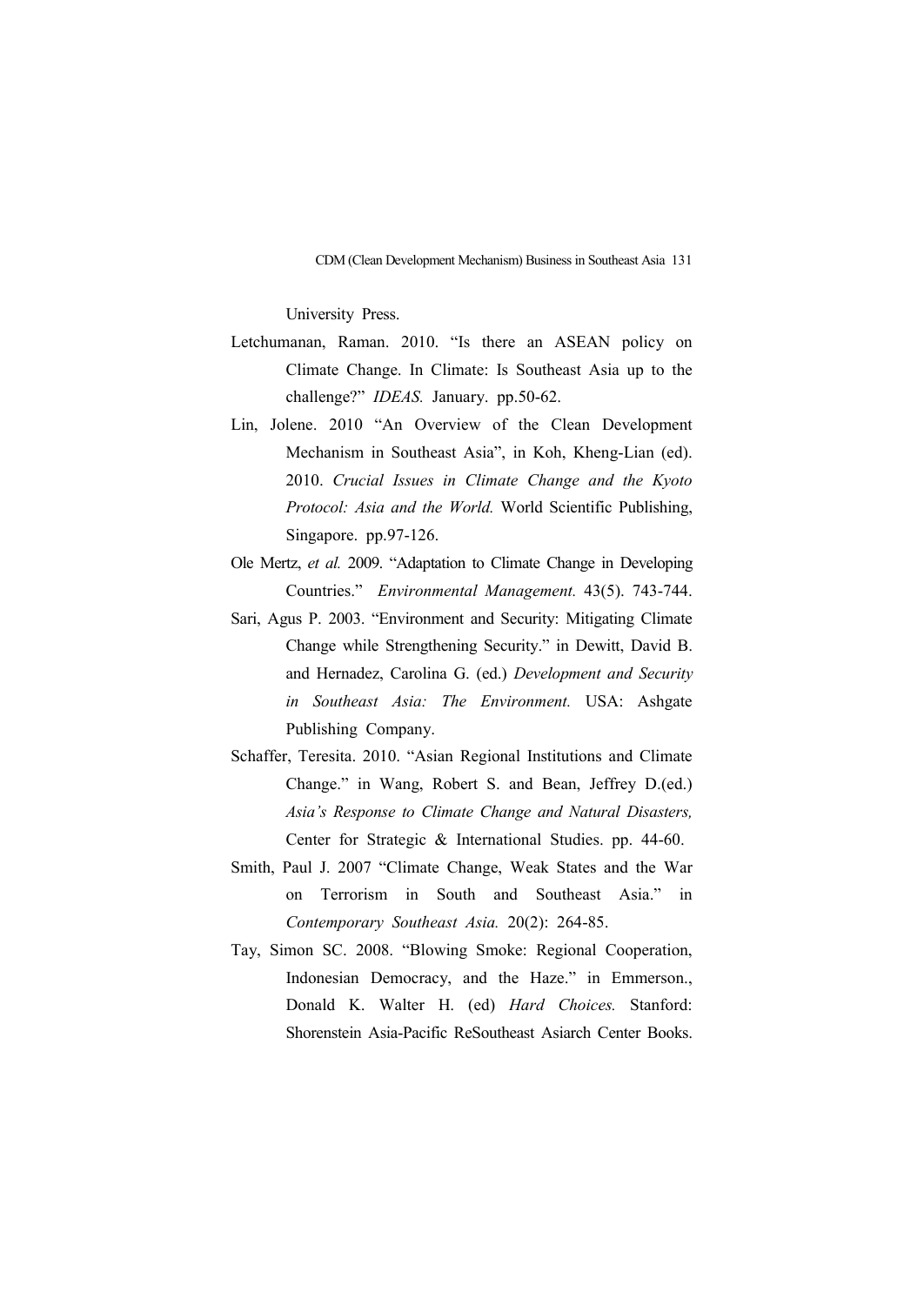- Tay, Simon and Phir Paungmalit. 2010. *Climate Change and Security in the Asia-Pacific.* paper presented at the 2nd Tokyo Seminar on Common Security Challenges: "Future Defense Sector Cooperation in the Asia-Pacific Region. 26 March 2010, organized by the Singapore Institute of International Affairs.
- Yasuko Kameyama, et al. 2009. *Climate Change in Asia: Perspectives on the future climate regime.* Tokyo: United Nations University Press.
- ASEAN Secretariat's website: ASEAN Cooperates on Climate Change. http://www.aseansec.org/21248.htm
- ASEAN Environment. http://www.aseansec.org/10371.htm
- ASEAN Plan of Action on for Energy Cooperation 2010-2015. http://ace2.aseanenergy.org/ace/apaec.php37
- (2013. 05. 27. 투고; 2013. 06. 06. 심사; 2013. 06. 21. 게재확정)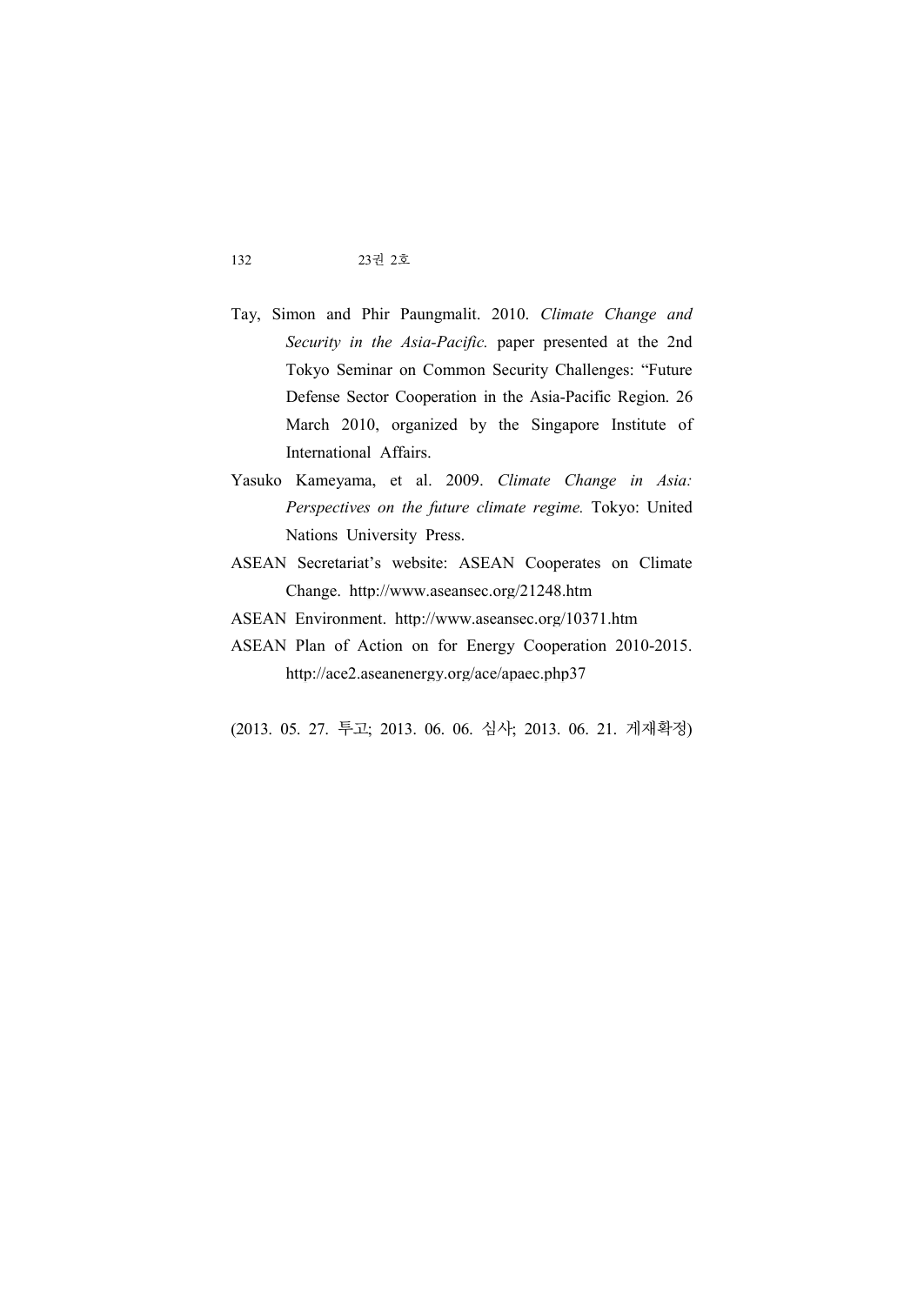### <Appendix 1>

<Figure 5> Analyzing the CDM business in Southeast Asian countries (Case 1)



Note: See <Table 10> in <Appendix 2> for the numbers for each variable.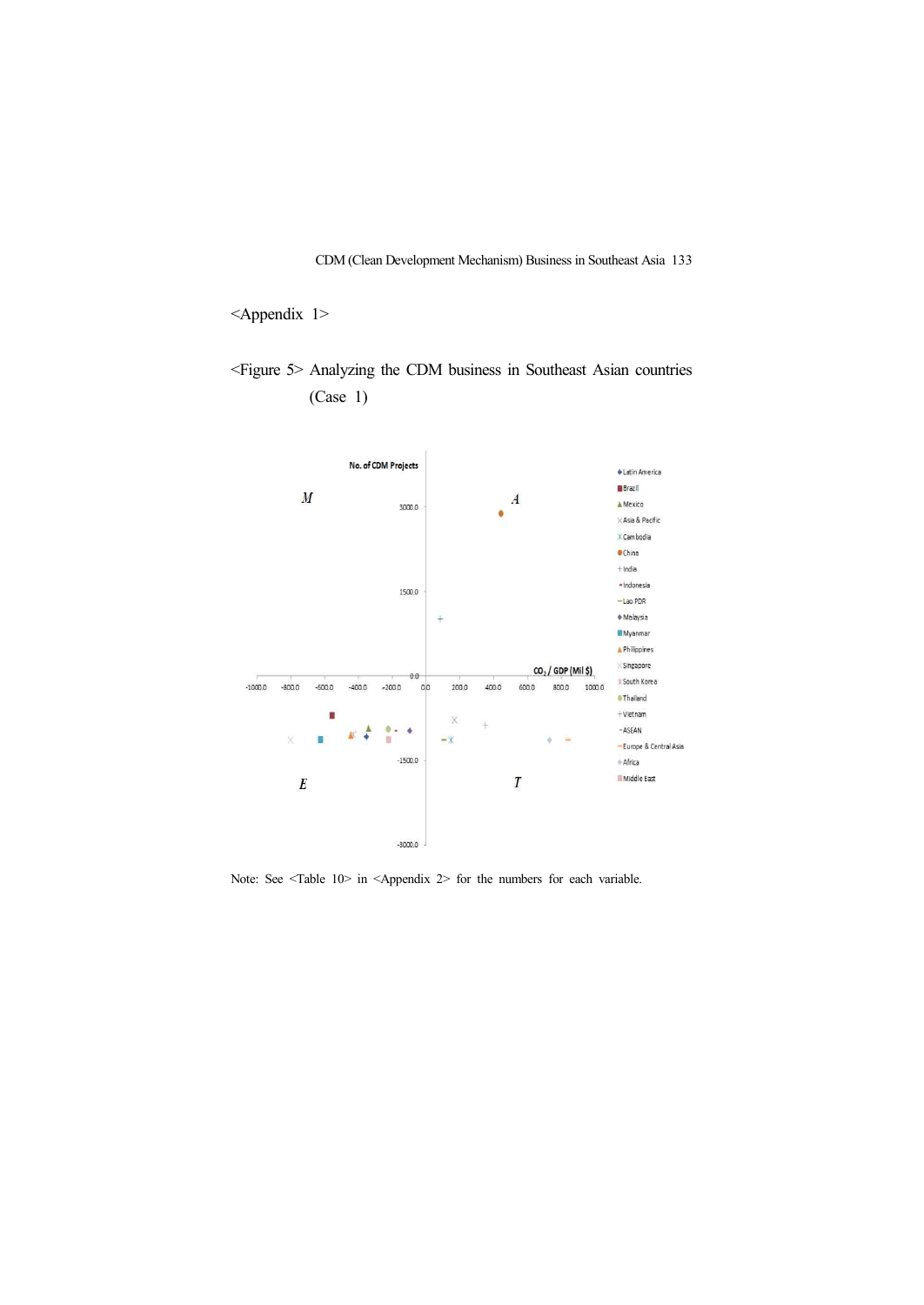# <Figure 6> Analyzing the CDM business in Southeast Asian countries (Case 2)



Notes: China is not marked here but is located in 1st quadrant (A) (444.6, 1,389.7). See <Table 10> in <Appendix 2> for the numbers for each variable.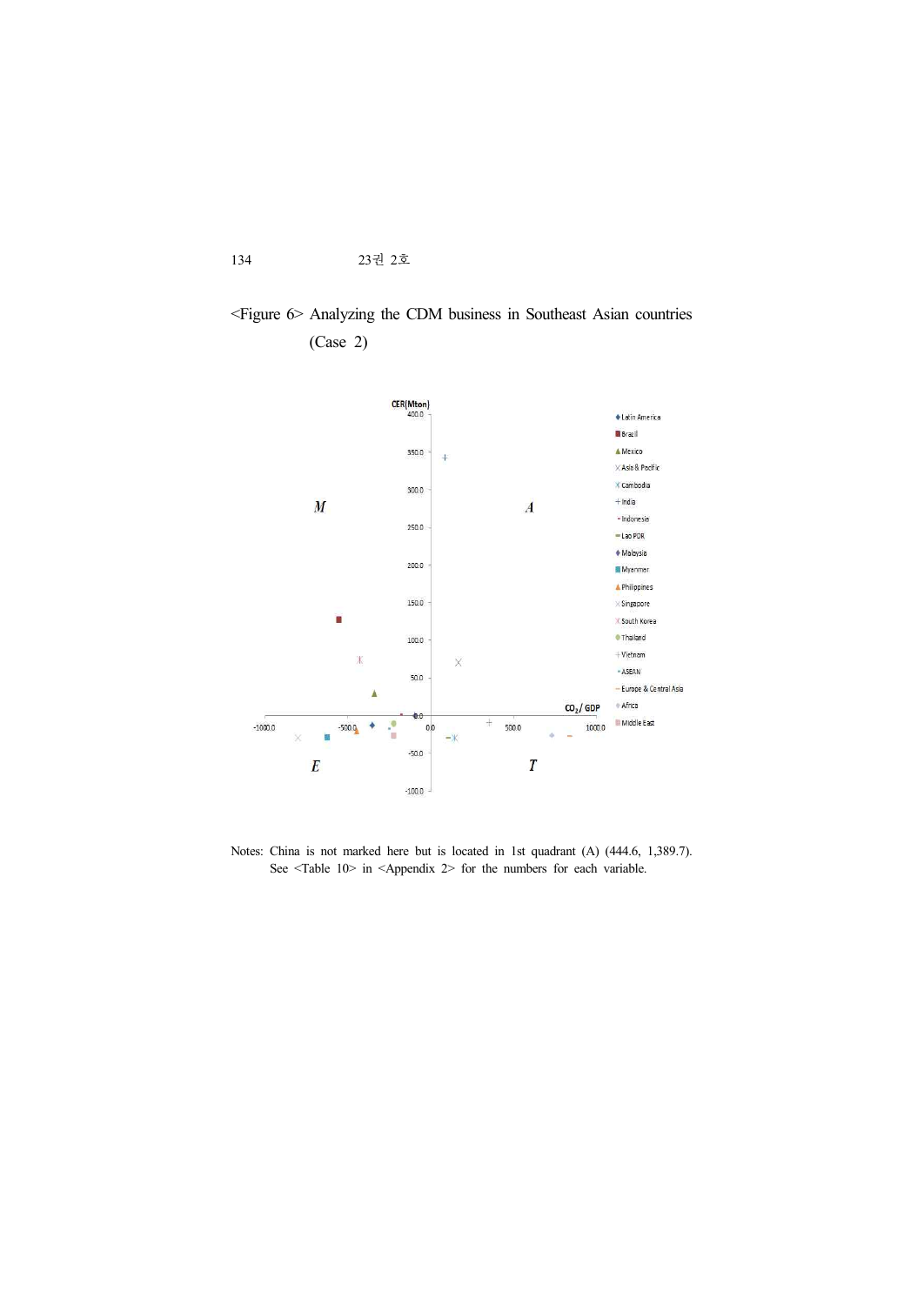<Figure 7> Analyzing the CDM business in Southeast Asian countries (Case 3)



Notes: China is not marked here but is located in 1st quadrant (A) (444.6, 150,094.5). See <Table 10> in <Appendix 2> for the numbers for each variable.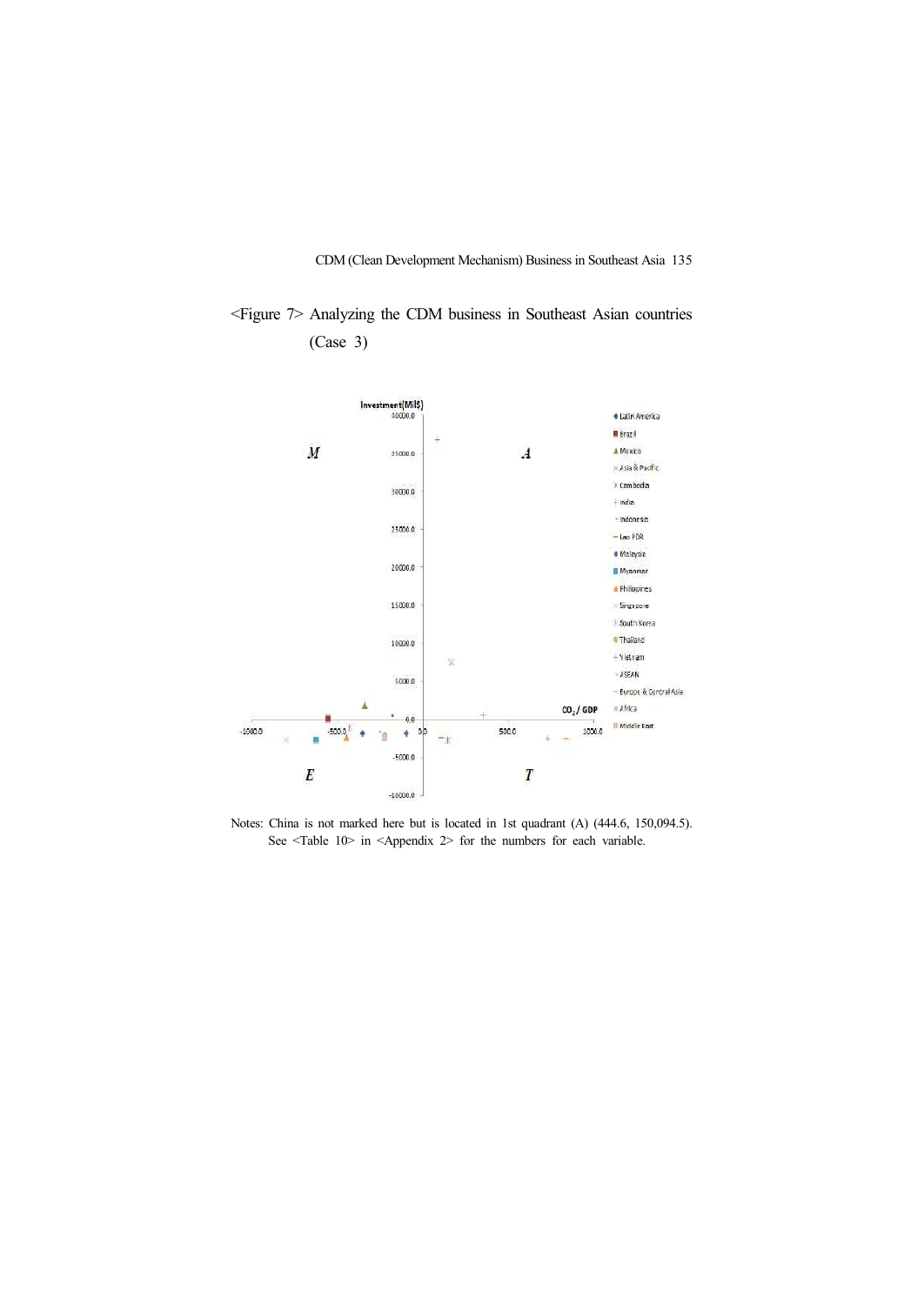# <Figure 8> Analyzing the CDM business in Southeast Asian countries (Case 4)



Note: See <Table  $10$  in <Appendix 2> for the numbers for each variable.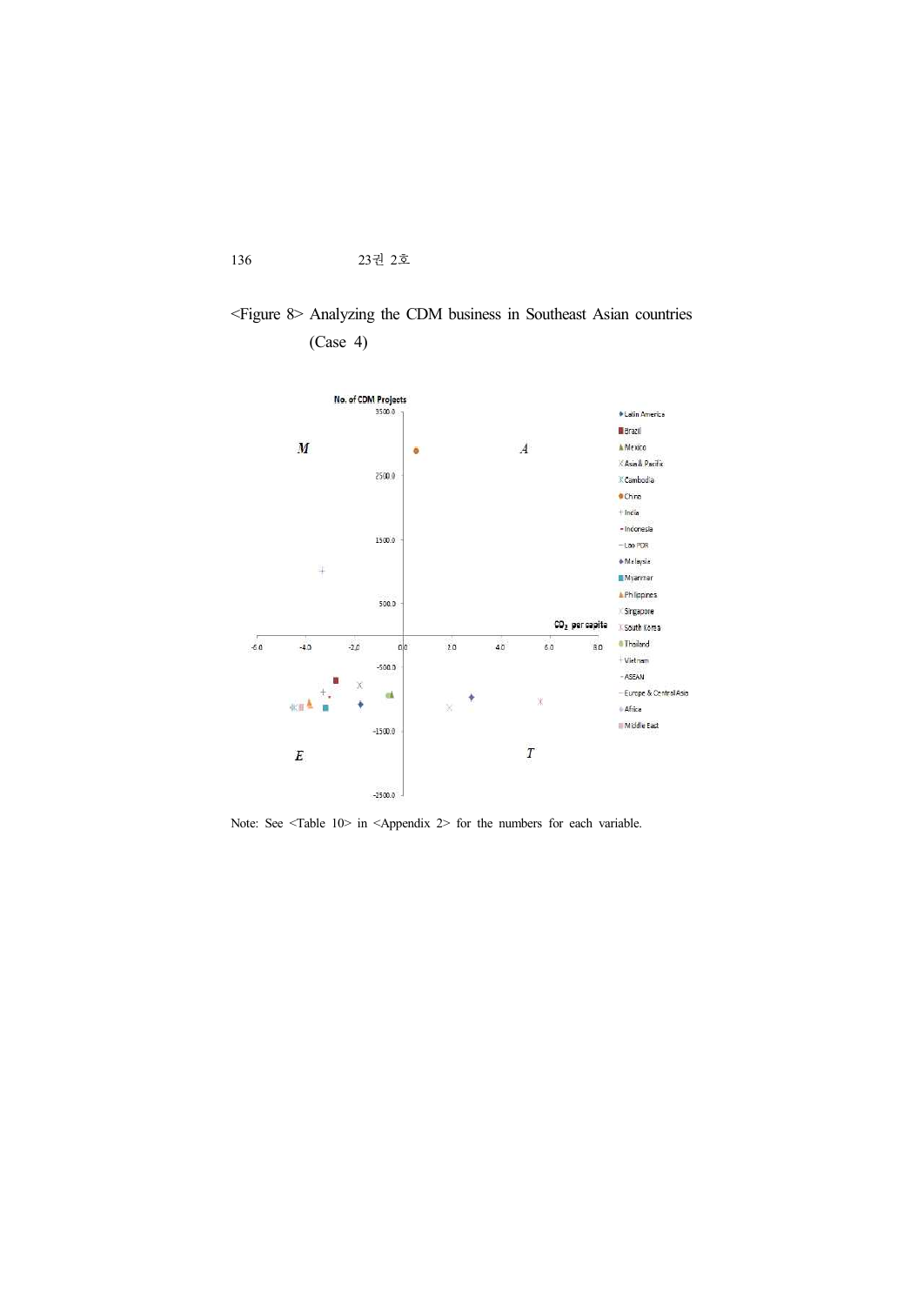<Figure 9> Analyzing the CDM business in Southeast Asian countries (Case 5)



Notes: China is not marked here but is located in 1st quadrant (A) (0.5, 1,389.7). See <Table 10> in <Appendix 2> for the numbers for each variable.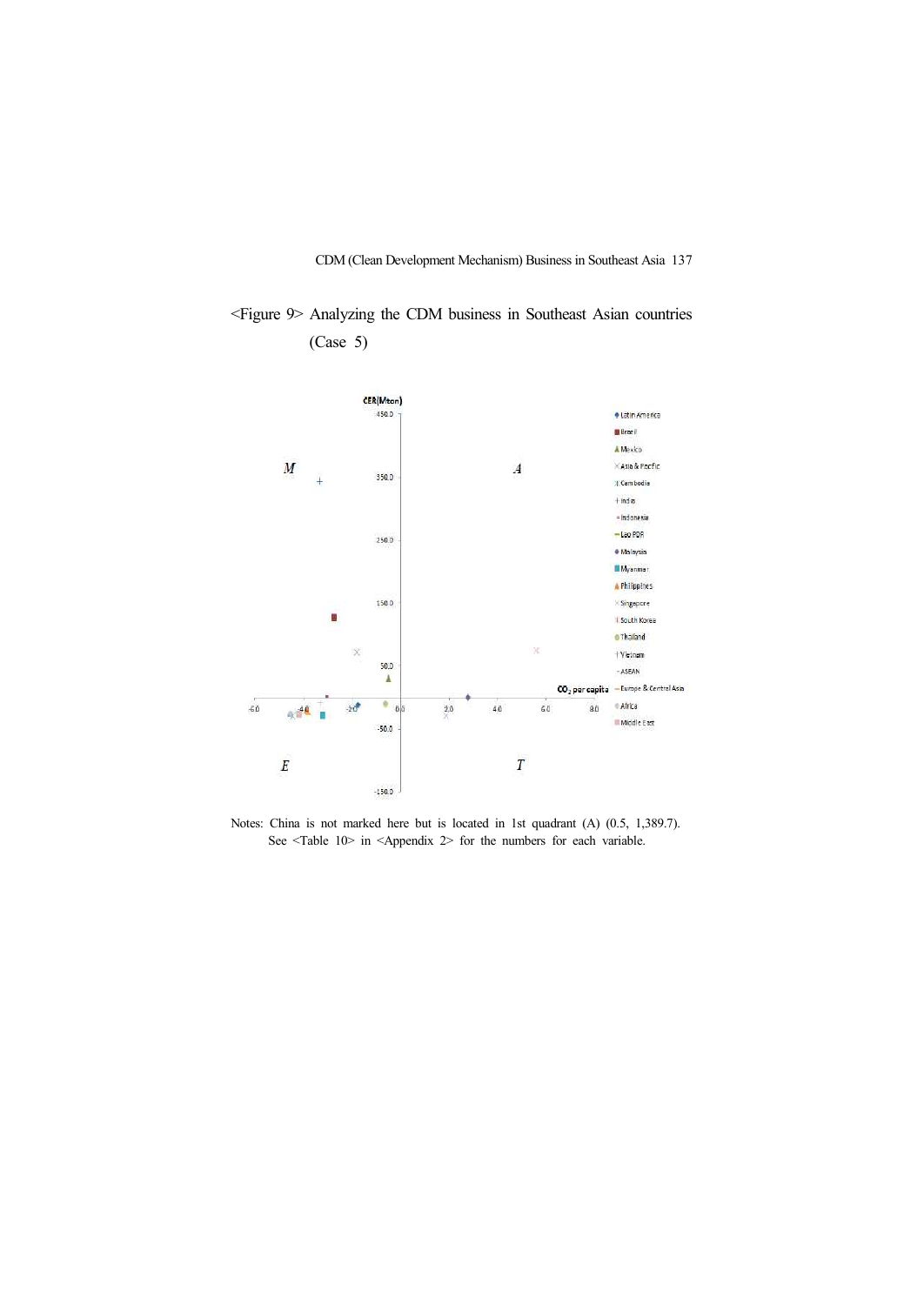### <Figure 10> Analyzing the CDM business in Southeast Asian countries (Case 6)



Notes: China is not marked here but is located in 1st quadrant (A) (0.5, 150,094.5). See <Table 10> in <Appendix 2> for the numbers for each variable.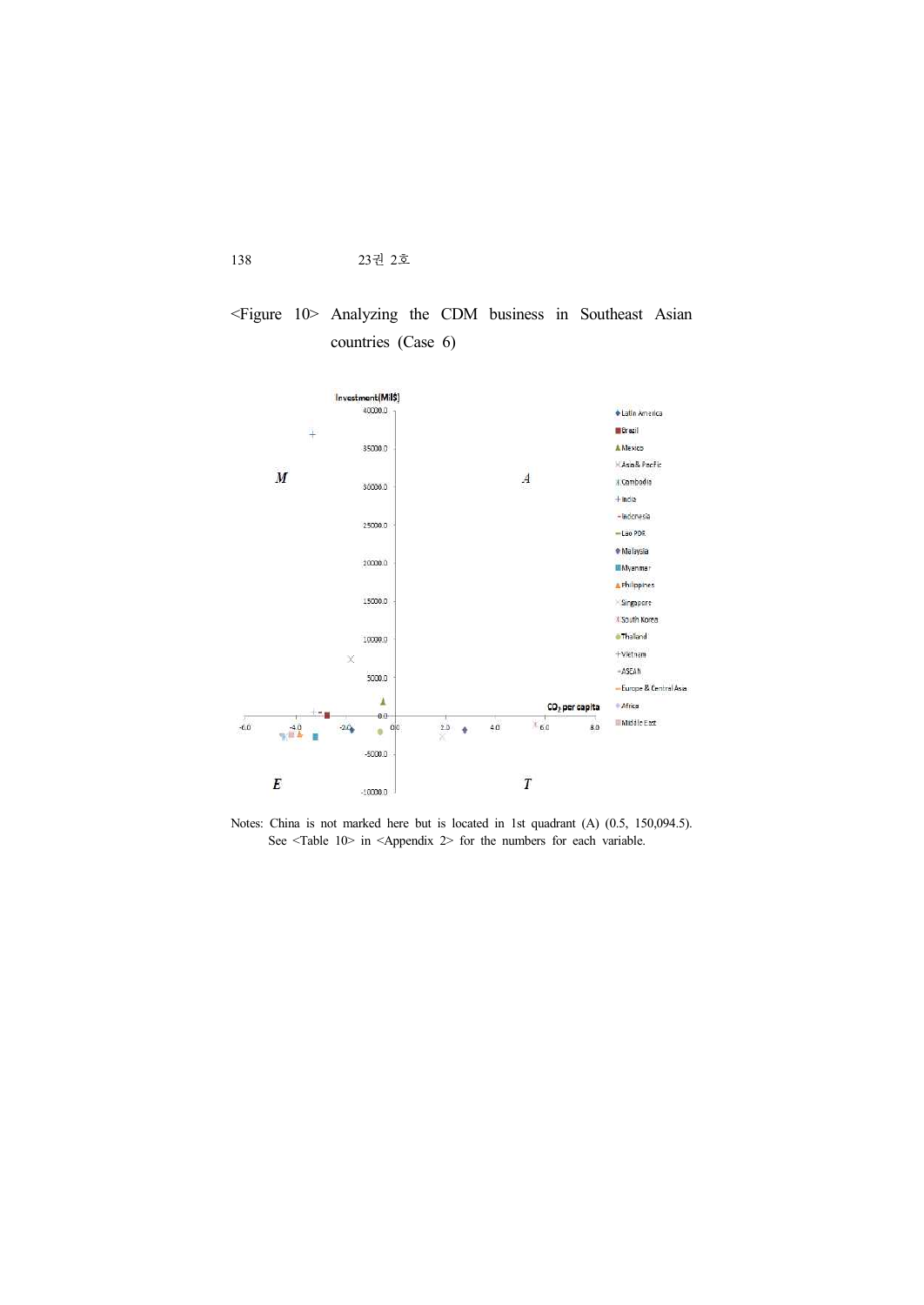# <Appendix 2>

| Country/Region        | $<$ Figure 5 $>$                               | $\epsilon$ Figure $6$                 | $\langle$ Figure $\rangle$   | $\leq$ Figure 8>                                      | <figure 9=""></figure>                       | <figure 10=""></figure>                      |
|-----------------------|------------------------------------------------|---------------------------------------|------------------------------|-------------------------------------------------------|----------------------------------------------|----------------------------------------------|
|                       | (X, Y)                                         | (X, Y)                                | (X, Y)                       | (X, Y)                                                | (X, Y)                                       | (X, Y)                                       |
|                       | (CO <sub>2</sub> /GDP, No. of<br>CDM projects) | (CO <sub>2</sub> /GDP, CER<br>issued) | $(CO2/GDP)$ .<br>Investment) | (CO <sub>2</sub> /population, No.<br>of CDM projects) | (CO <sub>2</sub> /population,<br>CER issued) | (CO <sub>2</sub> /population,<br>Investment) |
| Cambodia              | $(145.8, -1, 132.6)$                           | $(145.8, -29.2)$                      | $(145.8, -2, 726.5)$         | $(-4.5, -1, 132.6)$                                   | $(-4.5, -29.2)$                              | $(-4.5, -2, 726.5)$                          |
| Indonesia             | $(-183.4, -968.6)$                             | $(-183.4, 1.5)$                       | $(-183.4, 487.5)$            | $(-3.1, -968.6)$                                      | $(-3.1, 1.5)$                                | $(-3.1, 487.5)$                              |
| Lao PDR               | $(107.2, -1.132.6)$                            | $(107.2, -29.1)$                      | $(107.2, -2.388.5)$          | $(-4.5, -1, 132.6)$                                   | $(-4.5, -29.1)$                              | $(-4.5, -2, 388.5)$                          |
| Malaysia              | $(-97.7, -974.6)$                              | $(-97.7, 1.2)$                        | $(-97.7, -1.816.5)$          | $(2.8, -974.6)$                                       | (2.8, 1.2)                                   | $(2.8, -1, 816.5)$                           |
| Myanmar               | $(-624.7, -1, 141.6)$                          | $(-624.7, -29.0)$                     | $(-624.7, -2,754.5)$         | $(-3.2, -1, 141.6)$                                   | $(-3.2, -29.0)$                              | $(-3.2, -2.754.5)$                           |
| Philippines           | $(-447.3, -1,049.6)$                           | $(-447.3, -19.4)$                     | $(-447.3, -2.351.5)$         | $(-3.9, -1.049.6)$                                    | $(-3.9, -19.4)$                              | $(-3.9, -2, 351.5)$                          |
| Singapore             | $(-802.5, -1, 134.6)$                          | $(-802.5, -296)$                      | $(-802.5, -2, 724.5)$        | $(1.9, -1, 134.6)$                                    | $(1.9, -296)$                                | $(1.9, -2, 724.5)$                           |
| Thailand              | $(-223.2, -951.6)$                             | $(-223.2, -10.5)$                     | $(-223.2, -2, 123.5)$        | $(-0.6, -951.6)$                                      | $(-0.6, -10.5)$                              | $(-0.6, -2, 123.5)$                          |
| Vietnam               | $(350.6, -880.6)$                              | $(350.6, -8.9)$                       | (350.6, 516.5)               | $(-3.3, -880.6)$                                      | $(-3.3, -8.9)$                               | $(-3.3, 516.5)$                              |
| <b>ASEAN</b>          | $(-258.3, -225.6)$                             | $(-258.3, -17.2)$                     | $(-258.3, -1, 641.0)$        | $(-2.0, -225.6)$                                      | $(-2.0, -17.2)$                              | $(-2.0, -1, 641.0)$                          |
| Latin America         | $(-354.4, -1, 081.1)$                          | $(-354.4, -12.2)$                     | $(-354.4, -1, 833.5)$        | $(-1.8, -1.081.1)$                                    | $(-1.8, -12.2)$                              | $(-1.8, -1, 833.5)$                          |
| <b>Brazil</b>         | $(-534.6, -713.6)$                             | $(-534.6, 127.0)$                     | $(-534.6, 35.5)$             | $(-2.7, -713.6)$                                      | $(-2.7, 127.0)$                              | $(-2.7, 35.5)$                               |
| Mexico                | $(-342.2, -922.6)$                             | $(-342.2, 30.4)$                      | $(-342.2, 1,888.5)$          | $(-0.5, -922.6)$                                      | $(-0.5, 30.4)$                               | $(-0.5, 1,888.5)$                            |
| Asia & Pacific        | $(167.4, -776.0)$                              | (167.4, 71.4)                         | (167.4, 7,452.9)             | $(-1.8, -776.0)$                                      | $(-1.8, 71.4)$                               | $(-1.8, 7,452.9)$                            |
| China                 | (444.6, 2,885.4)                               | (444.6, 1,389.7)                      | (444.6, 150, 944.5)          | (0.5, 2,885.4)                                        | (0.5, 1,389.7)                               | (0.5, 150, 944.5)                            |
| India                 | (84.6, 1,016.4)                                | (84.6, 343.2)                         | (84.6, 36.844.5)             | $(-3.3, 1,016.4)$                                     | $(-3.3, 343.2)$                              | $(-3.3, 36, 844.5)$                          |
| South Korea           | $(-430.5, -1, 038.6)$                          | $(-430.5, 74.6)$                      | $(-430.5, -1, 108.5)$        | $(5.6, -1, 038.6)$                                    | (5.6, 74.6)                                  | $(5.6, -1, 108.5)$                           |
| Europe & Central Asia | $(841.5, -1, 132.7)$                           | $(841.5, -26.5)$                      | $(841.5, -2, 582.9)$         | $(-3.8, -1, 132.7)$                                   | $(-3.8, -26.5)$                              | $(-3.8, -2.582.9)$                           |
| Africa                | $(731.9, -1, 132.2)$                           | $(731.9, -26.1)$                      | $(731.9, -2, 553.4)$         | $(-4.6, -1, 132.2)$                                   | $(-4.6, -26.1)$                              | $(-4.6, -2.553.4)$                           |
| Middle East           | $(-221.2, -1, 132.8)$                          | $(-221.2, -26.7)$                     | $(-221.2, -2, 548.0)$        | $(-4.2, -1.132.8)$                                    | $(-4.2, -26.7)$                              | $(-4.2, -2.548.0)$                           |
| Average               | (981.0, 1,043.5)                               | (981.0, 30.123.1)                     | (981.0, 2,754.5)             | (4.8, 1,043.5)                                        | (4.8, 30, 123.1)                             | (4.8, 2.754.5)                               |

<Table 10> Numbers of each variable for country/region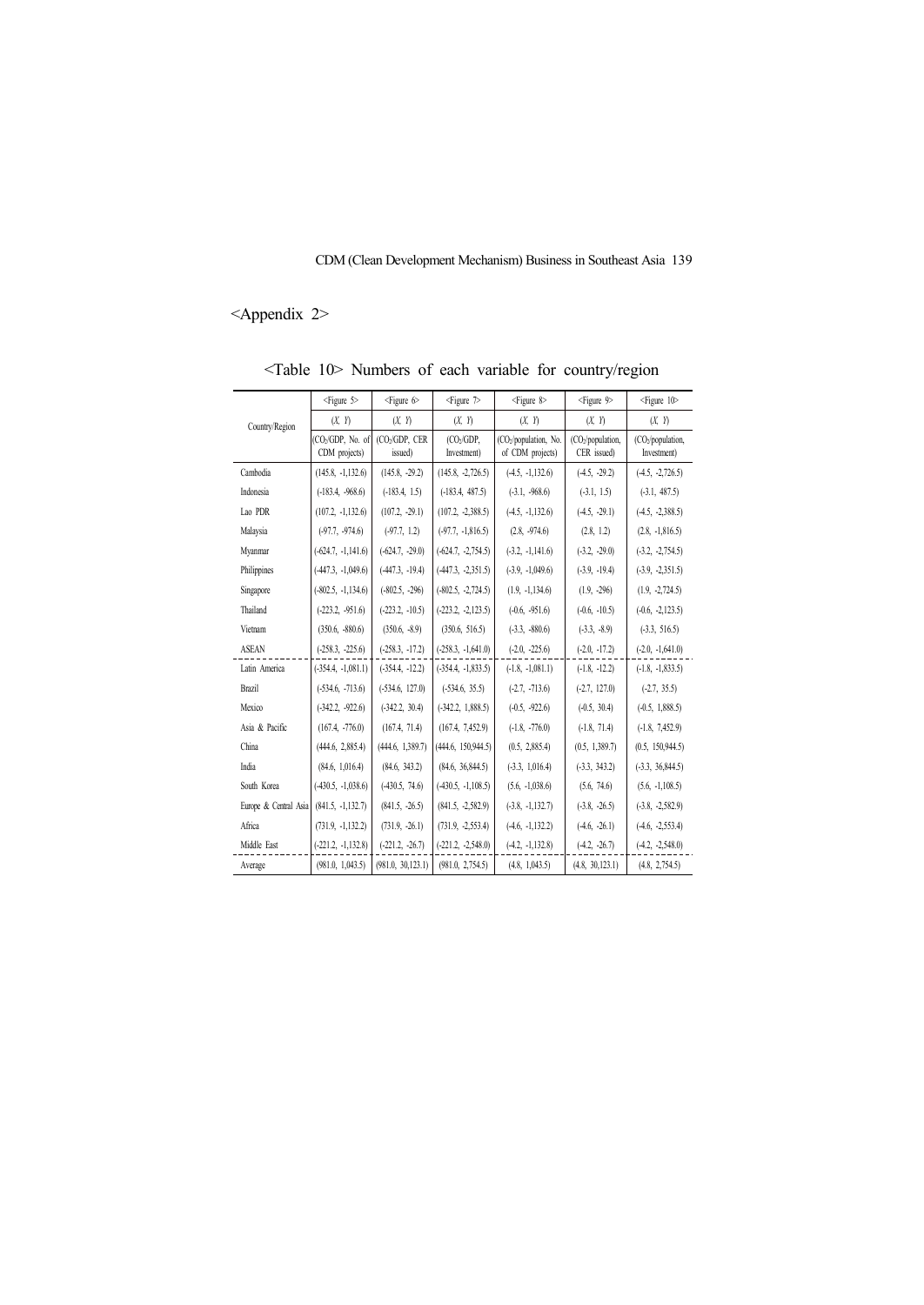<국문요약>

# 동남아시아 청정개발체제 사업의 현황 및 시사점

### 희 량

(부경대학교 국제통상학부)

1997년 온실가스문제로 인한 지구온난화 등 전 지구적 차원의 환 경변화에 대응하기 위해 교토의정서가 합의되었다. 교토의정서 하 에서 확정된 온실가스 감축을 위해 도입된 방안의 하나인 청정개발 체제 (CDM, Clean Development Mechanism) 사업은 지속가능발전 을 위한 유망한 사업의 하나로 주목받고 있다. 또한 청정개발체제 사업은 최근 각국 정부의 지원과 관련 시장규모의 급속한 확대 등으 로 지속적으로 성장해 오고 있다. 이러한 추세는 향후 더욱 강화될 것으로 예상되며 특히 동남아시아의 바이오에너지 사업은 청정개발 체제 사업의 좋은 사례로 주목받고 있다. 동남아시아는 바이오에너 지 사업에 필요한 자연환경과 풍부한 천연자원 그리고 사업의 성장 잠재력을 갖고 있다고 평가된다. 하지만 동남아시아는 동 사업의 발 전을 위해 필요한 기술, 비즈니스 노하우, 자본 및 전문가 등이 부족 한 실정이다. 본 연구에서는 먼저 동남아시아의 청정개발체제 사업 의 현황 및 가능성에 대해 개괄적으로 살펴보고 동 사업의 지속적 발전을 위한 정책적 시사점에 대해 논의한다. 동남아시아의 청정개 발체제 사업의 성공 및 확산은 전 지구 및 지역적 차원의 지속가능 발전에 공헌할 수 있을 것이다. 또한 이를 통해 온실가스 감축을 통 한 환경 보전 및 효율적인 자원배분을 담보할 수 있을 것이다. 하지